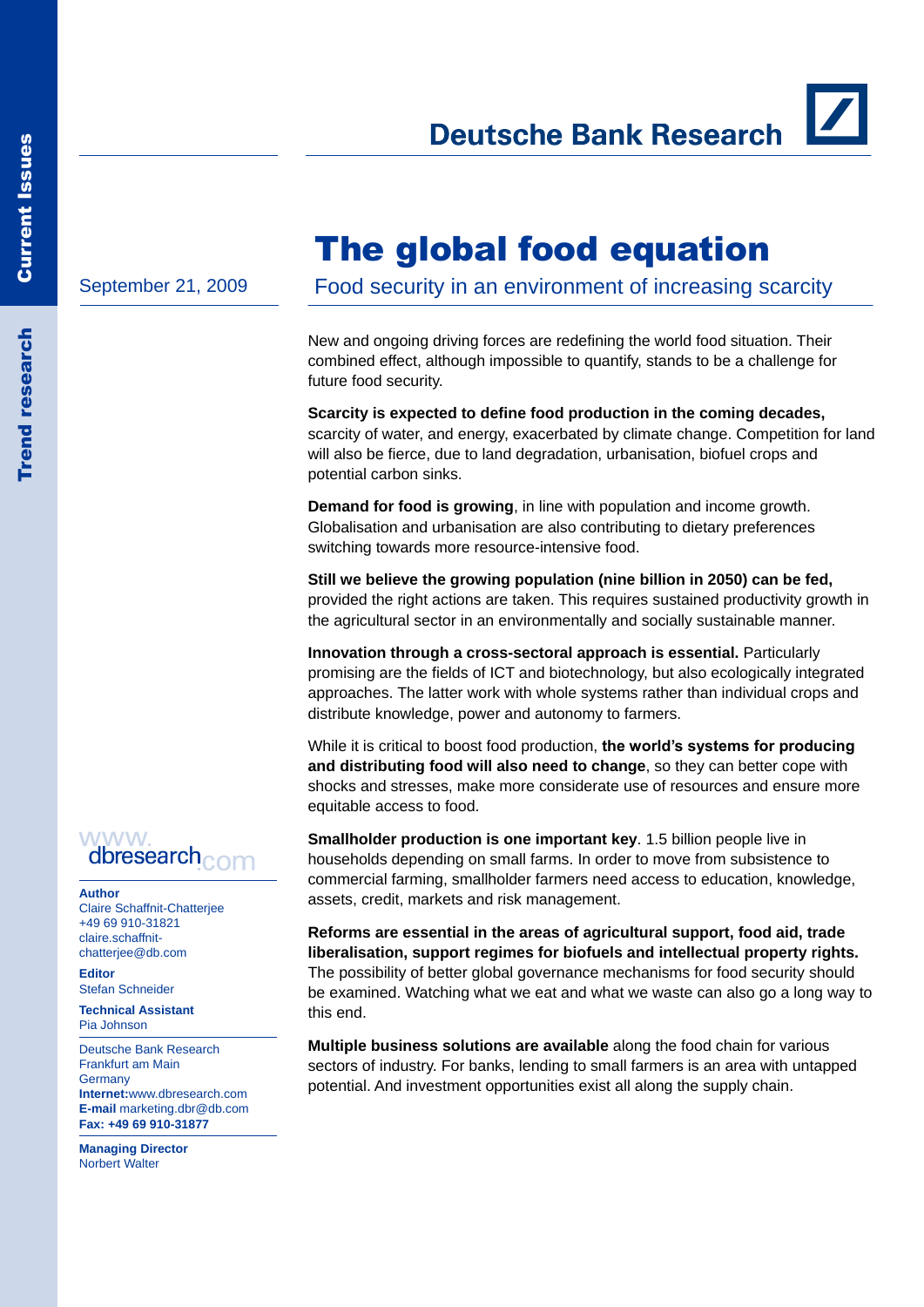# **Contents**

# Page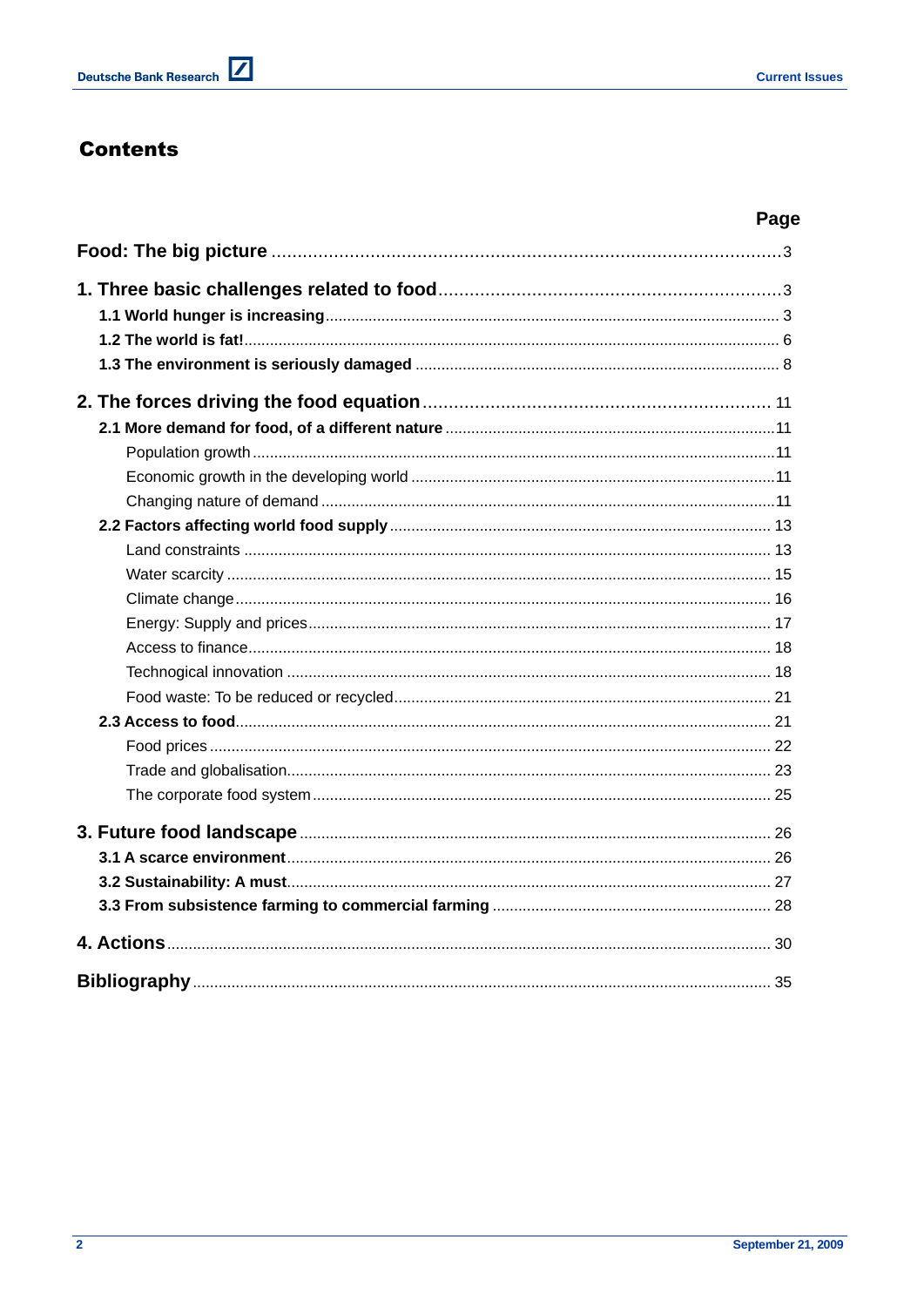

**Food is directly connected to health and well-being and thus growth, indirectly to a number of big issues** 

―Food: material used in the body of an organism to sustain growth, repair and vital processes, and to furnish energy.'

Merriam-Webster on-line



# Food: The big picture

The urgency of the financial crisis, together with the recent drop in food prices, has relegated food issues to the background. But even if the human aspects of the food crisis were not compelling enough to take action, tackling food issues appropriately would at least be as important to global economic development as rescue packages and regulation efforts.

We have heard a lot about food prices and new agricultural or trade policies. Masses of articles have investigated the effects of globalisation, economic growth or biofuels, tracked the number of undernourished or obese children, or discussed the components and advantages of a meaningful diet, from a health or environmental perspective. The quantities and types of food we choose to produce, trade or consume have a direct impact on health, the environment, poverty, etc.

How do all these considerations fit together? What is the big picture about food? This report will give a broad overview of the topic food: we analyse and interpret recent trends and emerging challenges in the world food situation. Addressing a topic of such breadth and complexity in a fairly short paper means that we cannot go deeply into each issue, but we do our utmost to cover all important aspects and be as unbiased as possible.

We first describe the current situation, with three "basic" food-related challenges that impact people in a very direct way:

- 1. Decrease hunger
- 2. Reduce diet-related illnesses
- 3. Increase environmental sustainability.

Challenge # 2 is briefly discussed here but will be analysed in a subsequent paper. The main focus of this publication is future global food security: the feeding of the world while preserving environmental sustainability.

In the second section, we analyse the underlying forces driving the world food situation. For the sake of clarity, we group them according to which side of the food equation they impact. In the first subsection, we discuss the factors driving demand. Then we investigate the forces underlying food production. To conclude this section, we analyse the factors driving access to food. The third section summarises the long-term trends relevant to future global food security. Finally we discuss in the fourth section actions to be taken in order to positively influence future developments.

# 1. Three basic challenges related to food

## **1.1 World hunger is increasing**

*"The fact that large numbers of people continue to live in intransigent poverty and hunger in an increasingly wealthy global economy is the major ethical, economic, and public health challenge of our time."* 

Joachim von Braun, Director General, International Food Policy Research Institute (2007)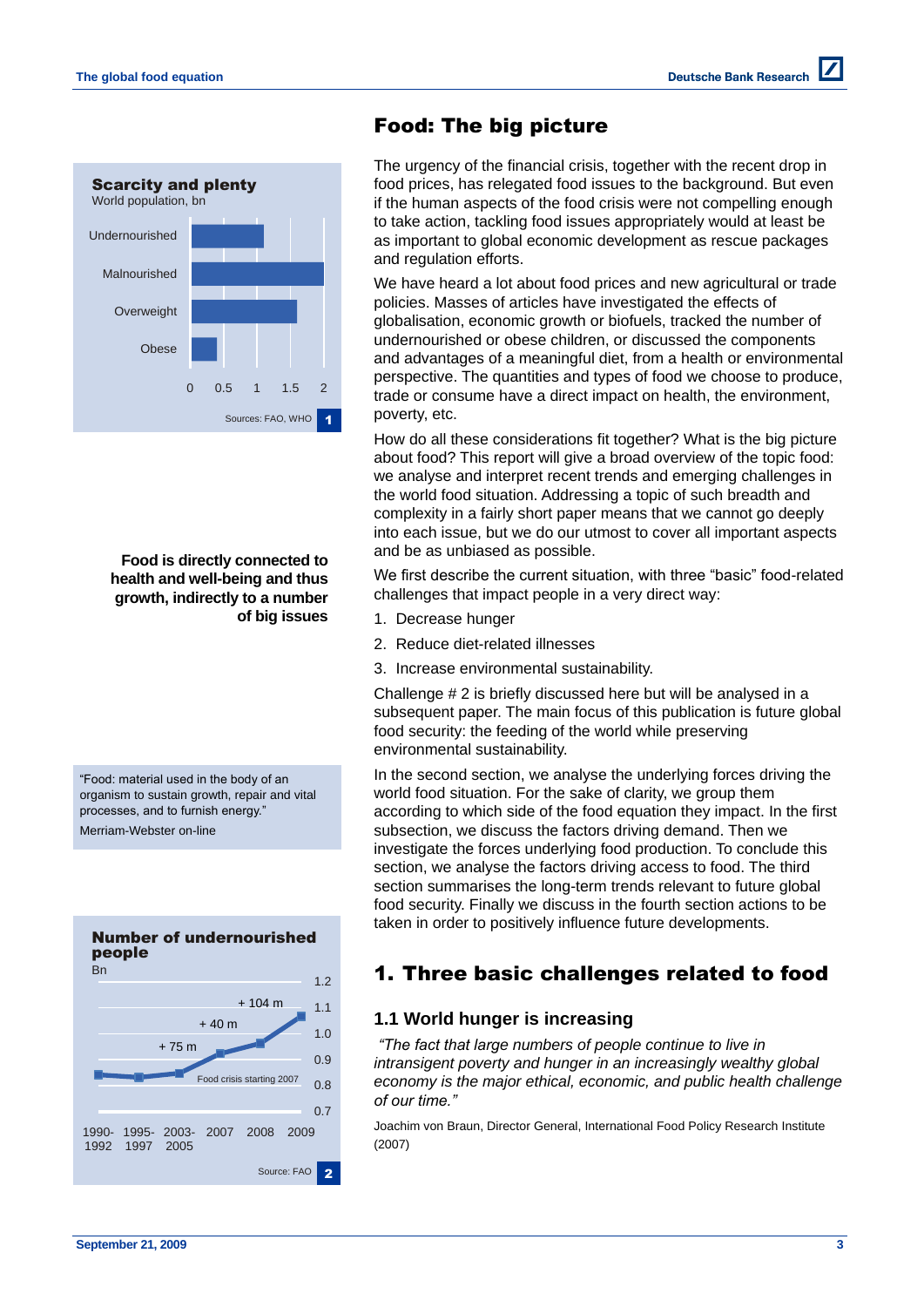$\Omega$ 5 10 15 20 25 30 35 90 08 90 08 90 08 90 08 90 08 90 08 **Under-five mortality rate Prevalence of underweight in children Proportion of undernourished World** Sub-Sah.<br>Africa **Next South** Asia Southeast Asia North Lat Africa Am The Global Hunger Index was getting better... GHI 2008 reflects data prior to 2006 Source: 2008 Global Hunger Index 3

... but high prices made it worse

Change in the proportion of undernourished people (%)





―Extreme poverty: a trap in which poverty begets poverty and hunger begets hunger Mostly in Sub-Saharan Africa Deutsche Welthungerhilfe 2008

#### *Counting the hungry: One billion hungry people today*

In the early 1990s, the number of hungry people started to bottom out, following a two-decade trend of declines. Since then, it has been increasing, according to the latest estimates by the Food and Agricultural Organization of the United Nations (FAO).<sup>1</sup> These increases (see chart 2) are largely attributed to high food prices, followed by the financial crisis: though the latter has helped bring global food prices down, it has also led to falling trade and lower development aid. High food prices have resulted in at least a further 75 million hungry people in 2007. According to the United States Department of Agriculture (USDA)<sup>2</sup>, the figure could be as high as 133 million. The FAO now projects that, as a result of the financial crisis, just over one billion people will go hungry by the end of 2009: one-sixth of the world's population.<sup>3</sup>

In terms of population share, the Global Hunger Index (GHI) shows that the world was making slow progress in reducing food insecurity as a share of the population until 2005-2006 (see chart 3). The food crisis is not reflected in the latest Global Hunger Index: GHI 2008 uses data until 2006. This lag in data availability actually highlights the need for more complete and up-to-date monitoring of developments related to agriculture, food and nutrition. With the upsurge in food prices, progress in reducing the proportion of foodinsecure people has been reversed in all the regions. 4

The countries with the most worrisome hunger status, the highest 2008 GHI scores, are predominantly in Sub-Saharan Africa – where one in every three persons suffers from chronic hunger – and South Asia – which hosts the greatest number of undernourished (300 million). <sup>5</sup> Hunger is obviously tied to poverty, and countries with high levels of hunger are overwhelmingly low or low to middle-income countries.

#### *The vicious cycle of hunger and poverty*

*"Most of the world's poor people earn their living from agriculture, so if we knew the economics of agriculture, we would know much of the economics of being poor."*

Theodore W. Schultz, Nobel Prize Laureate in Economics, lecture to the memory of Alfred Nobel, 1979

- 923 million people in the world go hungry every day (1.1 bn in 2009)
- 907 million of these live in developing countries
- 969 million people live on less than USD 1 a day
- 17% of those live on less than USD 0.50 a day

#### Source: FAO for 2007

More than three-quarters of poor people in developing countries – defined as those living on less than USD 1 per day – live in rural areas, and most of them depend directly or indirectly on agriculture for their livelihoods.162 million people, deemed ultra poor, live on less than \$0.5 a day. They are overwhelmingly concentrated in Sub-Saharan Africa, where their numbers are growing. "The ultra poor

- 4 FAO (2008a).
- World Bank (2008).

<sup>1</sup> The FAO labels "hungry" those people being deprived of access to sufficient food on a daily basis - receiving fewer than 1800 calories a day.  $\overline{2}$ 

FAO (2008a).

<sup>3</sup> FAO (2009).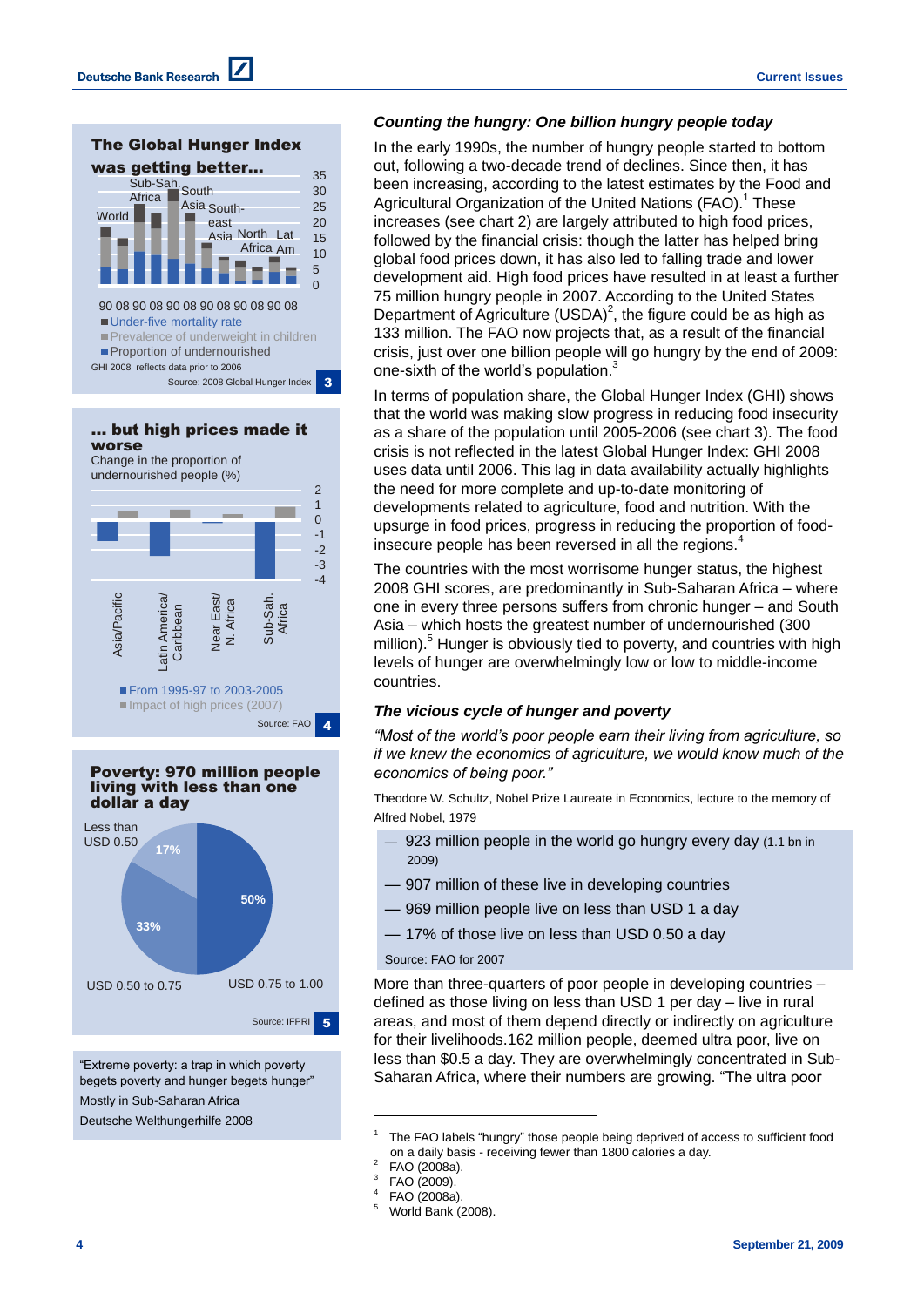

often live in remote rural areas; are more likely to be ethnic minorities; and have less education, fewer assets, and less access to markets than better-off people. Their extreme poverty makes it next to impossible for them to climb out of poverty: they find themselves unable to invest in assets and in educating their children; they have little access to credit; and hunger and malnutrition reduce their productivity.<sup>86</sup> About 50% of the hungry are small-scale farmers, while 22% own no land (see chart 6).

Conflict exacerbates hunger. War and violent conflict have been major causes of widespread poverty and food insecurity in most of the countries with high GHI scores. Another common pattern is the lack of general freedom in terms of political rights and civil liberties.

|                  | Global Hunger Index by severity and net cereal exporters-importers |                      |                                                                                                                                              |                                                   |  |
|------------------|--------------------------------------------------------------------|----------------------|----------------------------------------------------------------------------------------------------------------------------------------------|---------------------------------------------------|--|
| < 4.9            | 5.0 to 9.9                                                         | 10.0 to 19.9         | 20.0 to 29.9                                                                                                                                 | $\geq 30.0$                                       |  |
| $($ low $)$      | (moderate)                                                         | (serious)            | (alarming)                                                                                                                                   | (extremely alarming)                              |  |
| Net importers    | Net importers                                                      | Net importers        | Net importers                                                                                                                                | Net importers                                     |  |
| Belarus*         | Albania                                                            | Armenia              | Angola                                                                                                                                       | <b>Burundi</b>                                    |  |
| Bosnia and Herz. | Algeria                                                            | Azerbaijan           | Bangladesh                                                                                                                                   | Congo, Dem. Rep.                                  |  |
| <b>Brazil</b>    | China                                                              | <b>Benin</b>         | Cambodia                                                                                                                                     | Ethiopia                                          |  |
| Chile            | Colombia                                                           | <b>Bolivia</b>       | Central African Rep.                                                                                                                         | Liberia                                           |  |
| Costa Rica       | Cuba                                                               | Botsw ana            | Chad                                                                                                                                         | Niger                                             |  |
| Croatia          | El Salvador                                                        | Cameroon             | Comoros                                                                                                                                      | Sierra Leone                                      |  |
| Ecuador          | Fiji Islands                                                       | Congo, Rep.          | Djibouti                                                                                                                                     |                                                   |  |
| Egypt            | Gabon                                                              | Cote d'Ivoire        | Guinea                                                                                                                                       |                                                   |  |
| Estonia          | Guyana                                                             | Dominican Rep.       | Haiti                                                                                                                                        |                                                   |  |
| $\text{tran}^*$  | Jamaica                                                            | Gambia               | Madagascar                                                                                                                                   |                                                   |  |
| Jordan           | Malaysia                                                           | Ghana                | Malaw i                                                                                                                                      |                                                   |  |
| Kuw ait          | <b>Mauritius</b>                                                   | Guatemala            | Mozambique                                                                                                                                   |                                                   |  |
| Kyrgyzstan       | Morocco                                                            | Honduras             | Nepal                                                                                                                                        |                                                   |  |
| Lebanon          | Panama                                                             | <b>Indonesia</b>     | Pakistan                                                                                                                                     |                                                   |  |
| Libya*           | Peru                                                               | Kenya                | Rw anda                                                                                                                                      |                                                   |  |
| Macedonia        | South Africa                                                       | Mongolia             | Sudan*                                                                                                                                       |                                                   |  |
| <b>Mexico</b>    | Suriname                                                           | Namibia              | Tanzania                                                                                                                                     |                                                   |  |
| Romania          | <b>Thailand</b>                                                    | Nicaragua            | Yemen                                                                                                                                        |                                                   |  |
| Saudi Arabia     | Trinidad and Tob.                                                  | Nigeria              | Zambia                                                                                                                                       |                                                   |  |
| Syria            | Turkmenistan                                                       | North Korea*         | Zimbabwe                                                                                                                                     |                                                   |  |
| Tunisia          | Venezuela                                                          | Philippines          |                                                                                                                                              |                                                   |  |
| Turkey           |                                                                    | Senegal              | Net exporters                                                                                                                                |                                                   |  |
| Uruguay          | Net exporters                                                      | Sri Lanka            | <b>Burkina Faso</b>                                                                                                                          |                                                   |  |
|                  | Moldova                                                            | Sw aziland           | India                                                                                                                                        |                                                   |  |
| Net exporters    | Paraguay                                                           | Togo                 |                                                                                                                                              |                                                   |  |
| Argentina        |                                                                    | Uganda               |                                                                                                                                              |                                                   |  |
| <b>Bulgaria</b>  |                                                                    | Vietnam              |                                                                                                                                              |                                                   |  |
| Kazakhstan       |                                                                    |                      |                                                                                                                                              |                                                   |  |
| Latvia           |                                                                    | <b>Net exporters</b> | Note:                                                                                                                                        |                                                   |  |
| Lithuania        |                                                                    | Myanmar*             | For the 2008 GHI, underlying data span is                                                                                                    |                                                   |  |
| Russian Fed.     |                                                                    | Uzbekistan           | the period 2001 to 2006.                                                                                                                     |                                                   |  |
| Serbia and Mont. |                                                                    |                      |                                                                                                                                              | For countries marked with *, data are unreliable. |  |
| Slovakia         |                                                                    |                      | Cereal exports/imports are measured                                                                                                          |                                                   |  |
| <b>Ukraine</b>   |                                                                    |                      | as 2003-2005 average.                                                                                                                        |                                                   |  |
|                  |                                                                    |                      | The GHI is a combined measure of three equally weighted percentages: the proportion of undernourished as a percentage of the population, the |                                                   |  |

## Global Hunger Index by severity and net cereal exporters-importers

prevalence of underweight in children under the age of five, and the under-five mortality rate. On a 100-point scale, scores above 10 indicate a serious problem, values above 20 are alarming, values exceeding 30 are extemely alarming.

Source: Global Hunger Index, 2008

<sup>6</sup> Deutsche Welthungerhilfe (2008).

UN (2005).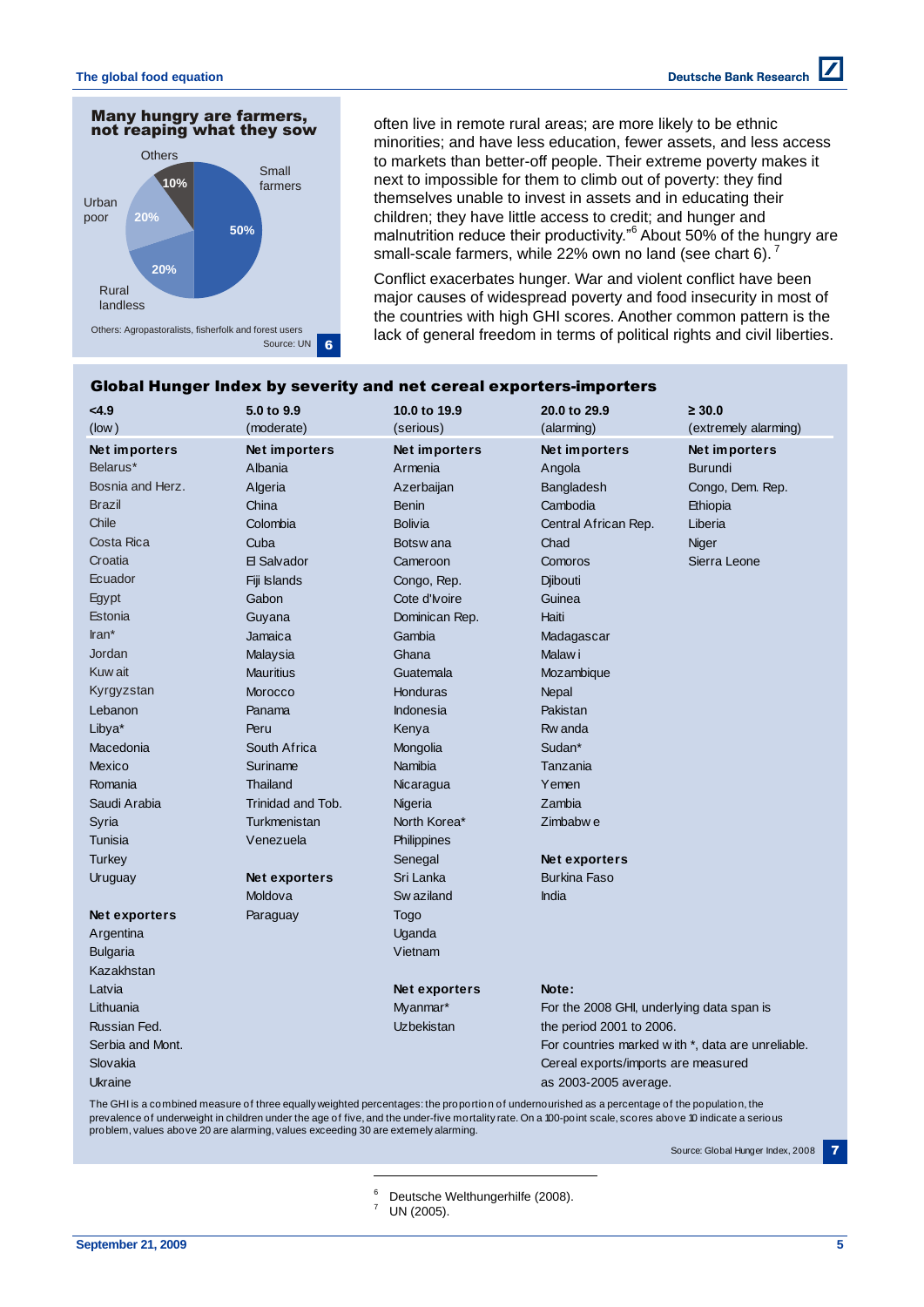It is ironical that most of the food insecure live in rural areas where food is produced, yet they are net food buyers rather than sellers. The recent advent of higher food prices had uneven effects across countries, depending on a range of factors, including whether countries are net importers or exporters of food. Among the 120 countries for which the GHI is calculated, net cereal importers greatly outnumber exporters, even more so for high GHI values.<sup>8</sup> This implies that, by far, countries combating hunger are more likely to suffer from higher prices rather than benefit from them. (For more on price development and trade, please see 2.3.)

#### *Malnutrition: A far-reaching problem*

The undernourishment associated with missing macronutrients<sup>9</sup> or micronutrients in poor-quality diets is even more widespread than the undernourishment indicated by underweight alone, in both the developed and developing world. An estimated 2 billion people suffer from one or more vitamin and mineral deficiencies. This results in shorter life-spans, frequent illnesses, or reduced physical and mental abilities.<sup>10</sup>

Iron deficiency is the most widespread health problem in the world, impairing normal mental development in 40-60% of infants in the developing world, and causing more than 130,000 deaths (of women and children) each year. Vitamin A deficiency affects 40-60% of children under five years of age in the developing world, compromising immune systems, causing blindness and deaths: an estimated 250,000 to 500,000 vitamin A-deficient children become blind every year and half of the children die within a year of becoming blind. Iodine deficiency in pregnancy is the most common cause of preventable mental retardation and brain damage on the planet – in 60 countries it is associated with a 10-15% lowering of average intellectual capacity. Folate deficiency is responsible for around 300,000 severe birth defects every year. Zinc deficiency causes retarded growth, mental disturbances and recurrent infections.<sup>11</sup> Countries may lose 2 to 3% of their GDP as a result of iron, iodine and zinc deficiencies. In China, vitamin and mineral deficiencies represent an annual GDP loss of up to USD 5 bn according to the World Bank.<sup>12</sup>

Obviously more prevalent and more acute in the developing world, malnutrition is also to be found in the developed world. The poor, the elderly and the sick are especially affected. The European Society for Clinical Nutrition and Metabolism (ESPEN) reports that 5% of the European population is exposed to the risk of malnutrition. For some subpopulations the share is significantly higher: this is the case for 10% of citizens over 65 years of age, up to 40% of hospital patients and 60% of old-age-home residents. Malnutrition often remains unnoticed and can lead to fatal health troubles. This obviously affects quality of life and can be quite costly. The costs associated with malnutrition of the sick are estimated at EUR 170 billion Europe-wide.

## **1.2 The world is fat!**

*"The global obesity epidemic affects all of us – families, communities, and nations around the world. It's a weighty subject in* 

l

**Deutsche Bank Research** 

#### **Consequences of malnutrition, per year**

- 3.5 m children die before the age of 5
- 50,000 women die as a result of childbirth
- 18 m infants are born with impaired mental capacity
- 300,000 infants are born with preventable physical defects

Source: Global Alliance for Improved Nutrition

**Malnutrition also an issue in the developed world, especially among the elderly and the sick**

<sup>8</sup> These considerations give a partial picture only (there is more to food than just cereals), but are still indicative of the situation.

<sup>9</sup> For instance, lack of lipids is a known problem among poor people in India.

<sup>&</sup>lt;sup>10</sup> www.gainhealth.org.

 $11$  Ibid.

 $12$  Alderman (2005).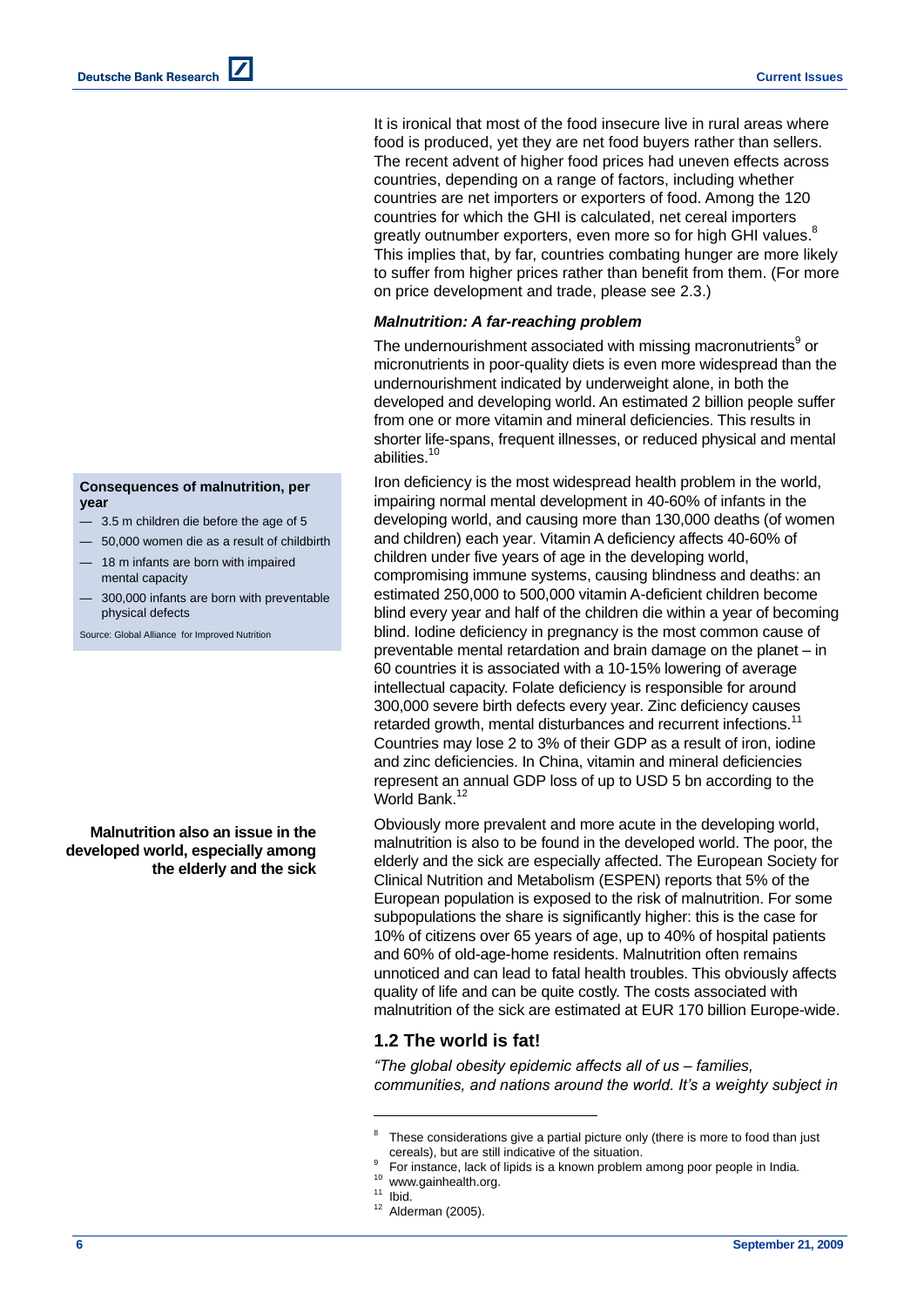

| Germans overweight<br>67% of men<br>53% of women<br>15% of the under 18<br>Source: Federal Ministry of Health                                            |                                                            |
|----------------------------------------------------------------------------------------------------------------------------------------------------------|------------------------------------------------------------|
|                                                                                                                                                          |                                                            |
| over 15 years, 2005, in %<br><b>United States</b><br>Mexico<br>Canada<br>UK<br>Germany<br>Finland<br>Spain<br>Sweden<br>Russian Fed.<br>Brazil<br>France | Overweight worldwide<br>Prevalence of overweight in adults |

India China Nigeria South Africa

## Stages of the nutrition transition

0 10 20 30 40 50

Source: WHO Global InfoBase

**Females** ■Males

*every way, with dire consequences for well being, life expectancy, and economic productivity in the years ahead unless seriously confronted."*

Jeffrey D. Sachs, Director of the Earth Institute (commenting on Barry Popkin's book ―The world is fat‖)

### *Indiscriminate food intake: too much, not the right type*

Diet is one of the leading risk factors for chronic illness. Malnutrition remains a major cause of death globally, especially among children, but other diet-related diseases, such as obesity, heart disease, stroke and diabetes<sup>13</sup> are gaining ground. Cardio-vascular disease is a leading cause of death in both industrialised and developing countries, killing 17 million people each year, according to the World Health Organization (WHO).<sup>14</sup> And the European Union warns that over-eating and sedentary modern lifestyles have raised obesity to the number one public health challenge of the 21st century, with rapidly increasing childhood obesity of particular concern. The German Federal Ministry of Education and Research reports that a third of Germany's health costs are due to diseases resulting from faulty nutrition. Well over 50% of German adults are overweight. Germany actually tops the European list of overweight people after the UK (see chart 9), but fares average in terms of obesity. (The WHO reports that national data differ from international comparable estimates because the latter are adjusted for age distribution, representativeness, risk factors etc.)

Around 1.6 billion people worldwide are overweight, compared to 100 million fifty years ago. Obesity rates have risen three-fold or more since 1980 in some areas of North America, the UK, Eastern Europe, the Middle East, the Pacific Islands, Australasia and China.<sup>15</sup> The obesity epidemic is not restricted to the developed world; the increase is often faster in developing countries. Indeed, over the past 20 years, a dramatic transition has altered the diet and health of hundreds of millions of people across the developing world. Undernourishment and overconsumption coexist in a wide range of countries and may be found within the same community

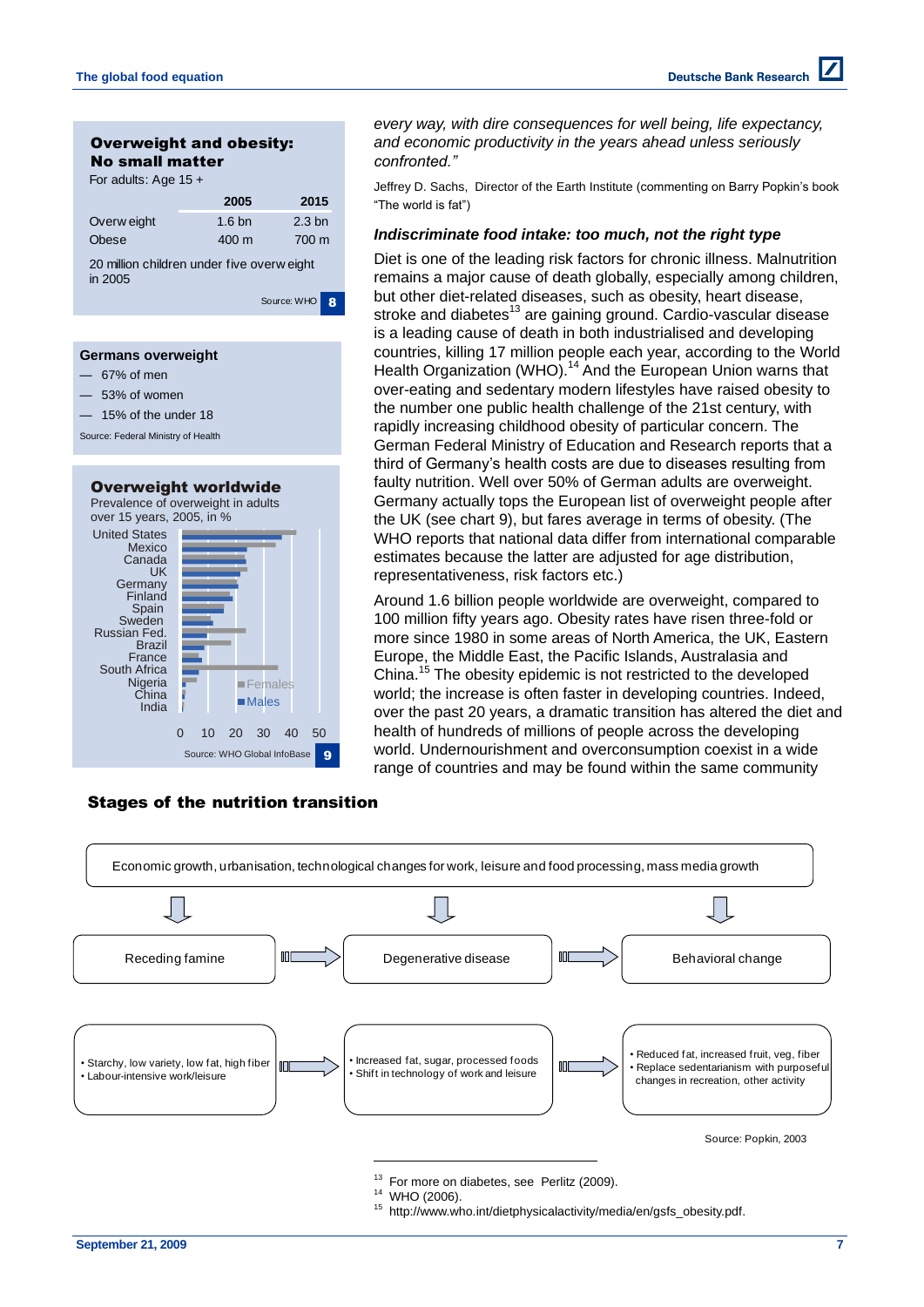**Potential improvements lie in the hands of individuals and numerous stakeholders from the public and the private sector**

―Prevention strategies will require a coordinated effort between the medical community, health administrators, teachers, parents, food producers and processors, retailers and caterers, advertisers and the media, recreation and sport planners, urban architects, city planners, politicians and legislators.

The International Association for the Study of Obesity (IASO)

> **Food and health: A growing issue**

 **Food Environmental production**  $\leftarrow$  degradation

75% of the crop genetic base of agricultural crops has been lost during the last 50 years. Source: IAASTD, 2009

and even within the same household. This double burden is caused by inadequate pre-natal, infant and young child nutrition, followed by exposure to high-fat, energy-dense, micronutrient-poor foods and lack of physical activity. Unbalanced diets are often related to low intake of fruits and vegetables and high intake of fats, meat, sugar and salt. Many traditional foods, however, are rich in micronutrients, and expanding their role in production systems and diet could have health benefits. 16

The burden of overweight and obesity can be reduced through concerted efforts. At the individual level, people can initiate diet changes and increase physical activity. The public and the private sector have vital roles to play in shaping a healthy environment and making healthier diet options affordable and easily accessible. This is especially important for the most vulnerable in society – the poor and children – who have limited choices about the food they eat and the environment in which they live. Meals offered in schools and kindergarten are also often lacking in nutritional quality.

The food industry has played a role in increasing obesity but now major global companies are beginning to make changes towards solving the problem. Initiatives to reduce the fat, sugar and salt content of processed foods and portion sizes, to increasingly introduce innovative, healthy and nutritious choices, and to review current marketing practices can accelerate health gains worldwide. A trafficlight food labelling system is being discussed, in order to make food contents and nutritional value more transparent to consumers.

### *Food safety*

The overall issue of food and health is very broad, encompassing food safety anywhere along the food chain: up from pesticide and veterinary drug residues (e.g. antibiotics, hormones) or transgenic plants down to various contaminants like heavy metals or mycotoxins. Outbreaks of diseases transferred from food, such as Salmonella and "mad cow" disease have heightened the demand for food safety standards. The avian influenza pandemic, and more recently the outbreak of porcine influenza have also highlighted the importance of the animal-human link in the food value chain (even if not transmitted through food intake). All in all, health issues are likely to gain importance in the food landscape and to increasingly shape the farming and food system of the future.

## **1.3 The environment is seriously damaged**

Environmental degradation is connected to food in two ways. On one hand, it is affecting food supply by limiting yield. On the other hand, it is the result of poor agricultural practices, in several ways.

## *Loss of biodiversity*

Intensive farming practices have contributed to falling biodiversity, particularly through the use of agrichemicals. Replacing local varieties of domestic plants with high-yield or exotic varieties has in some places led to the collapse of important gene pools. Some researchers also believe that the general tendency towards genetic and ecological uniformity imposed by the development of modern agriculture, such as genetically-modified organisms (GMOs), represents a challenge to the genetic diversity of agro-systems. In Europe, populations of farmland birds, which indicate the health of

<sup>16</sup> Popkin (2003).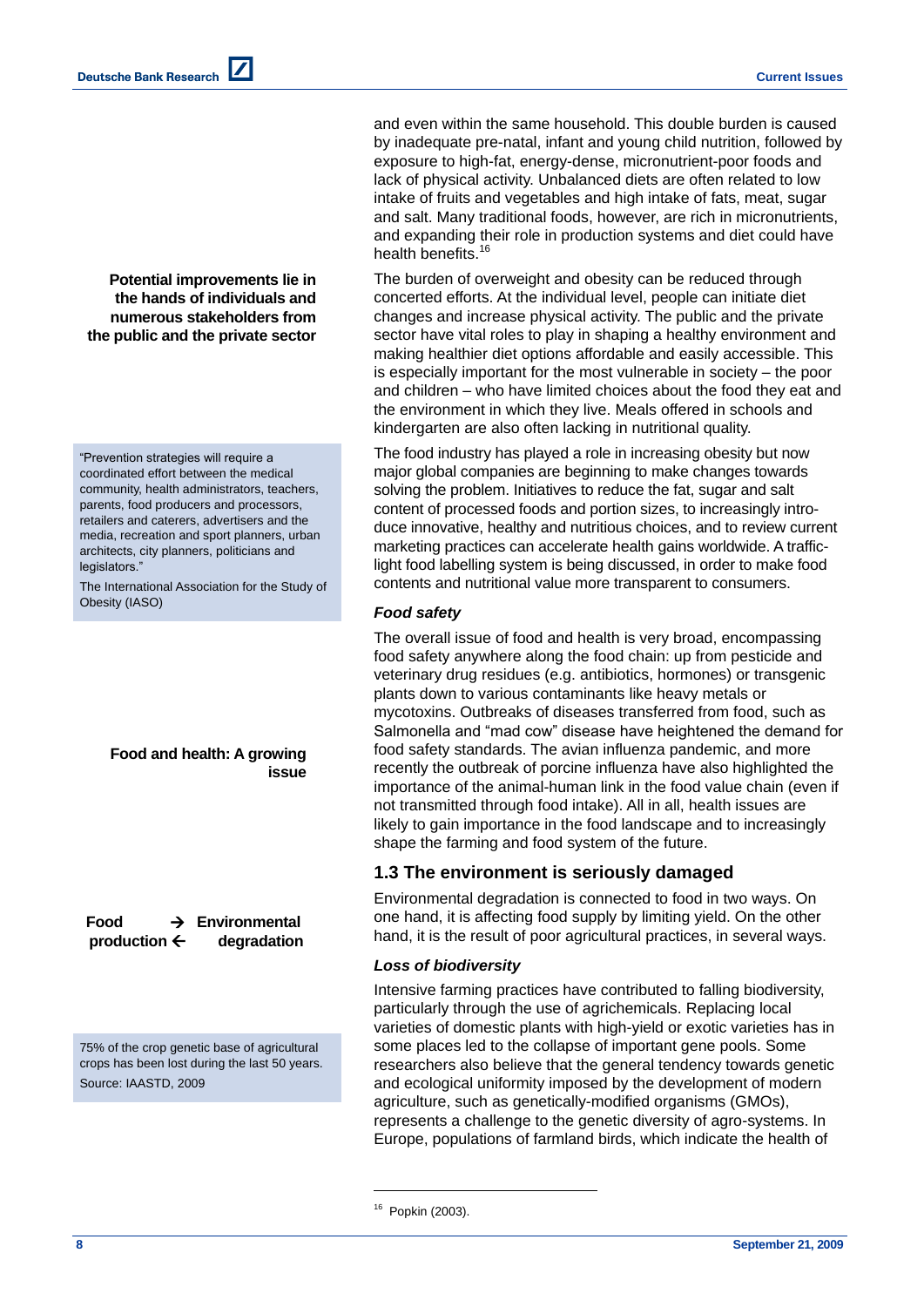the ecosystem as a whole, have declined by almost 50% in the past 25 years.<sup>17</sup>

The European Commission recently published an assessment of the situation of hundreds of habitat types and over one thousand animal and plant species across the EU. Although some species such as the brown bear, the wolf and the beaver are recovering, the overall message is that the conservation status of many habitat types and species is negative. Moreover, the conservation status of all habitat types associated with agriculture is significantly worse than other types of habitat. Explanations for the decline vary: shifts towards more intensive agriculture in some areas, abandonment of the land and absence of management in others.<sup>18</sup>

An interim report on the economics of ecosystems and biodiversity<sup>19</sup> suggests that a "business-as-usual" scenario would lead to serious consequences in 2050: 11% of the natural areas remaining in 2000 could be lost (predominantly as a result of conversion for agriculture, the expansion of infrastructure and climate change), and almost 40% of the land currently under low-impact forms of agriculture could be converted to intensive agricultural use, with further biodiversity losses – and severe danger to human health and welfare. Indeed, humanity derives multiple goods and services from the environment: food, freshwater, wood, energy, protection from floods and soil erosion, pharmaceutical ingredients and recreation. The world's poor are most at risk from biodiversity loss, since they are the ones most reliant on agriculture, animal husbandry and (informal) forestry. These sectors, sometimes called the "GDP of the poor", are mostly impacted by the loss of natural capital.

### *Soil degradation*

Exposure of topsoil to erosion, over-grazing and overploughing have also been a major contributor to land degradation. Farming only one type of crop on a piece of land year after year exhausts the required nutrients from the soil. Inconsiderate use of water for irrigation depletes water tables and aquifers. It can also cause salinisation: if irrigated fields are not properly drained, the water log allows salts to build up in the soil and its fertility is reduced.

There are disagreements over the extent and severity of degraded arable land and estimates should be considered indicative at best. According to the 1991 Global Land Assessment of Degradation, based on expert opinion, nearly 2 billion hectares $^{20}$  worldwide have been degraded since the 1950s. This amounts to 22% of all cropland, pasture, forest and woodland. Africa and Latin America appear to have the highest proportion of degraded agricultural land, Asia the highest proportion of degraded forest land. $^{21}$  The World Bank (2007) quotes a global figure of 5 to 10 million hectares of agricultural land being lost annually to severe degradation (close to the cropland area of Germany, i.e. 12 million hectares).<sup>22</sup> There is consensus that the problem is significant.

l

**Business-as-usual is not an option: too severe an impact on the well-being of future generations, and the "GDP of the poor"**

"Land degradation in all its forms is a threat to food production and rural livelihoods, especially in the poorest areas of the developing world.'

UN, 2008

<sup>17</sup> Pan-European Common Bird Monitoring Scheme, 2007.

Commission of the European Communities (2009).

Sukhdev (2008).

 $^{20}$  1 ha = 10,000 m<sup>2</sup> (100 m x 100 m).

 $21$  UN (2008).

 $22$  The World Bank (2007).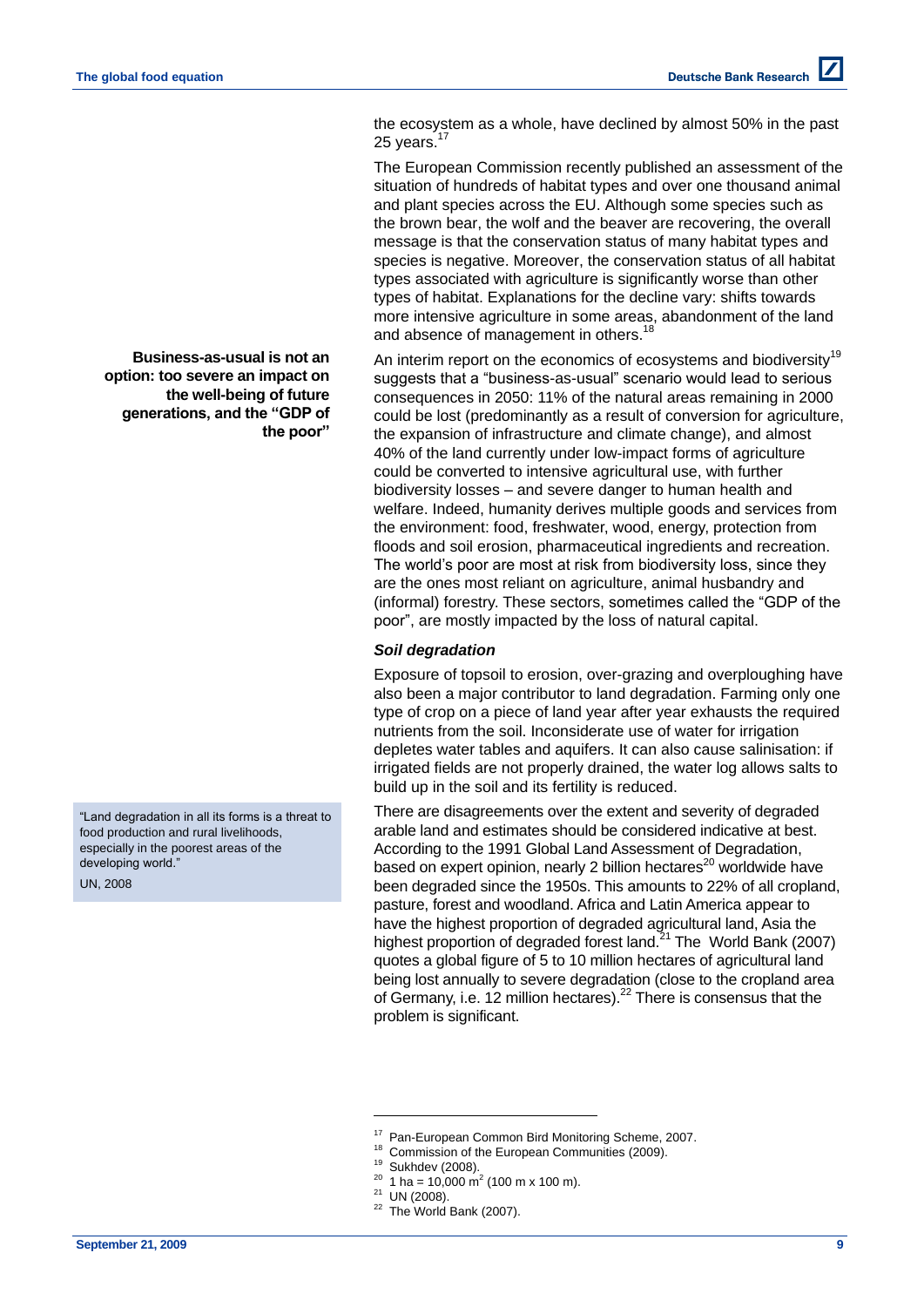

Source: The Environmental Magazine Motavalli (2008)

#### *Greenhouse gases*

Agriculture and food supply chains are also highly significant emitters of greenhouse gases (GHG). Agriculture currently contributes a large amount of man-made emissions: around 22% of total global GHG emissions (up to 30% if deforestation for agriculture is included). $^{23}$  The impact of the whole food supply chain on air pollution is even greater when transport and processing are included. Agriculture contributes particularly heavily to global emissions of nitrous oxide  $(N_2 0)$  – through fertiliser use and manures and methane  $(CH_4)$ , two major GHGs, both much more potent than carbon dioxide at trapping heat in the atmosphere.<sup>24</sup>

Livestock are responsible for 18% of all GHG emissions, a share higher than that of GHG emissions from transportation.<sup>25</sup> Indeed, ruminant animals, such as cows and sheep, produce methane as a result of the digestive process. Dairy cows are particularly significant sources of methane because of the volume of food they eat. Improved nutrition through less gas-forming feedstock may help alleviate the problem. Methane and nitrous oxide emissions through manure can be mitigated by using the animal waste to produce biogas, thus also reducing dependence on fossil energy.

## *Water pollution*

Up to 70% of fertilizer applied to crops can be lost, instead of taken up by crops, polluting groundwater sources, as well as rivers, lakes and coastal zones. Due to fertilisers over-stimulating the growth of algae or phytoplankton, robbing water and other species of oxygen, significant areas of the world's oceans are classified as "dead zones".

Agriculture has an additional impact on the environment through the inefficient and wasteful use of fertilisers or water: they contribute to further demand for energy resources.

Policies have a vital role to play in promoting agricultural production and economic growth while taking proper account of the value of natural ecosystems. Examples (further discussed below) include: measure the costs and benefits of ecosystem services, reward farmers for good land ownership, share the benefits of conservation with local communities, extend the "polluter pays" principle with market prices reflecting pollution costs. **Promising policies**

- <sup>23</sup> IAASTD (2008).
- <sup>24</sup> IPCC (2007).
- <sup>25</sup> FAO (2006c).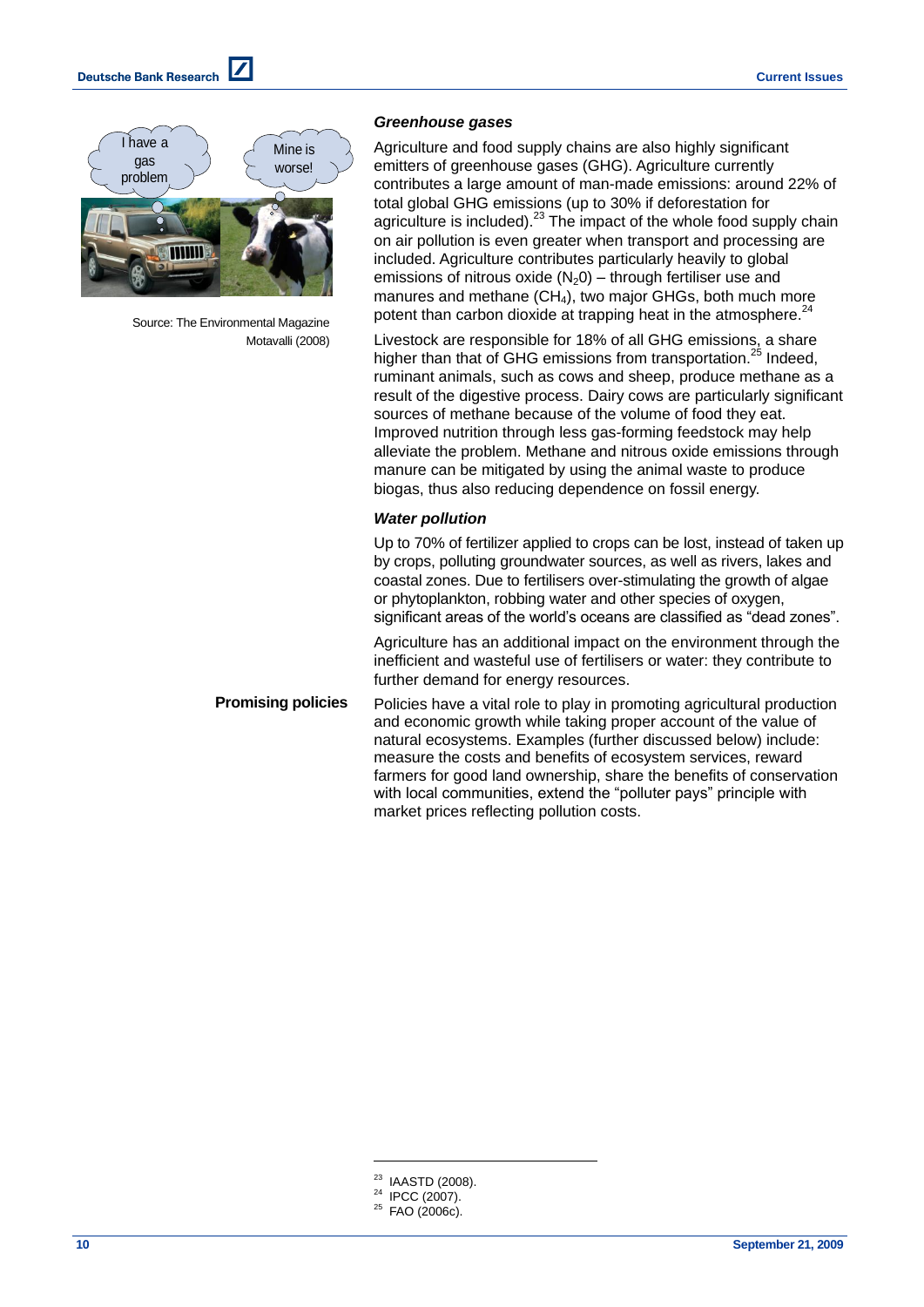





**Meat in moderation rather than "all you can eat": Positive for health and environment**

# 2. The forces driving the food equation

The world food situation is being redefined by new driving forces. Income growth, globalisation, urbanisation, high energy prices and climate change are transforming food consumption, production and markets. In this section, we investigate the forces impacting each of these three areas.

## **2.1 More demand for food, of a different nature**

Demand for food will rise in the coming decades as a result of population growth as well as increasing affluence and rising expectations. The latter prompt more people to eat a resourceintensive diet, rich in meat and dairy products. This increases demand for crops used as animal feedstocks disproportionately.

## *Population growth drives up demand*

Population growth is a driver of increased demand. The world population is projected to grow from 6.5 billion in 2005 to over 9 billion by 2050. This reflects a steady slowdown in the growth rate: from a peak at 2.2% per year in the last decades of the  $20<sup>th</sup>$  century to 1.6% in 2015, 1.4% in 2015-2030 and 0.9% in 2050. <sup>26</sup> However, the demographic challenge is exacerbated by the fact that almost the entire population growth will take place in developing countries. It will also occur wholly in urban areas: the urban population will swell by about 3 billion people as the rural population contracts. By 2030, 60% of the world's population is expected to live in urban areas. In Africa and Asia, the urban population will have doubled by then. <sup>27</sup> This will affect the nature of demand.

## *Economic growth in the developing world boosts demand*

Numerous parts of the developing world have experienced high economic growth in recent years (see chart 11), especially developing Asia, notably China and India, and to a lesser extent Sub-Saharan Africa. Even after the current slowdown in global economic expansion, the growth in developing and emerging countries is expected to remain close to 7% (compared to around 2.5% in developed economies).

This economic growth is a key force of change in demand: with higher incomes and increased purchasing power, some of the poor will become less poor and be able to afford not only more food but also more diversified food (see chart 12).

## *Changing nature of demand*

Demand is not only increasing, but changing in nature. Higher incomes, urbanisation and changing preferences are raising domestic customer demand for high-value products in developing countries.

Food consumption is shifting from grains and other staple crops to meat, dairy, fish, eggs, pulses, vegetables and fruits, especially in India and China (see chart 13). As expected, the amount and growth of intake of animal foods are positively correlated with income levels.<sup>28</sup>

<sup>&</sup>lt;sup>26</sup> United Nations Population Division Database.<br><sup>27</sup> Same as shaus. For more an urbanisation, as

Same as above. For more on urbanisation, see Just (2008).

<sup>28</sup> Popkin (2003).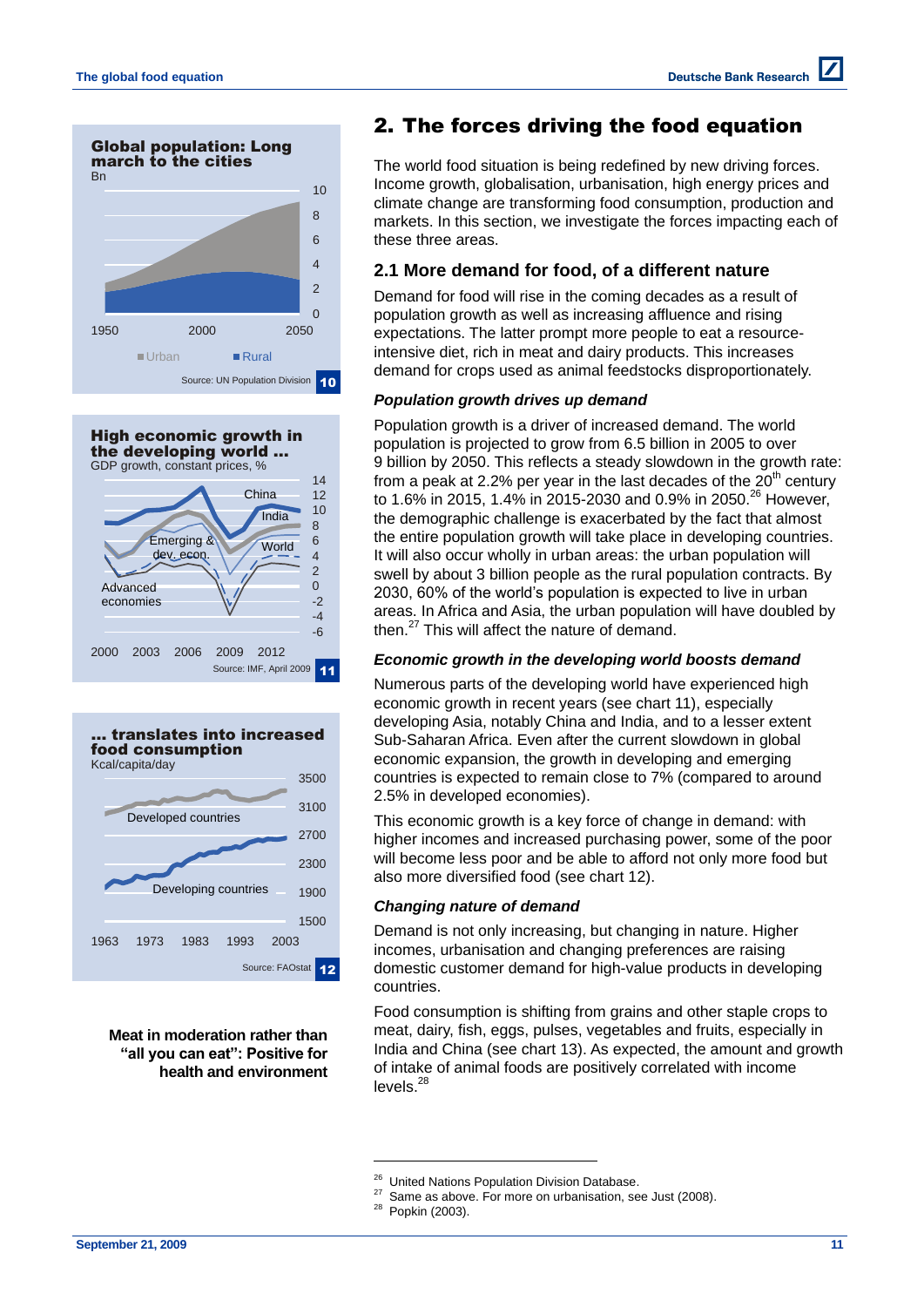#### Chinese consumption: increase and shift away from grains

Kg per capita per year, 10 kg for grains





#### **More milk products**

Change between 2005-2007 and 2017 outside OECD:

- + 20-40% overall
- + 50% for butter

Source: FAO







#### *More animal proteins*

Globally, economic growth in emerging and developing countries will continue to lead to changing dietary patterns, with staple foods of vegetable origin being replaced by proteins of animal origin. In 1985, Chinese people ate, on average, 20 kg of meat (compared to 97 kg in Germany); they are now eating over 50 kg (54 kg in 2003, compared to 84 kg in Germany). Protein demand in developing countries will increase with rising incomes (see charts 14 and 15), especially for low-priced foods such as poultry, pork and eggs. Population and income growth will also largely drive the global dairy consumption increases. Chart 16 displays food consumption patterns for the six major world regions: Asia, OECD (1990), Latin America (and the Caribbean), Sub-Saharan Africa, Middle East & North Africa, Former Soviet Union.

The switch to a diet rich in animal proteins – part of the nutrition transition described in 1.2 – has wide-ranging consequences on health and the environment. Because people eating meat in moderation (or not at all) enjoy lower levels of blood cholesterol, and suffer less frequently from obesity and hypertension, their life expectancies are several years greater.<sup>29</sup> The environmental consequences extend far beyond the impact on climate change discussed in 1.3. Livestock production consumes 8% of the world's water, mainly to irrigate feed crops for cattle. It causes 55% of land erosion and sediment. It uses 37% of all pesticides. Nitrates, heavy metals and antibiotics present in manure can seep into groundwater and pollute surface water, threatening public health.<sup>30</sup> A meatintensive diet is associated with an inefficient use of natural resources: water, energy and grain. "2000 pounds of grain must be supplied to livestock in order to produce enough meat and other livestock products to support a person for a year, whereas 400 pounds of grain eaten directly will support a person for a year."31

Given the magnitude of these impacts, it may be worth questioning the industrial world's food habits – and considering the potential for change. According to The Lancet, "for the world's higher-income populations, GHG emissions from meat-eating warrant the same scrutiny as do those from driving and flying."<sup>3</sup>

It may also be worth questioning the "inescapability" of the nutrition transition. Does the developing world really need to go through the same process integrally, or could education help skip some undesired side-effects  $-$  for both health and the environment?<sup>33</sup>

#### *More convenience*

More generally, changes in lifestyle and urbanisation worldwide are altering preferences and reducing the time consumers wish to spend on food preparation. The demand for ready-to-cook and ready-to-eat foods in general is rising, particularly in urban areas. These foods do not always have the same nutritional value as fresh or home-made food, and tend to have a higher environmental footprint (energy consumption during processing, additional air pollution etc.). But they address a need of predominant current lifestyles.

<sup>&</sup>lt;sup>29</sup> McMichael (2007).<br><sup>30</sup> FAO (2006s)

 $^{30}$  FAO (2006c).

M.E. Ensminger, the former Chair of the Department of Animal Sciences at Washington State University, quoted in Motavalli (2008). <sup>32</sup> McMichael (2007).

It is also important to keep in mind the other benefits of animals for transport, soils (manure), energy (biogas), clothing (leather, wool), etc.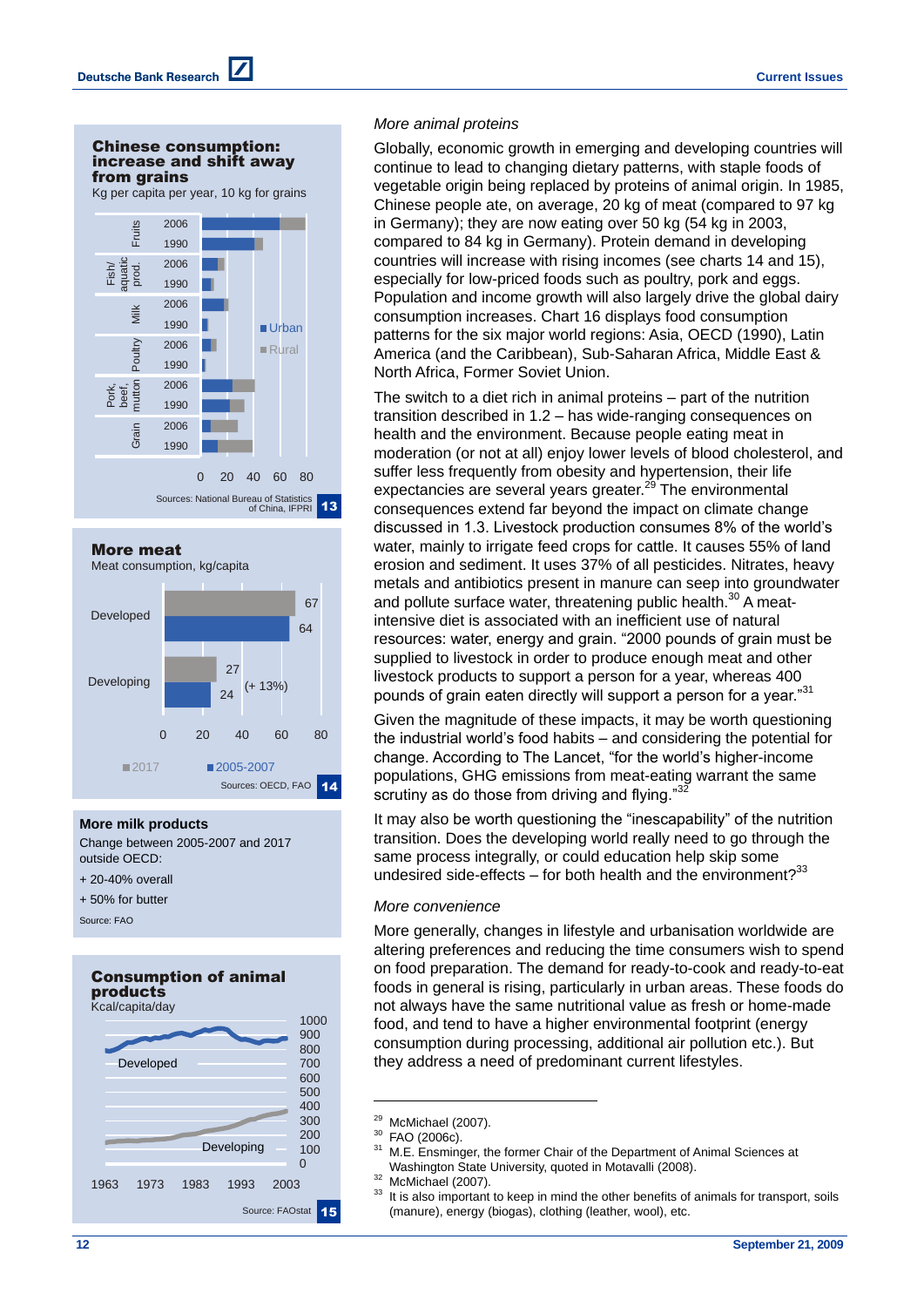

**Functional foods: also functional for the poor?**



### **Competition for land is fierce, due to:**

- Land degradation
- **Urbanisation**
- Biofuel crops
- Carbon sequestration (potentially)

In terms of market size, global processed food sales are currently estimated at well over USD 3 trillion per year, or around threequarters of total world food sales. While the majority of this value in food processing currently resides in the developed world, dietary and lifestyle changes in the developing world will drive strong growth.

#### *More health benefits desired*

Consumers are increasingly interested in the health benefits of food. On the one hand, wholesome, organic (possibly locally grown) food is increasingly in demand by the Lohas – people engaged in a Lifestyle of Health and Sustainability. On the other, consumers have begun to look beyond the basic nutritional benefits of food, to the disease prevention and health enhancing compounds it contains. They are increasingly interested in functional foods, enriched with vitamins, minerals, fibres, omega-3 fatty acids, live cultures (e.g. probiotics) etc. Monitoring will be crucial in this fast-growing area, especially when it spreads globally, to prevent excesses and unverified claims.

Interest groups include people with particular nutritional needs, such as the elderly, children, the sick, and the undernourished or malnourished. In fact, the 2008 Copenhagen Consensus ranked micronutrient supplements as the top development priority out of more than forty interventions considered for a better world.<sup>34</sup> For instance, enriching children's food with vitamin A and zinc has the potential to significantly reduce child mortality until a balanced diet is .<br>available.<sup>35</sup>

## **2.2 Factors affecting world food supply**

According to the  $FAO^{36}$ , in order to feed a population of more than 9 billion and free the world from hunger, global food production must nearly double by 2050. Food production will be shaped by a multitude of factors, both natural and human-driven: land and water availability, energy supply, climate change, agricultural science and technology innovations, and access to finances. Another aspect, beyond the scope of this paper, is fisheries: aquaculture shows great potential as a food source for the  $21<sup>st</sup>$  century.

#### *Land constraints*

Increasing the amount of land under cultivation is one means of producing more food, and is the way agriculture has grown through most of history. (Land in agricultural use has increased by 12% since the 1990s to close to 1.5 billion hectares.) In theory, there is still land potentially convertible to agricultural use. But the cost of bringing new land into production can be high, either financially or from an environmental point of view. Large investments in infrastructure would be required in Sub-Saharan countries. Subtropical and tropical forests and woodlands would need to be cut in some regions, like in Latin America.<sup>37</sup>

- <sup>35</sup> See Horton *et al.* (2008).
- FAO (2008).

<sup>&</sup>lt;sup>34</sup> www.copenhagenconsensus.com.

 $37$  World Bank (2007).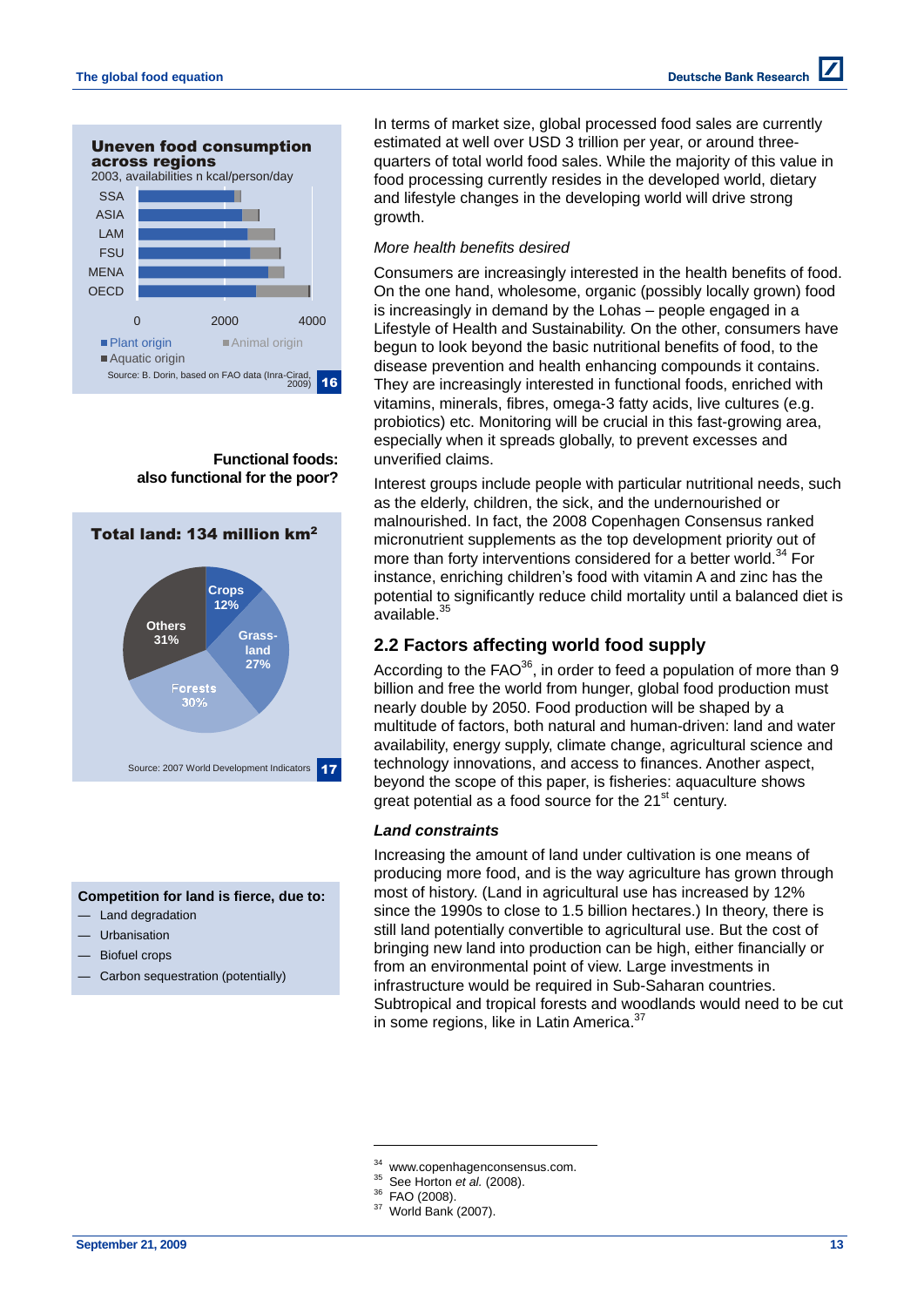### Land and human resources by region in 2003

 $\boldsymbol{Z}$ 

| Land and human resources by region in 2003<br>Million hectares in parentheses, if not otherw ise indicated |                        |               |                |              |              |                                                           |
|------------------------------------------------------------------------------------------------------------|------------------------|---------------|----------------|--------------|--------------|-----------------------------------------------------------|
| Shares of                                                                                                  | <b>OECD</b><br>$-1990$ | <b>LAM</b>    | <b>SSA</b>     | <b>MENA</b>  | <b>FSU</b>   | <b>ASIA</b>                                               |
| <b>Forests</b>                                                                                             | 25% (981)              | 23% (922)     | 16% (634)      | $1\%$ (35)   | 21% (843)    | 13% (533)                                                 |
| <b>Pastures</b>                                                                                            | 22% (736)              | 16% (553)     | 24% (827)      | 10% (337)    | 11% (360)    | 17% (565)                                                 |
| Cultivated land                                                                                            | 27% (416)              | 11% (164)     | 13% (204)      | 6% (90)      | 13% (202)    | 30% (462)                                                 |
| Arable land                                                                                                | 23% (900)              | 25% (984)     | 26% (1054)     | $2\%$ (92)   | 10% (409)    | 14% (538)                                                 |
| <b>Farmers</b>                                                                                             | $2\%$ (22 m)           | $3\%$ (43 m)  | 15% (195 m)    | $3\%$ (44 m) | $1\%$ (20 m) | 76% (1014 m)                                              |
| Population                                                                                                 | 16% (987 m)            | $9\%$ (538 m) | $11\%$ (714 m) | 6% (400 m)   | 4% (279 m)   | 53% (3330 m)                                              |
|                                                                                                            |                        |               |                |              |              | Source: B. Dorin, based on FAO data (Inra-Cirad, 2009) 18 |



**%** OECD = OECD-1990 **%** FSU = Former USSR MENA = Middle East and North Africa  $ASIA = Asia$ LAM = Latin America and Caribbean SSA = Sub-Saharan Africa

(Geographies excluded from the analysis due to lack of data are displayed in grey: Afghanistan, Antarctica, Bhutan, French Guyana, Greenland, Irak, Oman, Papua/New-Guinea, SSA = Sub-Saharan Africa<br>(Geographies excluded from the analysis due to lack of c<br>Afghanistan, Antarctica, Bhutan, French Guyana, Greenla<br>Serbia/Montenegro, Somalia and smaller states/islands.)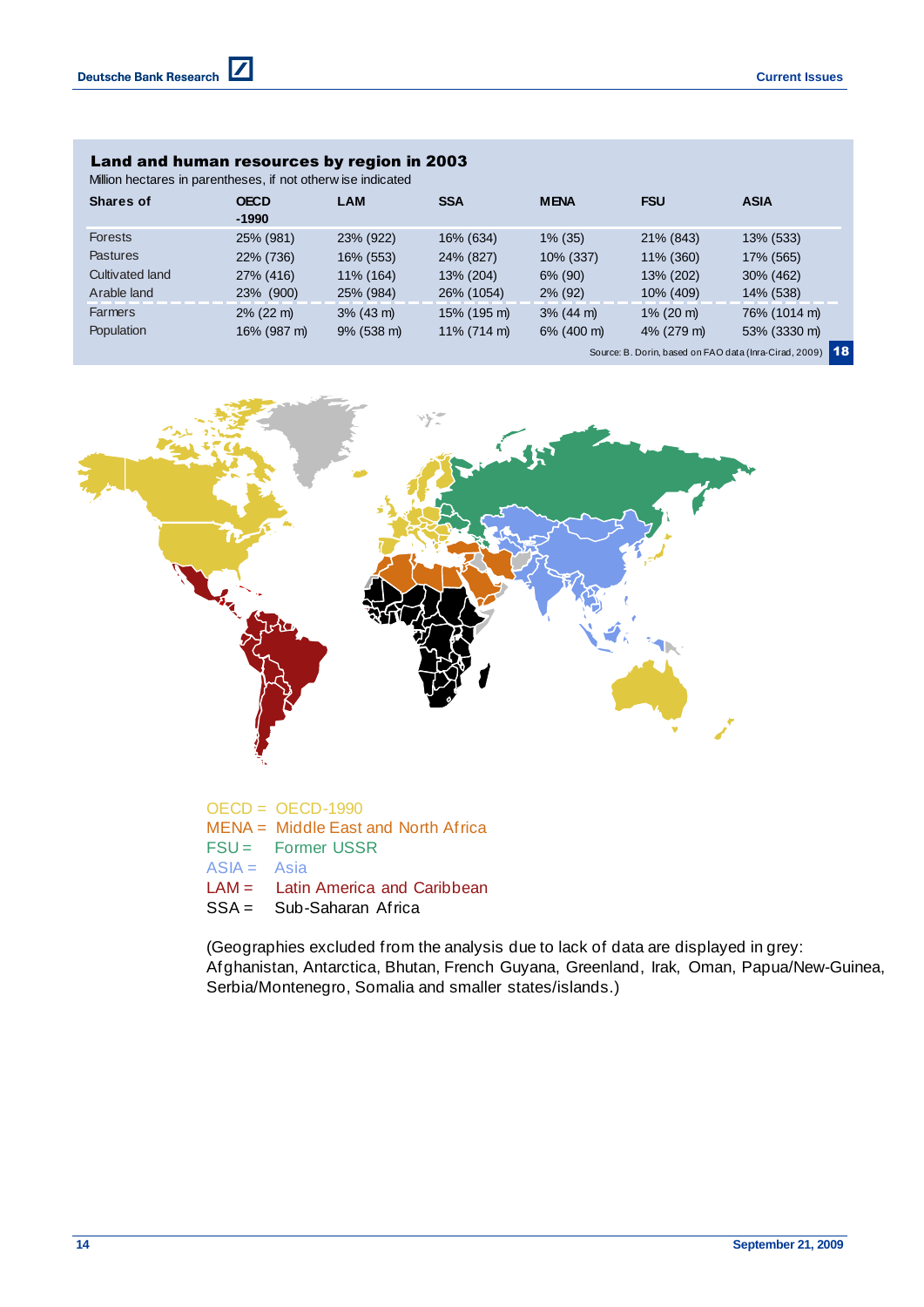

 $\Omega$ 200 400  $600$ 800 1000 1200 OECD LAM SSA MENA FSU Asia **Arable land D**Cultivated land Arable and cultivated land across regions Million hectares Sources: DBR, B. Dorin, FAO 20

**Towards a "code of conduct" to regulate land grabbing – a potential win-win?**



In the more densely populated parts of the world, the land frontier has closed. In 1.3 we introduced the issue of land degradation caused by poor agricultural practice. Another significant source of cropland loss is the growth of cities and infrastructure, especially roads, through soil sealing. The covering of soil negatively affects food production, directly through loss of cropland, indirectly through disruption of the ecological functions of soil in neighbouring areas: the creation of a horizontal barrier between soil and air causes disruption of water fluxes, reduces groundwater recharge and contributes to diversity loss (through habitat fragmentation). Urban growth also tends to occur on highly productive agricultural land (in floodplains and along the coasts). The problem is more acute in intensively urbanised countries like Germany or Holland.<sup>38</sup> Consistent land use planning is called for.

There are also new demands for land. Biofuel production takes away land which could be used to grow crops for food or feed. Carbon sequestration is to be likely driver of future demand for land.<sup>39</sup> Indeed, forests and stable grasslands can store large amounts of carbon in their vegetation and root systems for long periods of time. Increasing their area is one way to mitigate climate change. Existing international carbon trading rules already allow for afforestation projects to qualify for emissions trading permits, under Kyoto's Clean Development Mechanism. 40

Nervousness about food security among countries importing agricultural commodities has led to "land grabbing". In order to secure agricultural supplies to feed their own population, some countries are investing in agricultural production in developing countries, regardless of the food situation in that country. Current and pending investments in farmland could amount to fifteen to twenty million hectares (150 to 200 billion square metres), which is around 150% of the cropland area of Germany.<sup>41</sup> The benefits to the host country are not clear. In the best-case scenario, capital investments in infrastructure, technology and productivity gains will contribute to rural growth and poverty reduction. But they may also stay concentrated among a few landowners.The International Food Policy Research Institute calls for regulation of investments in overseas farmland (potentially asking investors to refrain from exporting in case of food shortage in the host country). Financial institutions have a role to play as investment partners.

#### *Water scarcity*

Fresh water is becoming scarce, and this is expected to be a significant limiting factor on agricultural production capacity in the  $21^{\text{st}}$  century.

On one hand, water consumption per capita is increasing: 350  $m^3$  in 1900 and 642 m<sup>3</sup> in 2000 on average, per person, per year.<sup>42</sup> In addition, the world population is growing. Water withdrawals have tripled over the last fifty years.<sup>43</sup> On the other hand, fresh water availability is limited, as only a tiny fraction of the world's water is freshwater available at the surface, as lakes, soil moisture, air humidity, marshes, wetlands, rivers and in biomass. Urbanisation

 $^{40}$  Evans (2008).

- <sup>41</sup> Estimate by Joachim von Braun, IFPRI director, reported in Nakomoto (2009).
- <sup>42</sup> Clarke and King (2004).
- <sup>43</sup> United Nations (2009).

<sup>&</sup>lt;sup>38</sup> Montanarella and Toth (2008) as well as website from the European Commission's Institute for Environment and Sustainability.

<sup>&</sup>lt;sup>39</sup> Heymann (2007), Evans (2009).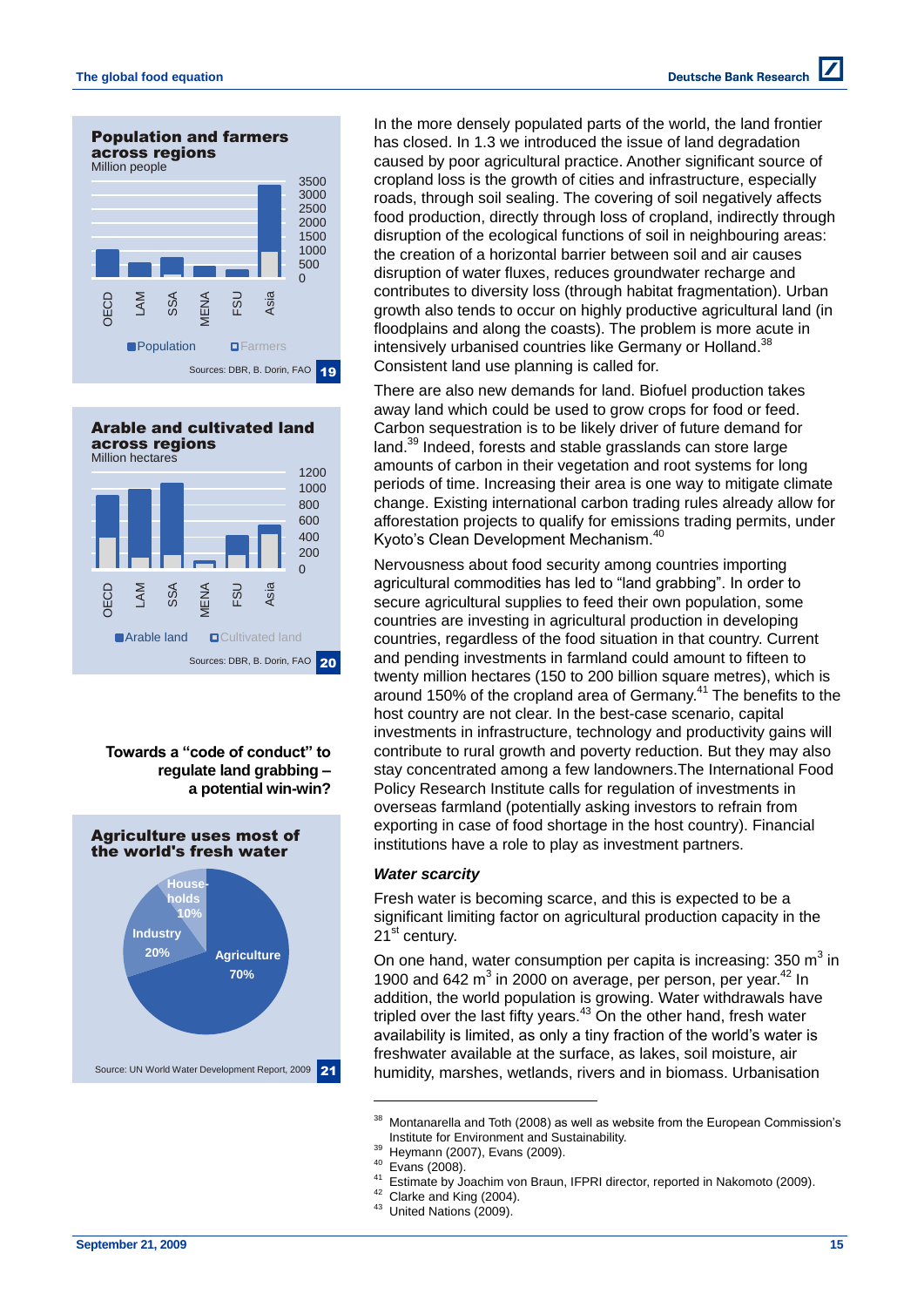#### **Unsustainable water usage due to**

- higher household usage
- urbanisation
- irrigation
- changing diet patterns

#### **Number of people living in countries chronically short of water:**

- 2000: half a billion (out of six billion)
- 2050: four billion (out of nine billion)

Source: Clarke and King (2004)

## **Technology improvement, awareness, water pricing**

| Climate $\rightarrow$ | Food       |
|-----------------------|------------|
| change $\leftarrow$   | production |

**Different impacts by region and crop type, driven by**

- temperature increase
- carbon fertilisation
- water availability
- hurricanes and floods
- agriculture's own emissions

and irrigation have already started depleting both surface water (rivers) and groundwater stocks.

Agriculture is by far the most significant user of water (see chart 21) – over 90% in some developing countries. Changing diet patterns also contribute to unsustainable water usage. Part of the current pressure on water resources comes from high consumption of meat and dairy products, leading to high demand for animal feed. Indeed, there are wide discrepancies in the amounts of water needed to produce different kinds of food. Bovine meat production requires 8- 10 times more water than cereal production.<sup>44</sup> These considerations also show how the problem can be alleviated, if the rich world could switch to a less water-intense diet.

Overall, irrigation is a crucial part of the food situation, as it has the potential to increase land productivity significantly (sometimes enabling two or even three crops a year). Today, irrigated agriculture covers about 20% of cultivated land – 275 million hectares – and accounts for 40% of global food production. <sup>45</sup> But water scarcity is a real challenge, which will, on balance, be exacerbated by climate change.

More sustainable water use is essential. Technology has a role to play by increasing watering efficiency, through overhead sprinkler irrigation (having an efficiency of around  $75\%$ <sup>46</sup>), drip irrigation (90%), rainwater tanks or water reuse (also in closed greenhouses). Raising users' awareness is essential. Water pricing (accounting for local environmental, economic and institutional conditions) can trigger reduced water use, through improving irrigation efficiency or modifying crop patterns (selection and timing, for lower irrigation requirements).

### *Climate change*

According to the Intergovernmental Panel on Climate Change (IPCC), the earth is likely to warm by  $0.2^{\circ}$ C per decade for the next two decades, and to rise between  $0.6^{\circ}$ C and  $4.0^{\circ}$ C by the end of the century, depending on future emissions. Given its share of greenhouse gas emissions (see 1.3), agriculture significantly contributes to the problem. And climate change will impact food production in several ways.

The direct impact of temperature increases on yields depends significantly on latitude and crop type. It is expected to be negative at lower latitudes in the coming decades, and on the globally aggregated yields in the long term.<sup>48</sup> Some crops may experience higher yields with a moderate temperature increase in higher latitudes, especially when the uncertain "carbon fertilisation" effect is factored in. Because  $CO<sub>2</sub>$  is used in photosynthesis and reduces plants' water loss through respiration, some plants are known to benefit substantially from higher  $CO<sub>2</sub>$  levels: wheat, rice, soybeans and legumes for instance.<sup>49</sup>

United Nations (2009).

Same as above.

<sup>46</sup> European Environmental Agency (2009).

<sup>&</sup>lt;sup>47</sup> A new pricing initiative in Spain's Guadalquivir river basin involved both a fixed and variable charge linked to water use (altogether higher, on average, than the previous charge). It resulted in a 30% reduction in water consumption (for the same crop types). Reported in EEA (2009).

<sup>48</sup> IPCC (2007).

<sup>49</sup> Cline (2007).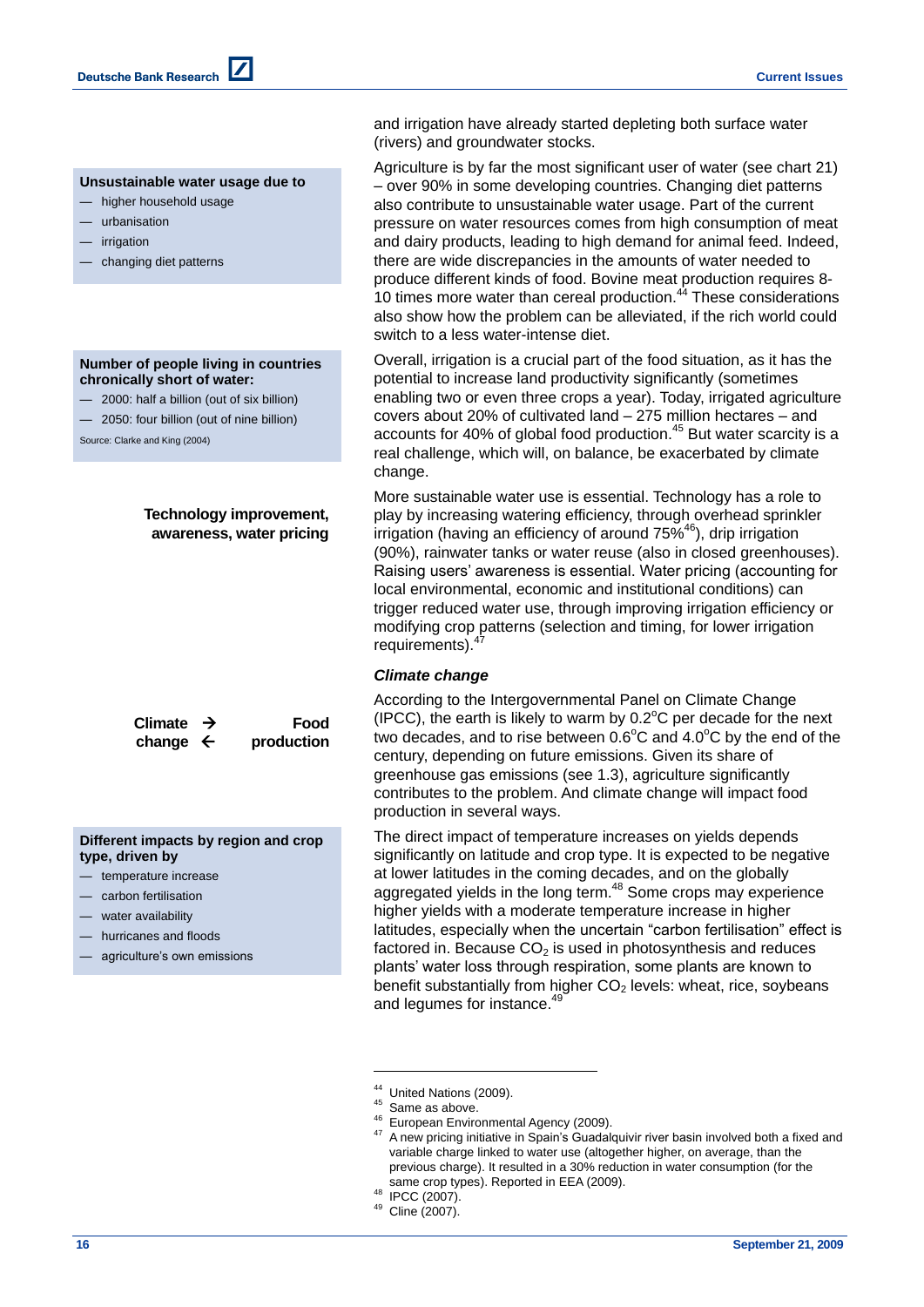Another effect of climate change on agriculture will be water availability. <sup>50</sup> Current models predict more precipitation at higher latitudes, and less in the tropics. Finally, climate change drives extreme weather events, such as hurricanes and floods. Their impact is often omitted in future projections.<sup>51</sup> With the increased risk of droughts and floods due to rising temperatures, crop-yield losses are imminent.

All in all, climate change is a huge challenge for food production. Over the next few decades, there will be winners and losers, with losers concentrated in lower latitudes. Global warming was originally caused by the rich industrial nations, but the risks are particularly great in developing countries. Over the long term, humankind needs to prepare for uncomfortable consequences of climate change for agriculture and food security, especially in Africa and some parts of Asia and Latin America. **A huge challenge overall, especially in the South**

Agriculture needs to adapt, also by reducing its own emissions.<sup>52</sup> Well-managed crop and pasture land can sequester significant amounts of carbon and positively affect other GHG emissions (CH<sup>4</sup> and  $N_2O$ ) – while also improving soil health and reducing erosion. Conducive practices include rotational grazing, decreasing tillage, planting cover crops, converting marginal crop land (land less suitable for crops, such as field strips adjacent to streams for instance) to trees or grass.<sup>53</sup> Changes in farming which have the highest potential climatic leverage involve livestock, e.g. improved forage quality to reduce methane emissions. **Agriculture needs to adapt**

## *Energy: Supply and prices*

The  $20<sup>th</sup>$  century saw a major shift in agriculture: mechanisation and pesticides replaced human and animal labour, inorganic fertilisers replaced manure and compost. Underlying these changes, there was also a shift towards reliance on fossil fuels. Today the links between the world's food and energy economies are stronger than ever.

The food sector uses about 10-15 percent of all energy in the industrialised countries, somewhat more in the United States.<sup>54</sup> Chemical fertilisers account for an important part of energy usage, the largest in developed-country agriculture. Fuel for transport, either internationally or for domestic distribution networks is another important aspect of the food-energy linkage. On farms, there is the energy needed to extract water for irrigation, dry crops, heat greenhouses and livestock sheds, and fuel tractors. Further down the value chain, there is the energy needed to process crops and foods, to provide power for refrigeration and to cook food in the home.<sup>55</sup> Experts argue about which part of the agriculture and food value chain uses the most energy. In a world of tighter energy supplies it is possible that a greater reliance on food grown locally, organically would be beneficial. What is clear is that the level of oil prices is highly significant for the production and distribution of food and agriculture.

Fuels are used to produce crops, but crops are increasingly used to produce fuel. <sup>56</sup> A few years ago, biofuels enjoyed broad-based

l

<sup>55</sup> FAO (2008a).

**The links between food and energy** 

irrigation, crop drying, heating processing of crops and foods,

**Fuels Crops**

 **n**

**are strong and complex**

fertilisers fuel for transport

refrigeration — biofuels

<sup>50</sup> Heymann (2007).

 $\frac{51}{52}$  Evans (2008).

 $52$  For more on agriculture and climate change, see Kahn and Zaks (2009).

Bongen (2003).

<sup>54</sup> Hawken (1999).

<sup>56</sup> Auer (2005).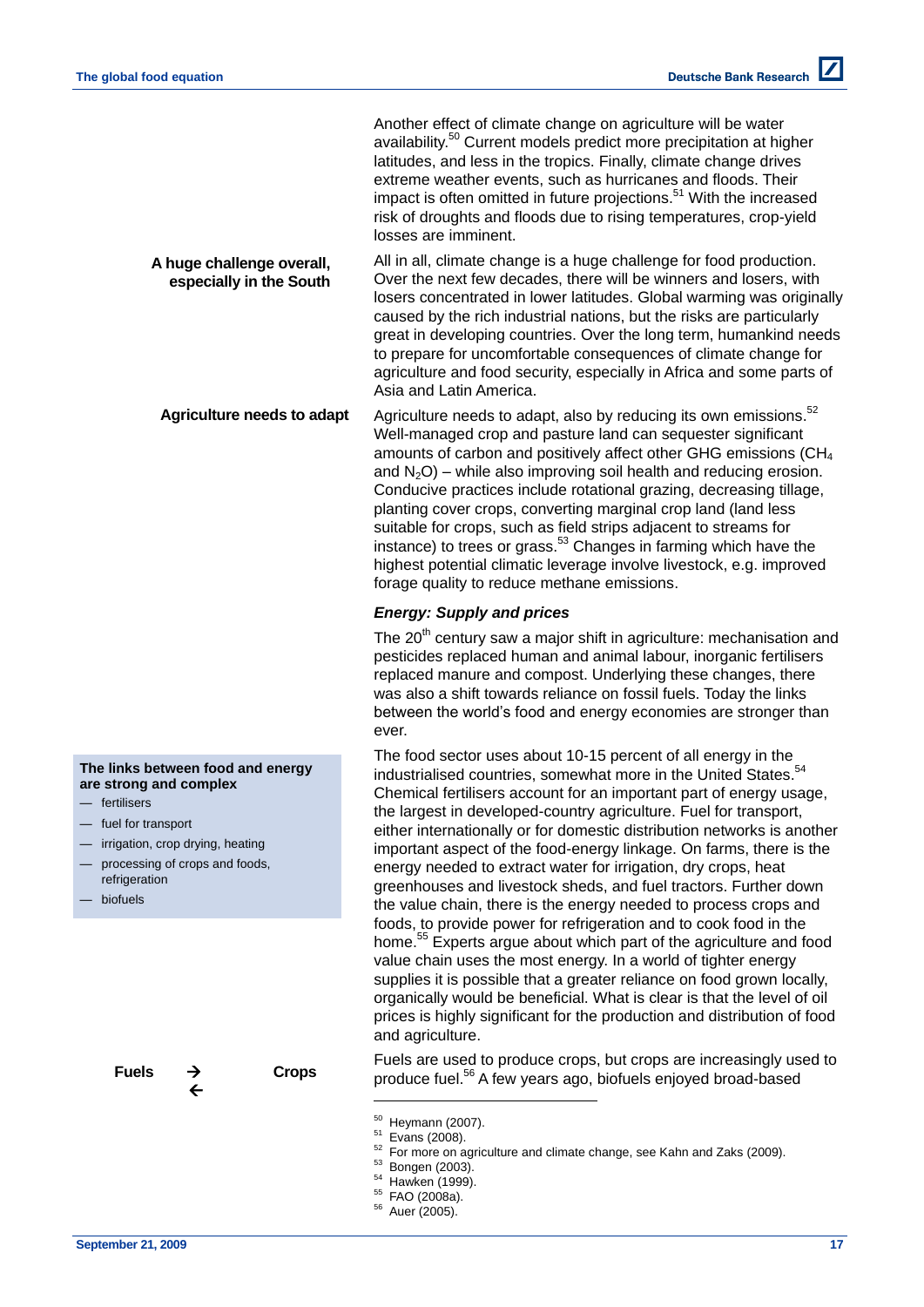support because of their role in reducing  $CO<sub>2</sub>$  emissions and lowering dependence on oil. They are now widely debated because of their environmental, economic and social impacts.<sup>57</sup> Indeed, the additional land requirement leads to the destruction of ecosystems – which normally remove  $CO<sub>2</sub>$  from the atmosphere – and, during the manufacturing and refining process, biofuels sometimes use up more energy than they save. They have also significantly contributed to rising global food prices, according to most estimates.

The competition between food and fuel is real: the grain required to fill the tank of a sport utility vehicle with ethanol (240 kg of corn for 100 l of ethanol) could feed one person for a year. <sup>58</sup> Even if part of the supply comes from imports, producing substantial amounts of wheat and rapeseed leads to tough competition for land usage. In Germany, the acreage of land for growing renewable energies was estimated at 1.75 million hectares in 2008 (15% of the total cropland area). <sup>59</sup> Second-generation biofuels – using other sources of biomass (cellulose from wood or even waste) – are still in the developmental stage but show higher potential benefits.<sup>61</sup>

Demand for oil is likely to remain weaker during the economic downturn. Longer term, an oil-supply crunch is likely, both because of below-ground resource constraints and because of inadequate investment by oil companies to develop new oil supplies – requiring people, equipment and engineering skills.

Food prices and oil prices are linked increasingly closely, and higher oil prices will tend to contribute to higher food prices.

### *Access to finance*

In the two decades preceding the recent spike in food prices, the slump in commodity prices resulted in a drastic decline in aid and government spending on agriculture. The amount spent on agricultural research and development fell dramatically too. There is widespread consensus on the need to reverse these trends, from the FAO, the UN and the World Bank, even though estimates of how much money is required vary widely: from 5 billion dollars now and 9 billion dollars medium term to 30 billion dollars a year.<sup>61</sup> The recent G8 summit in l'Aquila also highlighted the need for more funding.

Public investment in agricultural research and development (R&D) is particularly important for research focused on the needs of poor countries and poor farmers: indeed, this research tends to be associated with longer time-horizons and more uncertain outcomes. By contrast, profit-driven private-sector R&D tends to focus on a few major high-value crops and profitable markets.<sup>62</sup>

The issue of financing for individual farmers is discussed in 3.3.

#### *Technological innovation*

Given demand growth and resource scarcity, the agriculture industry faces the challenge of producing more and better food with fewer resources. Globally the average hectare of arable land supported 2.4 persons in 1960, 4.5 persons in 2005 and, according to some estimates $^{63}$ , is required to support over 6 persons by 2050. But the

l

Inderwildi (2009).

- <sup>62</sup> Evans (2008), Toennissen (2008).
- <sup>63</sup> IASSTD (2009).

#### **Agriculture: the neglected child of aid donors and developing countries' governments**

- Proportion of official development assistance aid going to agriculture:
- 17% in 1980, 3% in 2006
- Total amount of aid spent on agriculture in real terms: -58%, between 1980 and 2006
- Proportion of public spending for agriculture in Africa: 4.5% in spite of an African Union target of 10% by 2008
- Budget of the Consultative Group on International Agricultural Research (CGIAR), key coordinating body for public investment in agricultural R&D: -50% over the past 15 years

Uneven yield increases

Source: UN, 2008; Evans, 2009



 $57$  See, for instance, Dorin and Gitz (2008).

 $^{58}$  World Bank (2007).

<sup>&</sup>lt;sup>59</sup> Fachagentur Nachwachsende Rohstoffe.

 $61$  World Bank (2008).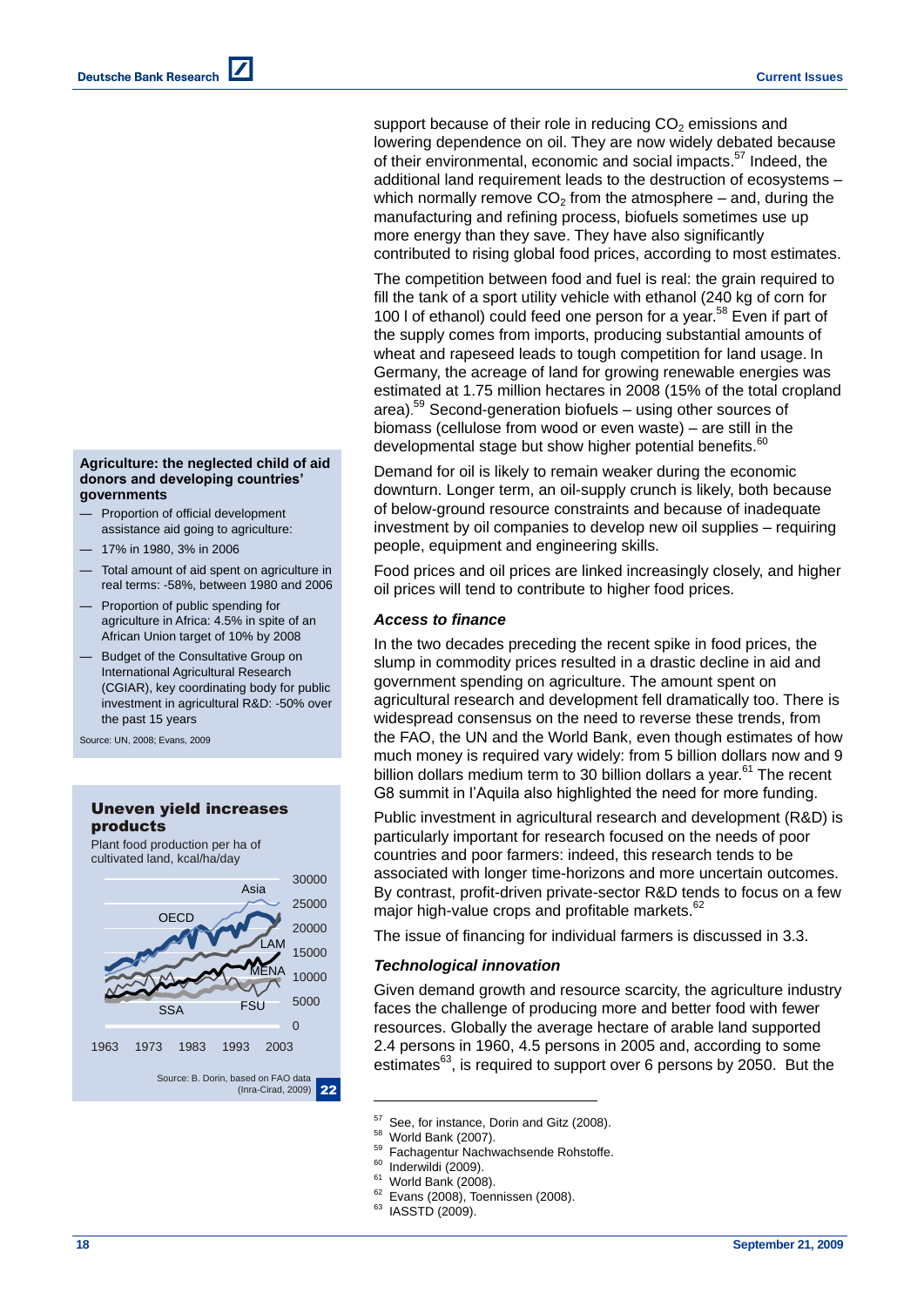rate of growth in agricultural productivity is declining: from 2.3% a year since 1961 to 1.5% up to 2030, forecast at 0.9% between 2030 and  $2050^{64}$ .

R&D had a key role in the Green Revolution's success, and was then focused on input intensity. Now, the approach to innovations tends to be knowledge-intensive.<sup>65</sup> Future prospects in agricultural R&D fall into two categories.

### *Yield improvement through life sciences and biotechnology*

It is not clear how much further the yield potential of the world's main cereal crops – wheat, rice and maize – can be raised. However, in the fields, crop yields rarely reach their theoretical potential, because of constraints such as water, nutrients, imperfect adaptation to local environments, and pests, diseases and weeds. <sup>66</sup> Biotechnology has potential to deliver in this area, in three forms.<sup>67</sup>

Tissue culture allows the rapid dissemination of improved varieties of crops which traditionally have low multiplication ratios (e.g. cassava, sweet potato and banana). Based on scientists' ability to detect specific DNA sequences, marker-aided selection is useful in breeding particular traits such as: improved resistance of crops to weeds and pests, greater root depth and vigour, or higher drought tolerance. Genetic engineering is a collection of techniques enabling scientists to move genes from one organism to another, including between species. For instance, it is applied to produce vitamin Aenriched golden rice, or crops resistant to chewing and boring insects. For the next generation of genetically modified (GM) crops, R&D is focusing on traits like allowing crops to cope with too much or not enough water, extremes of temperature, salinised or acidified soils. These advances have the potential to improve both the resilience of crops (to climate change and land degradation) and their sustainability, if they are more efficient in their use of water.

At the same time, they bring about the risk of pests and weeds evolving that will be resistant to GM technologies. The experience of the Green Revolution has shown how real this risk is: in 1993, excessive application of new insecticides and herbicides meant that 700 pests, 200 pathogens and 30 weeds had already developed resistance to agrochemicals.<sup>68</sup> The safety of GM products is currently a highly controversial topic, particularly since there is no way of knowing the long-term impacts. An additional crucial issue associated with genetic engineering is the challenge of intellectual property rights (IPR). It is important that farmers be allowed to save and replant seeds, since poor farmers cannot afford to purchase new seeds for each planting.<sup>69</sup> This area is too critical to be left exclusively to the private sector, given its interest in maximising shareholders' profit.

Information and Communication Technology is increasingly used in large-scale agriculture in order to fine-tune sowing density as well as chemical and water usage. Precision farming relies on Global Positioning Systems (GPS), sensors and sometimes aerial images to understand in-field variability, with expected benefits in terms of yields, costs and the environment. Less high-tech mobile phones

l

Evans (1998).

- <sup>68</sup> Thacker (1993).
- <sup>69</sup> Toennissen (2008).

#### **The Green Revolution (1): successes and limitations**

- Three central elements: (i) new high-yield seed varieties, (ii) fertilisers, and (iii) irrigation – also building on the mechanisation of agriculture, which started a few decades earlier
- Astonishing result: global aggregate food production has kept pace with population growth, which more than doubled between 1960 and 2009.
- Major drawbacks: environmental degradation and pollution, unequally shared benefits, and diminishing returns.

(1) Began in Mexico in 1943, as a new venture was set up by the country's Ministry of Agriculture and the Rockefeller Foundation

### **Tissue culture, marker-aided selection and genetic engineering**

**GM foods highly controversial, due to uncertainties, in terms of**

- safety
- environmental impact
- access and intellectual property
- ethics

**Substituting information for resources: precision agriculture and mobile phones**

<sup>&</sup>lt;sup>64</sup> IASSTD (2009).

 $^{65}$  For more on closing the production gap, see Kahn and Zaks (2009).

<sup>67</sup> Toennissen *et al.* (2003).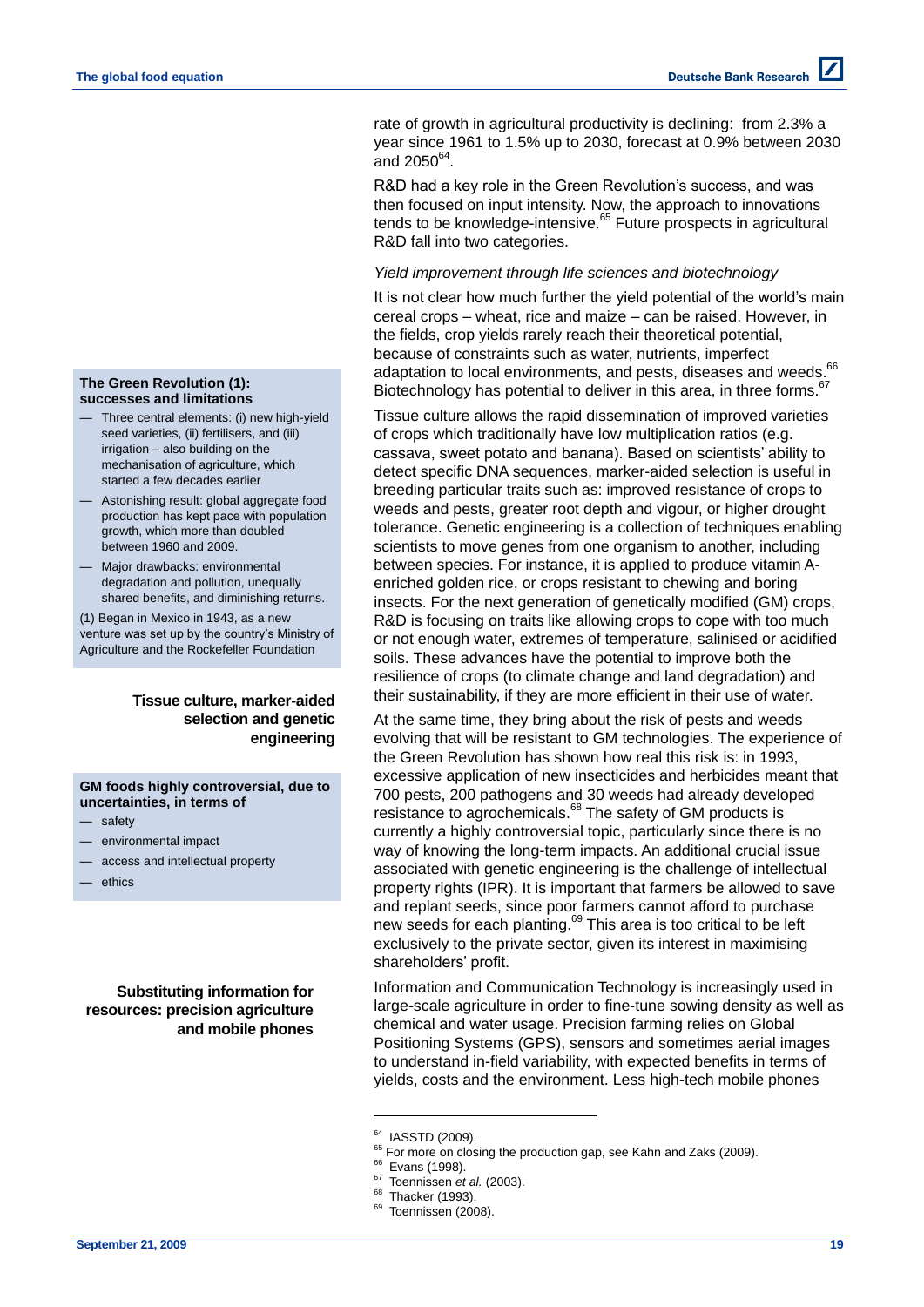have however proved very useful in accessing timely data on input prices, environmental conditions or weather, thus contributing to cost reduction and yield increases.

#### *Ecologically integrated approaches*

Rather than working just with individual crops, the resilience and resource use of crops may also be improved through working with whole systems<sup>70</sup>: for instance, through integrating natural biological and ecological approaches (soil regeneration, predation and parasitism) into food production. Examples of integrated approaches include

- Integrated pest management (pest control through natural predators and parasites),
- Integrated soil fertility management (soil fertility improvement through combined use of chemical fertilisers and organic approaches: composts, manures and nitrogen-fixing plants) $^{71}$ ,
- Conservation agriculture (minimising soil disturbance by reducing tillage and ploughing, maintaining permanent organic soil cover and ensuring proper crop rotation, all of which result in healthier soil, enhanced carbon sequestration, as well as reduced water, energy and workload),
- More sustainable water use (through overhead sprinkler irrigation, drip irrigation or water "harvesting") and
- Livestock management (through converting manure into biogas, for instance). $72$

The two approaches described above can be differentiated along another dimension: the extent to which they contribute to equity and poverty reduction. In the pure life-sciences approach, knowledge is heavily concentrated upstream, in the laboratories of biotechnology companies and seed companies. It then moves downstream to the farmers, who apply the technologies in their fields. They are dependent on biotech companies for future crop plantings, if the engineered crop strains do not produce new seed, or if these companies do not allow the farmers to sow those new seeds.

In contrast, the ecologically integrated approaches are more participative, replacing investment in chemicals and pestsurveillance systems by investment in people. They distribute power and autonomy outwards, to individual farmers.<sup>73</sup>

Generally, a cross-sectoral approach to agricultural research is key, integrating specialists in agronomy, pathology, genetics, nutrition, as well as economists and sociologists. And for effective transfers, it is best to involve farmers from the beginning.<sup>74</sup> For lasting improvement, it is indeed important to link technological progress with other kinds of innovations.<sup>75</sup> (i) Organisations covering research, input supplies, marketing, education or extension<sup>76</sup> benefit from innovations in the areas of capacity strengthening, strategic planning, financing and evaluation. For instance, extension is undergoing broad organisational reforms in the areas of

l

- <sup>72</sup> Evans (2009), BirdLife (2009).
- $^{73}$  Hawken (1999), Evans (2008).
- Riba (2008).
- $75$  Asenso-Okyere et al. (2008).

#### **From input intensity to knowledge intensity, with two approaches to increased yields, crop resilience and sustainability**

- High-tech through life sciences and biotechnology, or
- Focus on whole systems rather than individual crops

### **Another dimension of the two approaches: equitability**

- Top-down for high-tech
- Participative for ecologically integrated approaches

**Creating the right environment for new technology adoption and multiplier effects: innovations in organisations, institutions, policies**

 $^{70}$  Hawkens (1999).

This is the approach used by the Alliance for a Green Revolution in Africa: see Toennissen et al. *(*2008).

Extension refers to agricultural advisory services: supporting farmers in obtaining knowledge, skills and technologies.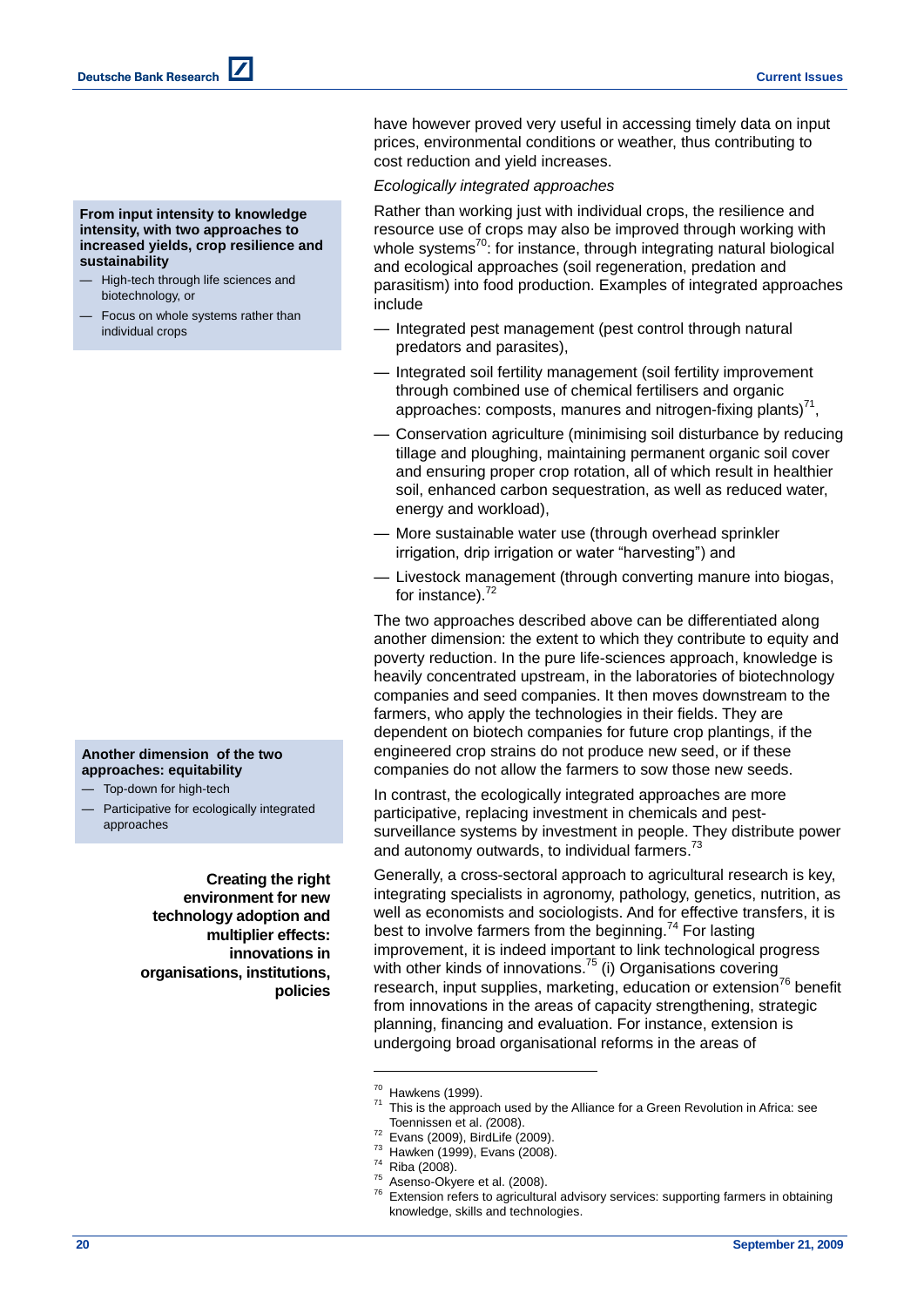



### **Waste as a resource**



decentralization, privatisation, outsourcing. (ii) Innovations for institutions (defined as the system of rules: laws, regulations, traditions etc. constituting the environment in which innovation occurs) refer particularly to the roles of public-private partnerships, social networks and participatory research. Their benefits are knowledge and risk-sharing advantages, economies of scale and potential synergies. (iii) Policies also need to be monitored and evaluated, in order to rectify faulty programmes. For instance, subsidising fertiliser may be desirable, but care must be taken that such action does not distort the market and lead to excess demand.<sup>77</sup>

## *Food waste: To be reduced or recycled*

Food supply is not only a function of production, but also of food energy efficiency. Not all food produced is available for human consumption: this is the case for only an estimated 43% of the cereal crops produced, as a result of harvest, post-harvest distribution losses and use of cereal for animal feed.<sup>78</sup> Additionally, households do not consume all that reaches their home. In Europe, consumers throw away considerable amounts of food that could be eaten, up to 30% of all food purchased, according to the European Commission. The average British household throws away food worth hundreds of pounds each year.<sup>79</sup>

The impact of food waste is not just the decrease in food availability and associated financial losses. It is also environmental: wasteful use of water, chemicals and fuel for transportation, and more methane emissions through food rotting.<sup>80</sup>

Apart from reducing waste, food energy efficiency can be increased by recycling waste. With new technology, waste along the human food supply chain could be used as a substitute for cereal in animal feed. Additional cereal would then be available as food rather than feed, and this without additional pressure on natural resources. Recovering energy from agricultural waste is already done smallscale in some countries (countless households in India produce biogas out of manure for their cooking needs), and it is becoming increasingly feasible at the industrial production level. Investment in technology enhancement and innovation for waste management systems is called for to support renewable energy, an expanding green economy.

## **2.3 Access to food**

*Food security is achieved when "all people, at all times, have physical, social and economic access to sufficient, safe and nutritious food to meet their dietary needs and food preferences for an active and healthy life."* 

1996 World Food Summit, Rome – UN Food and Agriculture Organization.

The reason why almost one billion people go hungry today is not a global lack of food (over one billion people are actually overweight, mostly due to over-eating). Rather, poor people lack access to food.

 $77$  See for instance Dorin and Landy (2009).

 $^{78}$  UNEP (2009).

 $79$  Cabinet Office UK (2008).

The UK-based WRAP (Waste and Resource Action Programme) estimates the contribution to global warming of food going to landfills: if food were not discarded this way, the level of GHG abatement would be equivalent to removing 1 in 5 cars from the road.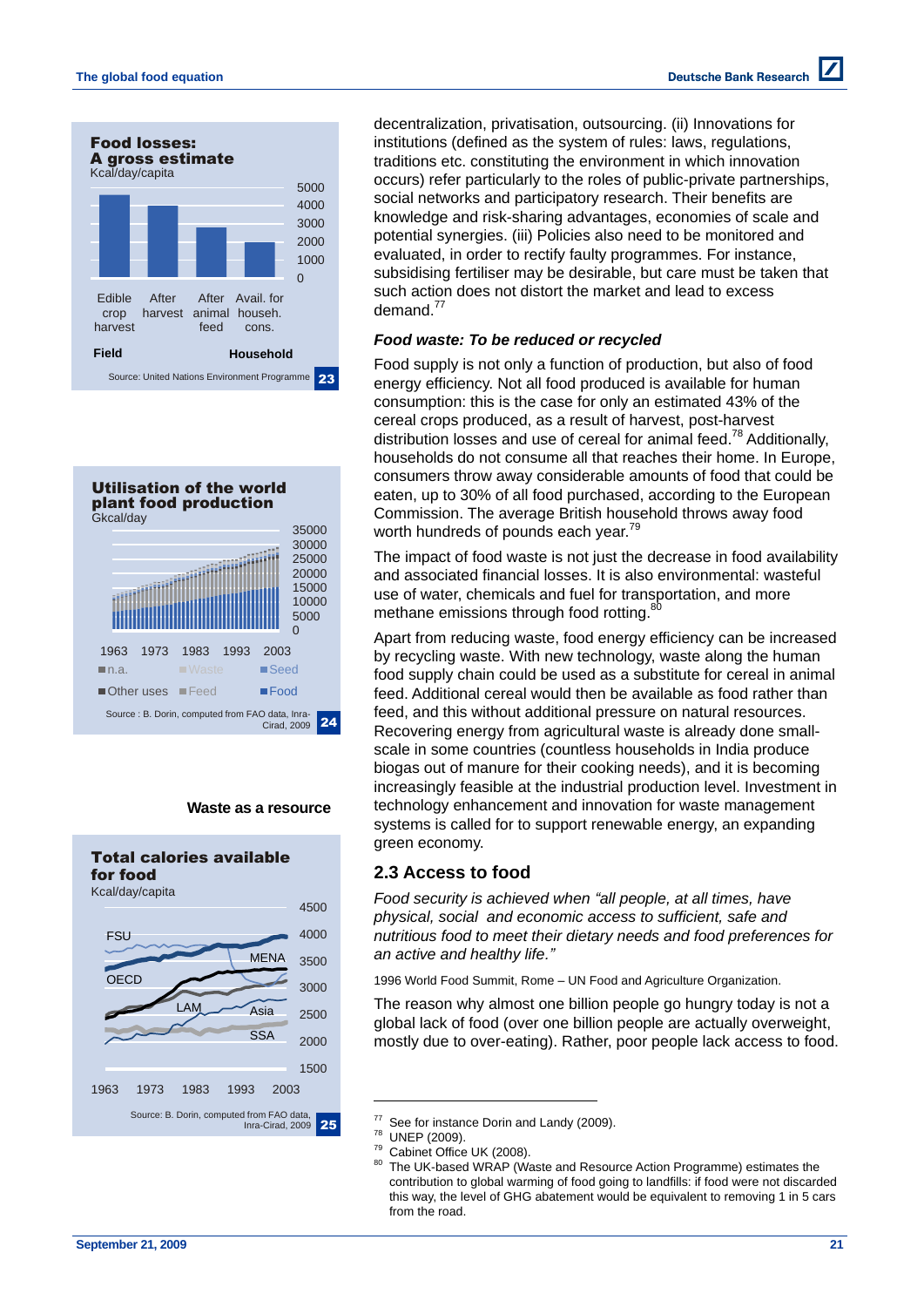2000-2006: World demand for cereals increased by 8% (mostly for industrial processes, such as biofuel production), cereal prices by 50%

Source: FAO, 2008



**The major food crisis of 2007- 2008 …**

## **… is alleviated by the global financial crisis …**

We will discuss in this section the issue of food prices, trade and concentration in the agribusiness.

Another critical driving force of access to food is beyond the scope of this paper: social protection, allowing recipients to afford more or better food. This includes emergency safety nets but also, most importantly, systems which chronically protect poor people from a food crisis. They can be growth-promoting and have a transformational political impact. Recent innovations in social safety nets focus on improved targeting and an increased impact on capital creation – for instance through conditional cash transfer schemes and interventions, which are linked to conditions such as school attendance, working or accessing healthcare.<sup>81</sup> This is a sure incentive for the recipients to help themselves, thus benefiting beyond the cash transfer. In addition to the intrinsic value of the transfers in creating a fairer society, these social protection programmes have an instrumental function in promoting economic growth.

## *Food prices: Balancing supply and demand, and beyond*

The changes in supply and demand have led to imbalances and drastic price changes. Income and population growth, rising energy prices, and subsidised biofuel production have contributed to surging consumption of agricultural products.<sup>82</sup> At the same time, productivity and output growth have been impaired by natural resource constraints, underinvestment in rural infrastructure and agricultural science, farmers' limited access to agricultural inputs and weather disruptions. Speculation has also contributed to price increases. <sup>83</sup> The consumption of cereals has been consistently higher than production in recent years, which has reduced stocks.

And agricultural supply responds modestly (and with a time lag) to price changes: typically, aggregate agricultural supply increases by 1 to 2% when prices increase by 10%, with significant differences between crops.<sup>84</sup> This is partly due to imperfect competition along the supply chain, from producer to consumer (see discussion on the corporate food system below): increased demand translates into higher prices for the consumer, but the farmers often do not experience these higher prices<sup>85</sup>, which limits their incentive to increase supply. Market entry barriers and high costs (of fertilisers, seeds, energy or additional land) also impede their ability to boost supply in the short term. In the long term, though, high prices may trigger investment in technology or reforms (of property rights, for instance), which potentially lead to higher output.

The price of nearly every agricultural commodity sharply increased in 2007 and 2008, creating a global food price bubble. At their peaks in the second quarter of 2008, world prices of wheat and maize were three times higher than at the beginning of 2003, and the price of rice was five times higher. Dairy products, meat, palm oil, and cassava also experienced sharp price hikes. The prices of butter and milk, for example, tripled between 2003 and 2008, and the prices of beef and poultry doubled.

The unfolding global financial crisis and economic slowdown have now pushed food prices to lower levels by decreasing demand for

 $^{81}$  Alderman and Hoddinott (2007).

 $82$  See for instance FAO (2008) or IFPRI (2007).

See for instance Miguel et al. (2009) and von Braun (2007).

<sup>84</sup> Von Braun (2007).

<sup>85</sup> Dorin (2008).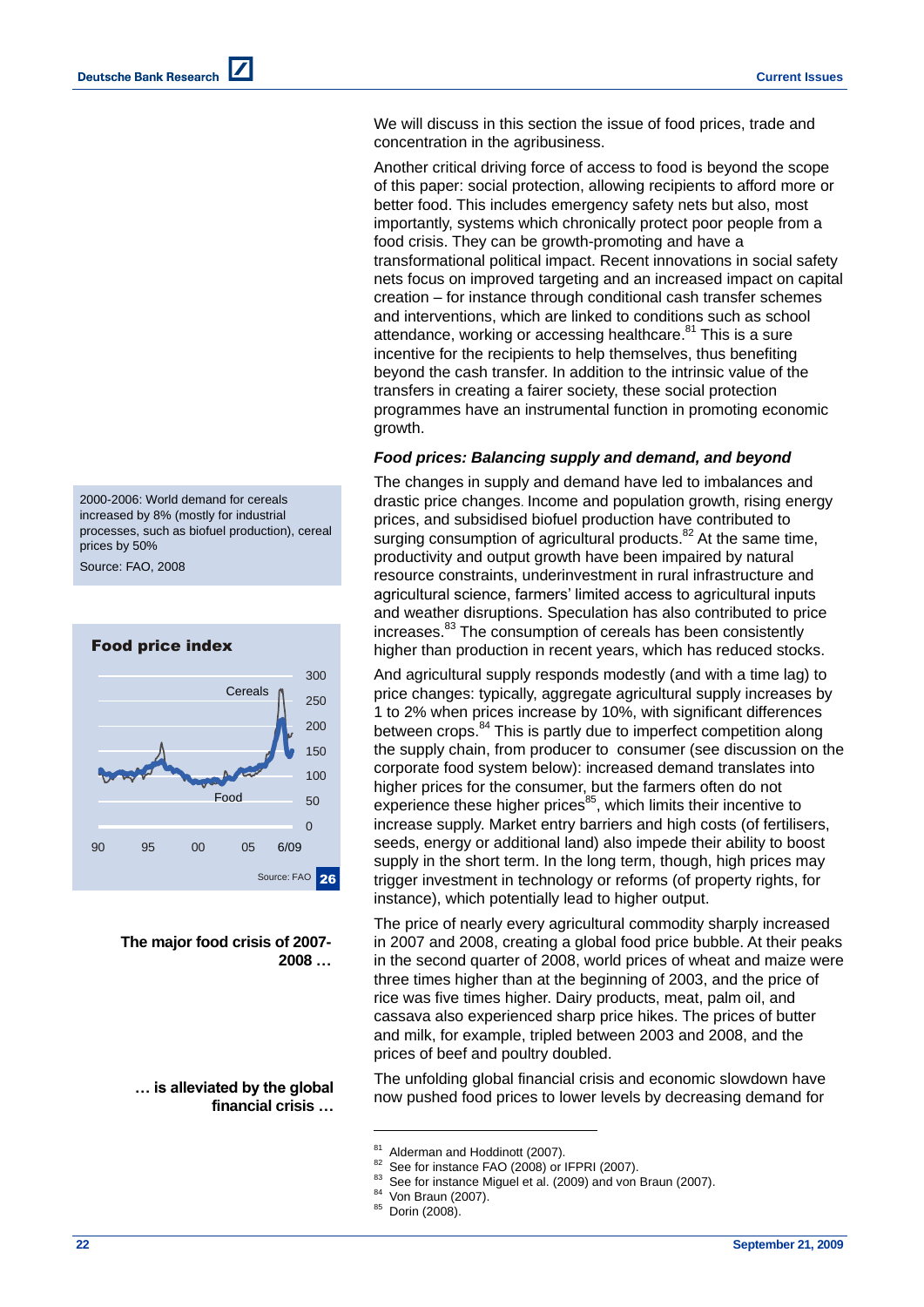**Food prices on a long-term upward trend for structural** 

**The gap between economic theory (free trade is best for all)**

**Significant impact of food** 

**Little benefit of high prices to** 

**… but the structural factors** 

**poor producers**

**remain**

**reasons**

**prices**

agricultural commodities for food, feed and fuel. Prices for most agricultural commodities have dropped significantly and swiftly in recent months (even if some are on the increase again, like oil and sugar prices).

At first sight, lower prices are good news for the global food system. Falling prices have benefited from recovering global supplies but they are being driven downwards mainly by slowing demand. Even with the abundance of the latest cereals crop and stocks being replenished, the world's food problems have not been fixed, in view of the longer-term challenges. The increase in food commodities prices leading to the 2007-2008 food crisis was driven by new and ongoing forces as discussed above. These fundamental, longerterm issues are still relevant.

The impacts of high food prices have been felt by poor people worldwide, including in many middle and even upper-income countries. The benefits of higher prices have not accrued to many smallholder farmers in developing countries for several reasons. First of all, the poor subsistence producers tend to be net food buyers. Higher prices of key agricultural inputs such as fertilisers, seeds and energy also made it more difficult for all farmers to step up production. Moreover, export taxes (e.g. in Argentina) and restrictions meant that high international prices were not always and not fully transmitted to domestic markets. This was an extra burden even for commercial farmers confronted with higher costs and stagnant output prices.

Food prices, on the whole, have dropped since June 2008, but still remain above 2006 levels (see chart 26). They remain problematic for low-income import-dependent countries and poor people worldwide. As discussed in 1.1, the FAO expects an additional 100 million hungry people in 2009. In the medium and longer term, technological progress and trade liberalisation are expected to affect food prices downwards. But the long-term resource scarcity trends discussed above (of land, water and energy, exacerbated by climate change) combined with increasing demand point towards a rise in food prices.

## *Trade and globalisation*

The policy response to soaring food prices has been wide-ranging, from reducing grain import tariffs to imposing export controls. Agricultural trade has been significantly impacted by rising food prices, particularly through export restrictions (in the form of bans, quotas or taxes), in particular for rice and wheat. Governments of at least thirty countries had implemented export restrictions by July  $2008^{86}$  as a means to promote domestic food security.

Although export restrictions may bring some short-term relief to selected domestic consumers, economic analysis clearly shows that their overall impact on the domestic economy as well as on the rest of the world is negative.<sup>87</sup> A more open trade regime would benefit developing countries in general. Significant economic gains would be achieved by improving market access between the OECD and developing countries, and among developing countries, even if large advances in poverty reduction were only to occur in rare cases and over a longer time span.<sup>88</sup>

l

**…**

<sup>86</sup> World Bank (2007).

<sup>87</sup> Mitra and Jostling (2008), von Braun (2007) among others.

<sup>88</sup> Bouet (2007).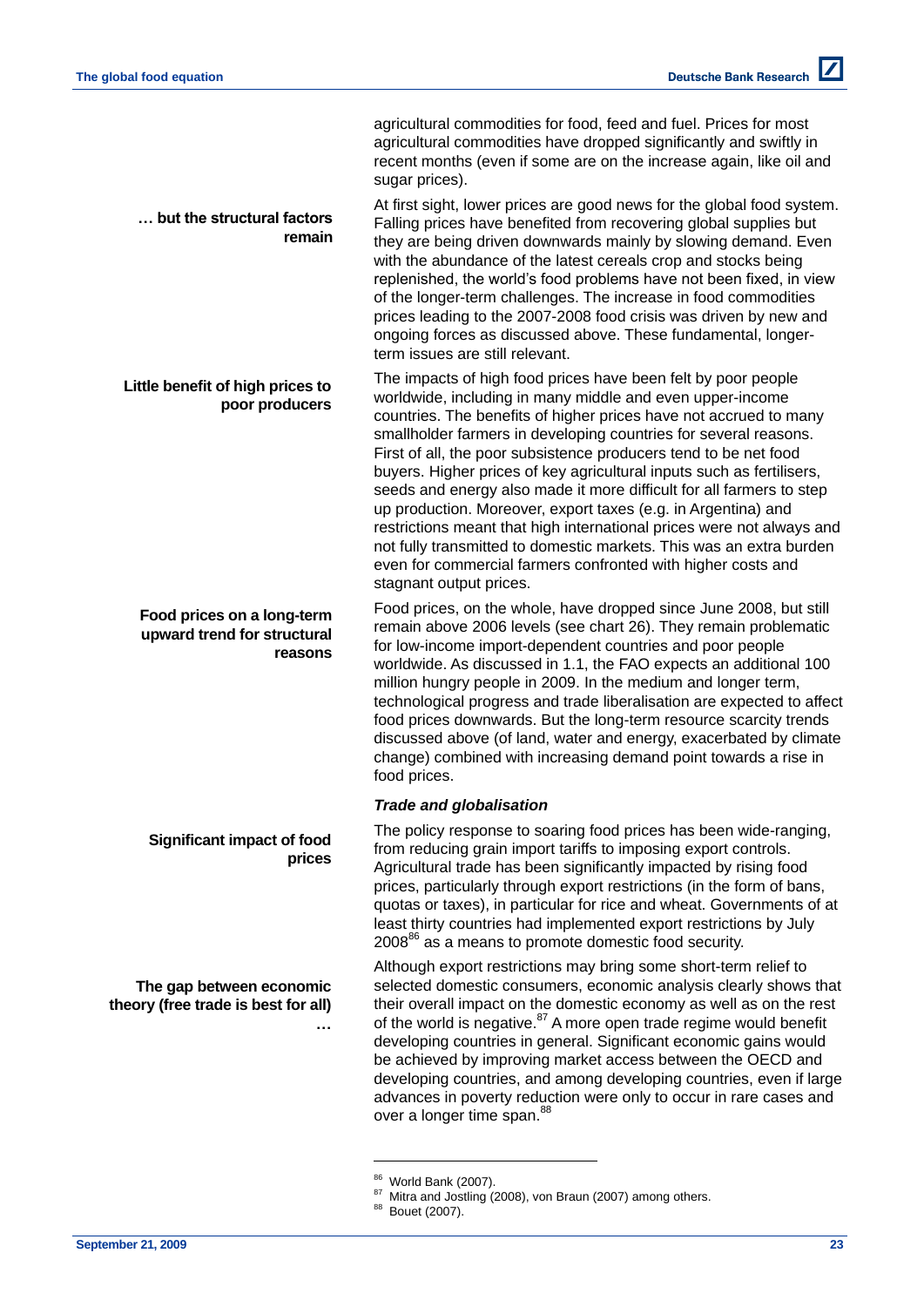#### **… and political reality …**

### **… is exacerbated by biased agricultural trade rules**

―The current global agricultural trade system structurally favors production among wealthy countries and disadvantages producers in poor developing countries: redressing that balance needs to become a strategic priority in the years ahead"

The Center for Strategic and International **Studies** 

#### **A few data on trade**

- International trade in agriculture represents 10% of world trade
- 25% of the world's food production is traded globally (for industrial goods: 50%), most of which is processed food
- Between 2000 and 2007, the agricultural exports of developing countries to the developed grew by 11% per year, in the opposite direction by 9%
- The world's trade-weighted average industrial goods tariff is about 8%, in agriculture it is 25% (with peaks up to 1000%)

Sources: UN, 2008; Evans, 2009

The political reality, however, is that after the recent shock to the system, increased dependency on overseas suppliers is likely to be an unattractive option for importers, unwilling to take the risk. Poorer countries are likely to be aware of the fact that, in a scarcity context where food supply falls further behind demand, a liberalised trade regime would put them at a disadvantage if richer countries are simply able to outbid them. These concerns must be taken seriously and integrated into trade rules as much as possible in order to avoid an uncoordinated lapse into protectionism: poor countries would stand to lose out heavily.<sup>89</sup>

In fact, existing agricultural trade rules are primarily focused on the problems of exporters and have largely ignored the importers' main problem, which is unreliability of supply. The World Trade Organization (WTO) is designed to resolve arguments about market access and dumping – disputes expected in a long-term buyers' market, which prevailed until recently. Lately, trade in food has become a sellers' market, and supply concerns – both security of supply and unfair suspensions of supply – have to be built into trade reform. One way is through pushing forward with existing development priorities in agricultural trade, for instance in the EU Common Agricultural Policy.

Currently, developed-country trade barriers discriminate against imports from developing countries, and subsidised developedcountry exports to developing markets have been called "dumping" (including through food aid). Policy-makers need to examine options to create buffers in the international trade system in order to make it more resilient to shocks and stresses. <sup>90</sup> The option to create a physical, public, globally managed grain reserve is discussed in Section 4.

Multilateral discussions toward further trade liberalisation and the integration of developing countries into the global economy are currently deadlocked, due to divisions and lack of political commitment. In reaction to the lack of progress of the Doha Round, many countries are increasingly engaging in regional and bilateral trade agreements.

Developed countries still dominate world agricultural exports, but middle-income countries have been gaining ground. Latin America, in particular, stands out as a large and fast-growing net agricultural exporter (see chart 27). The epicentre of global agriculture is expected to further shift from the OECD towards developing countries. Both consumption and production are growing faster in developing countries for all products except wheat. By 2017, these countries are expected to dominate production and consumption of most food commodities, with the exception of coarse grains, cheese and older  $\frac{91}{2}$ and skim-milk powder.

<sup>89</sup> Sprissler (2009), Evans (2009).

<sup>&</sup>lt;sup>90</sup> Evans (2009).

<sup>&</sup>lt;sup>91</sup> FAO (2008c).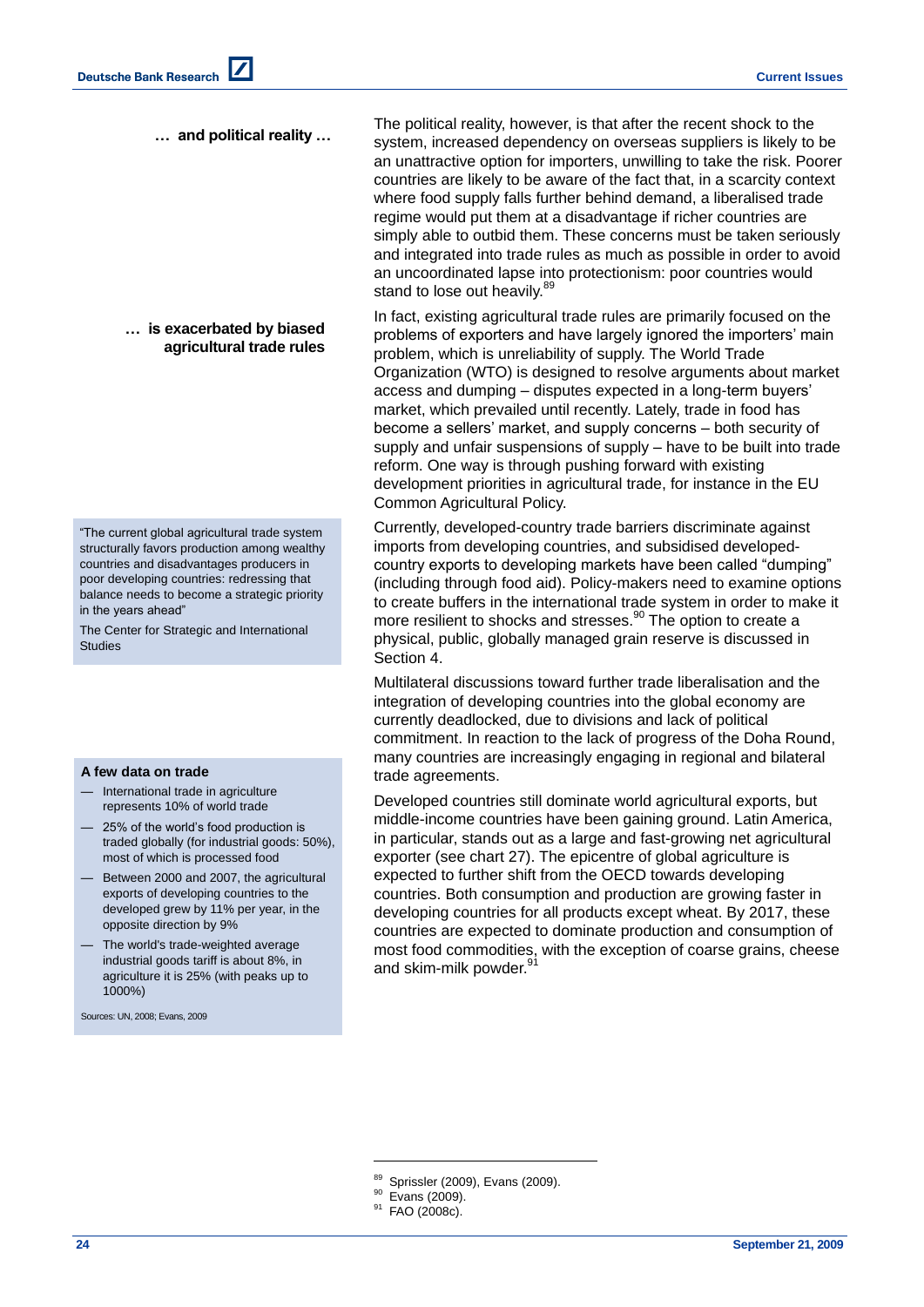

In terms of volume, increased trade in agricultural commodities and food products is anticipated given the limited availability of arable land per capita in the key demand-growth markets, particularly in Asia. At the same time, international trade is expected to be constrained in a context in which climate change is being carefully addressed: if mitigation involves a systematic consideration of the environmental footprint of all activities, transport may be reduced.



## *The corporate food system*

Driven by gains from economies of scale and globalisation of the food chain, multinational companies increasingly dominate the food sector along the value chain. National, regional, and global supply chains are being radically altered, bypassing traditional markets where smallholders sell to local markets and traders. Supermarkets control 60 to 70 percent of food sales in Argentina and Brazil, and are expanding rapidly in China, India and urban Africa.<sup>92</sup> Independent grocers continue to dominate the market in Vietnam (85% of retail sales) and India (77% of retail sales). <sup>93</sup>

Consolidations all along the value chain have concentrated the market power and leverage of large international corporations, transforming the opportunities for small producers.<sup>94</sup> Better prospects and access to markets have however also come with new requirements in terms of food safety and quality standards. Whereas this is positive for consumers, it sometimes creates a barrier to entry for small agricultural producers, especially in developing countries, until they get organised (as cooperatives or public-private partnerships).

Sales along the corporate food chain have increased in the past years. Most noticeably, the sales of the top ten retailers grew by more than 40% between 2004 and 2006 (see chart 29). The

l

 $\overline{0}$ 200 400 600 800 1000 1200 **Agricultural** input industry Food processors and traders Food retailers  $2004$   $2006$ +8% +13%  $+40%$ Sales of top 10 companies USD bn

Source: IFPRI 29

## **September 21, 2009 25**

 $92$  World Bank (2007).

<sup>&</sup>lt;sup>93</sup> Euromonitor (2007).

<sup>&</sup>lt;sup>94</sup> More on this in Dorin (2008).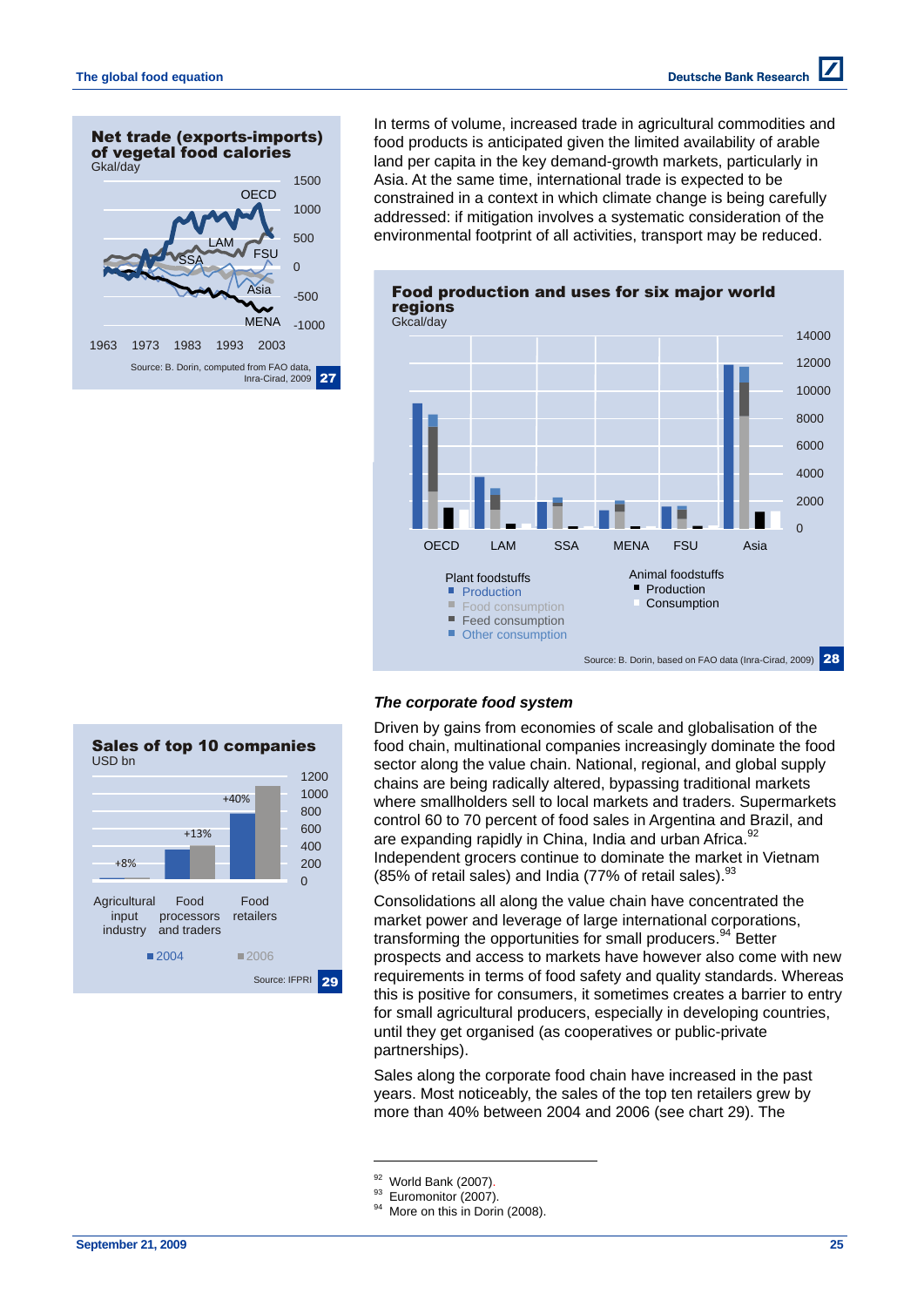

**Key role of policies**

**The interconnected challenges of water, land, energy and climate change**

corresponding increases for food processors and agro-input industries rose by 13% and 8% respectively.

Horizontal consolidation in the agricultural-input industry (agrochemicals, seeds and equipment) continues globally (the top three companies account for about half of the total market). In contrast, the market share of the top five retailers does not exceed 13%, with wide regional differences (57% in Venezuela, 4% in Indonesia). <sup>95</sup> For biotechnology patents, the market share of the four largest firms was 38% in 2004. In some subsectors, global concentration is much higher – in 2004 one company had 91% of the worldwide transgenic soybean market.<sup>96</sup> Vertical integration of the food supply chain is taking place, increasing the synergies between agricultural inputs, processing and retail. In the future, a few multinational companies are expected to dominate the market. Retail chains are likely to increase their influence on the whole value chain.

In this Section 2, we have reviewed various factors driving the food situation, in terms of demand, production and access to food. One driver – already discussed and elaborated on below – overlaps these three categories: policies. Policies play a crucial role in driving the food situation. For example, they have already had an important impact in the areas of food production (most obviously with the implementation of quotas), trade or biofuel development (with impacts on land availability and GHG emissions).

# 3. Future food landscape

In Section 2 we discussed the various forces shaping the global food landscape. What major challenges can be expected from this evidence? We summarise below the major issues surrounding global food security in the  $21<sup>st</sup>$  century and discuss some ways to tackle these challenges.

## **3.1 A scarce environment**

Scarcity issues are expected to plague world food and agriculture over the next few decades: competition for land and water, high energy prices and climate change all mean that the world has to produce more with less.

The magnitude of the upcoming scarcity is next to impossible to forecast. Indeed, there is a high degree of uncertainty across all issues, be it land or water availability, energy issues (oil prices, biofuel production) or the effects of climate change. Moreover, these issues are highly interconnected, which adds to the uncertainty: food production is both part of the problem and part of the solution when it comes to climate change and energy. Additionally, water availability depends on energy inputs, thus contributing to climate change, which in turn affects water availability. "Future interactions between scarcity issues will be shaped by complex feedback loops and by human attempts to mitigate them, making it difficult or impossible to predict how these linkages will play out in future." $97$ What is clear is that scarcity issues are here to stay, long term, and are a challenge to innovation.

<sup>&</sup>lt;sup>95</sup> Euromonitor (2007).

World Bank (2007).

<sup>&</sup>lt;sup>97</sup> Evans (2009).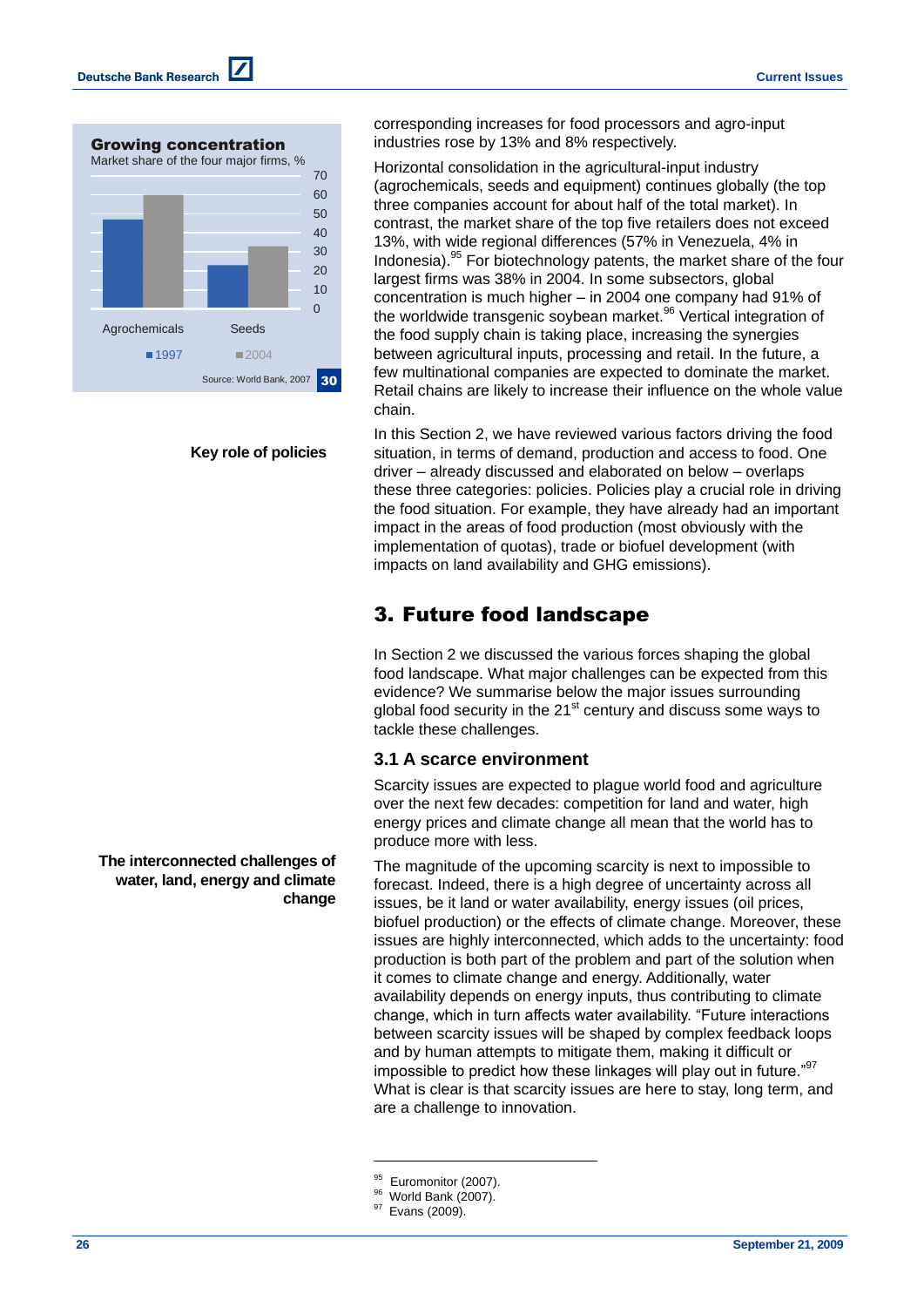## **The challenge is particularly acute in developing countries**

These scarcity issues are poised to affect poor countries more seriously. Water scarcity and climate change on one hand, population growth on the other hand, are more acute in their geographical areas. This will further affect developing countries' capacity to adapt to scarcity, and to adopt some Green Revolution approaches (mechanisation, irrigation, fertilisers) where needed.

Other sources of uncertainty in assessing future food security include on the supply side technological advances in food production as well as impacts of pests and diseases; on the demand side actual versus predicted population growth (also potentially affected by major disease outbreaks in humans) and human behaviour, in terms of food preferences, ability to adapt to changing conditions of food supply, as well as the degree of commitment to more equitable distribution of resources. Catastrophic events may also affect both sides of the equation, such as major wars, earthquakes, droughts, floods or volcanic events. **More uncertainties**

## **3.2 Sustainability: A must**

We need sustained growth in the agricultural sector to feed the world, to enhance rural livelihoods, to stimulate economic growth. We also need to meet food safety standards – all this in an environmentally and socially sustainable manner. While it is critical to boost food production, the world's systems for producing and distributing food will also need to change along three lines: more resilience – to help mitigate the impacts of shocks and stresses (such as extreme weather events or spikes in oil prices), more sustainability (more considerate use of resources), and more equity, to enable access and entitlement to food.<sup>98</sup>

Farming must change to feed the world. There is no one-size-fits-all farming method, as each region has its own optimal (green) ways to boost food production. In Africa, for instance, the Alliance for a Green Revolution in Africa (AGRA) focuses on boosting the production of small-scale farmers with better agricultural technology through Integrated Soil Fertility Management: choice of improved varieties, judicious use of chemical fertiliser together with locally adapted organic fertiliser and appropriate combinations of crops (e.g. cereal-legume, like maize-soybean). <sup>99</sup> Another stream promotes organic practices (e.g. use a cover crop like spring onions as natural pest control, use of composts etc.), that can be as productive as industrial farming, but far more sustainable. While organic farms require more labour, they save in commercial nitrogen, insecticides and herbicides, with net savings, especially in Africa where labour is cheap and capital scarce.<sup>100</sup> In Africa, organic farming is especially well-suited for high-value commodities to export.

l

## **Resilience, sustainability and equity**

#### Farming must change

"Increased attention needs to be directed towards new and successful existing approaches, to maintain and restore soil fertility and to maintain sustainable production, through practices such as lowinput resource-conserving technologies based on integrated management systems."

Source: IAASTD, 2009

World Bank (2007), Evans (2009).

<sup>99</sup> Toenniessen et al. (2008).

 $100$  Organic farms also have a positive effect on farm workers' health. in India's Darjeeling region, hospital admissions for respiratory diseases have drastically reduced since tea plantations started moving to organic production.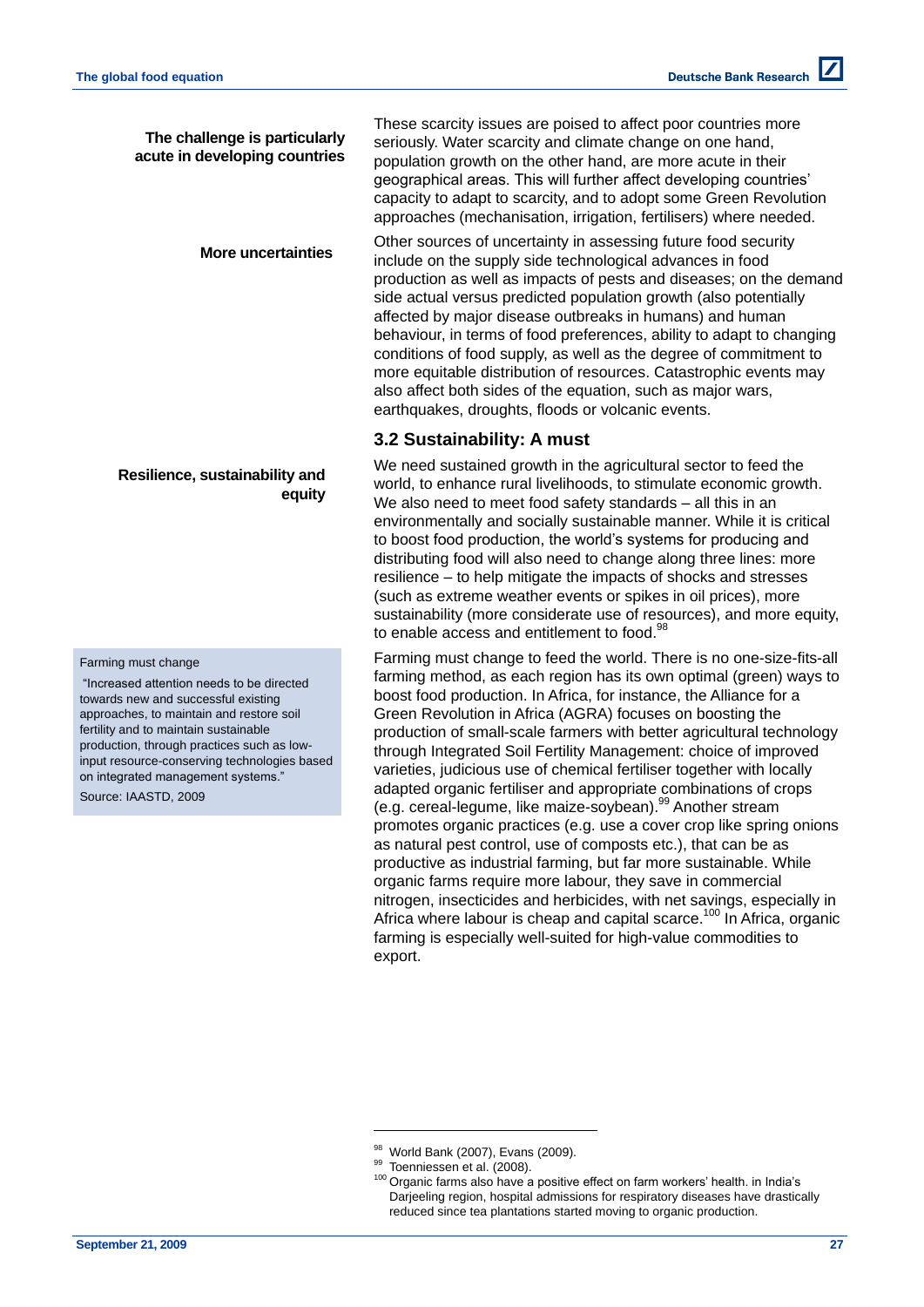The different roles and functions of food production and their inescapable interconnectedness

Source: IAASTD, 2009



## **3.3 From subsistence farming to commercial farming**

*"The potential of agriculture to contribute to growth and poverty reduction depends on the productivity of small farms."* World Development Report 2008

About two-thirds of the 3 billion rural people in the world live off the income generated by farming less than two hectares.<sup>101</sup> These 500 million small farms have a crucial role to play when it comes to equity and poverty reduction.<sup>102</sup> Indeed, agricultural growth that includes smallholders boosts food availability and incomes, and thus generates demand for locally produced goods and services, resulting in broad-based socio-economic development in rural communities. Small farms are also particularly resilient: their size makes them more flexible, and their farmers can react to changes more readily. Even if larger farms are usually considered more efficient in terms of land or crop productivity, small farms can be very productive when productivity at large (total factor productivity) is considered – including labour and capital.<sup>103</sup> So what are the conditions for smallholder farming to grow successfully?

*Access to assets* (land, water, machinery) is an obvious prerequisite for farmers. Land is a basic asset, and equitable land distribution has been shown to go together with economic growth.<sup>104</sup> In practice, however, small farmers' access to land is often undermined by insecure property rights or corruption leading to illegal seizures of land. This is a particular problem for women.<sup>105</sup> Land reform can be beneficial in providing access to landless people, and in encouraging farmers to look at the long-term sustainability of their land management practices. Similarly, equitable access to water, in a sustainable way, requires effective governance mechanisms.<sup>106</sup>

- $102$  See for instance Hazell et al. (2007).
	- See for instance World Bank (2007).
- <sup>104</sup> Quoted in Green (2009).
- <sup>105</sup> World Bank (2007).
- <sup>106</sup> Evans (2008).

l

<2 2-10 10-100 >100

Farm size (ha)

 $14 \t3$ 

Source: FAO Agricultural World Census 31

 $\Omega$ 100

**Land reform: a key to land and water access** 

 $^{101}$  World Bank (2007).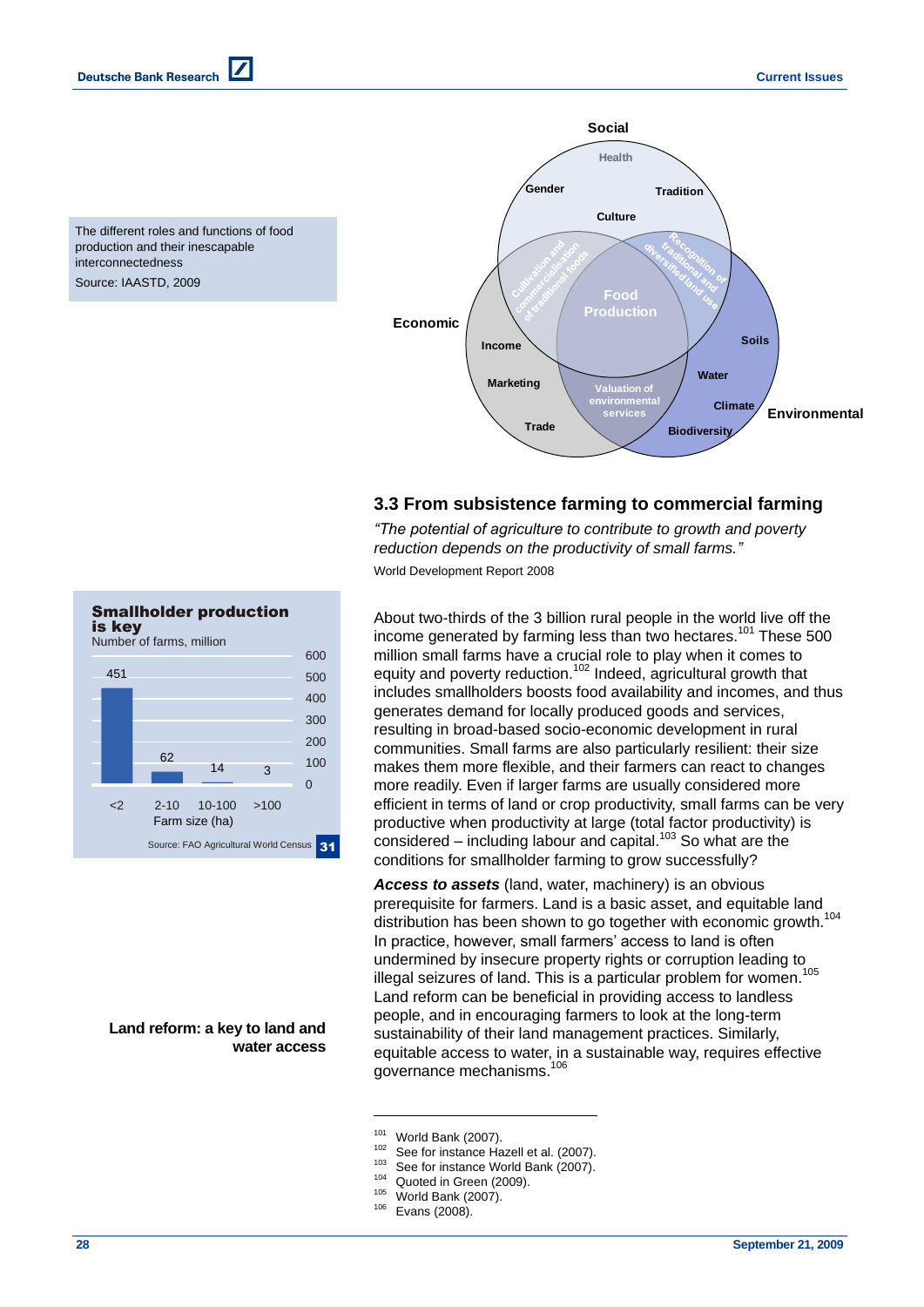**Developing markets for poor farmers in a changing landscape: new challenges, and opportunities …** 

*Access to functioning markets* for both staples and high-value commodities (such as vegetables, fruits, fish, nuts, spices and flowers) is a key requirement for smallholders to move from subsistence farming to commercial farming. In many developing countries, smallholder participation is often constrained by:

- a lack of infrastructure (roads and storage facilities);
- poor market information;
- inadequate and poorly enforced grades and standards and
- $-$  poor farmer organisation for bulk marketing.<sup>107</sup> With the advance of globalisation, the sales channels are changing: less through traditional markets, more through multinational food companies and supermarkets. This increases both the need to address the above constraints and the challenges associated with them.

Smallholders can benefit from these changes, if they are able to respond with the volumes and quality standards usually required by big companies. Well-managed cooperatives or public-private partnerships can be good enablers, at the same time reducing marketing costs. Farmer organisations, the government or private companies can also play a useful role in disseminating price and other marketing information, with internet and mobile phones replacing radio and newspapers. As discussed above, another aspect of market access for small farmers is ensuring that they do not have to compete with highly subsidised exports from developed countries.

*Access to knowledge* is also key to farmers' success, especially in the context of limited land resources. Many small-scale farmers of the developing world have benefited little from past innovations originating from scientists or other farmers. Governments and the private sector have a role to play in supporting the transfer of knowledge and technology to smallholders, as well as the sharing of best practice among them.

*Access to affordable credit* is insufficient for the majority of smallscale producers. On top of allowing them to use the basic inputs, appropriate financial arrangements can help them to be more productive by allowing them to invest in technology and innovation. Rural households in developing countries are still largely reliant, for their financial needs, on informal providers. They include rotating savings and credit associations<sup>108</sup>, money lenders, pawn-shops, businesses that provide financing to their customers, and friends and relatives. The dominance of informal lenders as credit source is even greater among poor rural households. For instance, in Pakistan and Cameroon, less than 5 per cent of the amount borrowed by poor rural households in 1998 was obtained from formal lenders, including banks and microfinance institutions<sup>109</sup>.

The root of the problem is that transaction costs are particularly high in rural areas because of the greater spatial dispersion of production, lower population densities and lower-quality infrastructure. Additionally, risks associated with financing in agriculture are high due to the seasonality and often high covariance of rural production activities (e.g. due to a common set of weather risks or same periods of project gestation). Lenders tend to offer only a limited menu of products, mainly with heavy collateral

l

### **… especially through cooperative behaviour**

## **Dominance of informal credit lenders**

#### **A (historical) gap to be filled**

Public-sector bodies used to play a key role in providing access to markets, credit and knowledge during the heyday of aid investment in agriculture, even if they were often corrupt and inefficient. In many developing countries, they were rolled back or abolished under structural reform programmes mandated by international institutions in the 1980s and 1990s. Their role is beginning to be filled by private companies, public/private partnerships or NGOs.

<sup>107</sup> FAO (2008a).

A group of individuals agreeing to meet over a defined period of time in order to save and borrow together.

<sup>109</sup> United Nations (2008).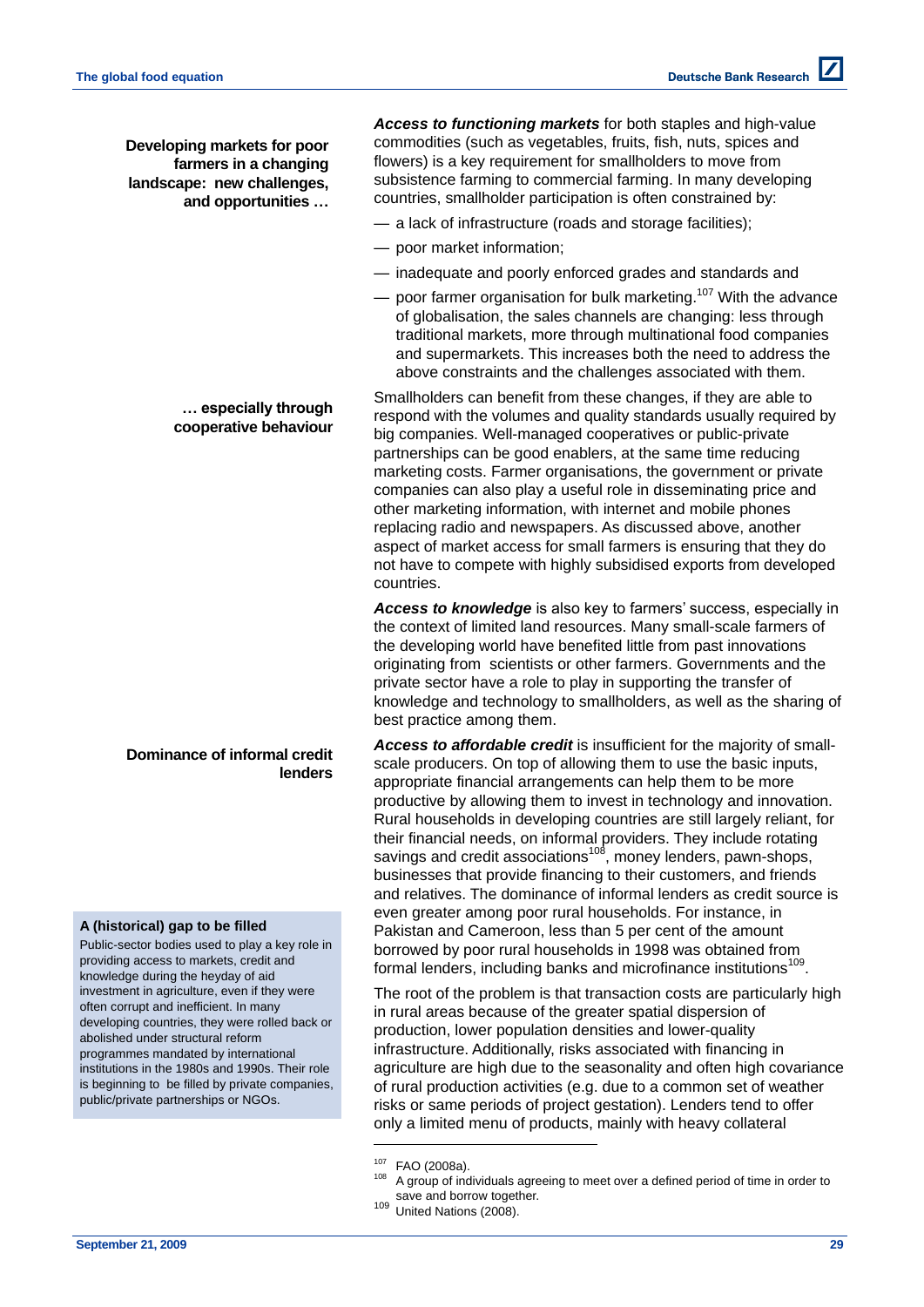requirements. Wealthier farmers can obtain larger loans at lower cost from formal lenders because they can credibly pledge assets or future cash flows. Asset-poor households are limited to considerably smaller loans at much higher rates because they have to turn to lenders who must substitute costly monitoring for collateral.

Innovations are required to permit more flexible forms of lending while guaranteeing that borrowers repay loans. Microfinance institutions<sup>110</sup> offer various contracts with new arrangements that substitute for collateral, for instance standing crops. They often have guidelines to favour groups excluded from borrowing through other channels, particularly women. Partnerships between formal finance institutions and informal organisations can also effectively join forces (supplying credit and sharing the risk for the former, monitoring and recovering loans for the latter). For instance, in India, ICICI Bank, the country's second largest commercial bank, has successfully partnered with a leading microfinance institution (owned by India's largest tractor manufacturer). Reformed state-sponsored lenders have also been successful in several countries. Self-help groups and financial cooperatives provide other financing options with reduced transaction costs. Another way to increase access to agricultural capital is financial intermediation through agents in the value chain (input suppliers or output processors). They are in a good position to cost-effectively monitor on-farm behaviour and enable financial institutions to accept crops as collateral.<sup>111</sup>

Information technologies offer a broad array of ways to extend financial services to rural areas, through the use of mobile phones, or branchless banking, using "correspondents": post offices, stores, petrol stations and input providers.

**Access to risk management mechanisms** is also necessary to mitigate price volatility and production volatility. Weather-indexed risk management products represent an innovative alternative to the traditional crop insurance programmes for smallholder farmers in developing countries. Payments are linked to a weather proxy for crop losses like rainfall deficit, eliminating the need for monitoring actual losses.<sup>112</sup> The farmers benefit directly through steadier income, which in turn unlocks credit facilities. Pilot programmes conducted in several developing countries have proved the feasibility and affordability of weather-index-based insurance products.

# 4. Actions

Food security, development, environmental and social sustainability must all be important goals of agricultural policy. We attempt here to summarise key points of action for the various stakeholders: governments, international institutions, the food and financial industries, as well as consumers.

## **In developing countries**

- 1. Spend more on agriculture (both developed-country donors and developing-country governments).
- 2. Invest in increasing yields, especially through ecologically integrated approaches. More funding for public R&D is required.

l

**partnership with a bank, reformed state-sponsored lenders, cooperatives or correspondent or mobile banking**

**Reshaping financial services for smallholders: Microfinance institutions, potentially in** 

**Weather-index based insurance**

**Adequate spending, right investments, access to the basics, especially for smallscale farmers**

<sup>&</sup>lt;sup>110</sup> For more on microfinance see Dieckmann (2007).

 $111$  World Bank (2007).

 $112$  Auer (2003), Bryla and Syroka (2007).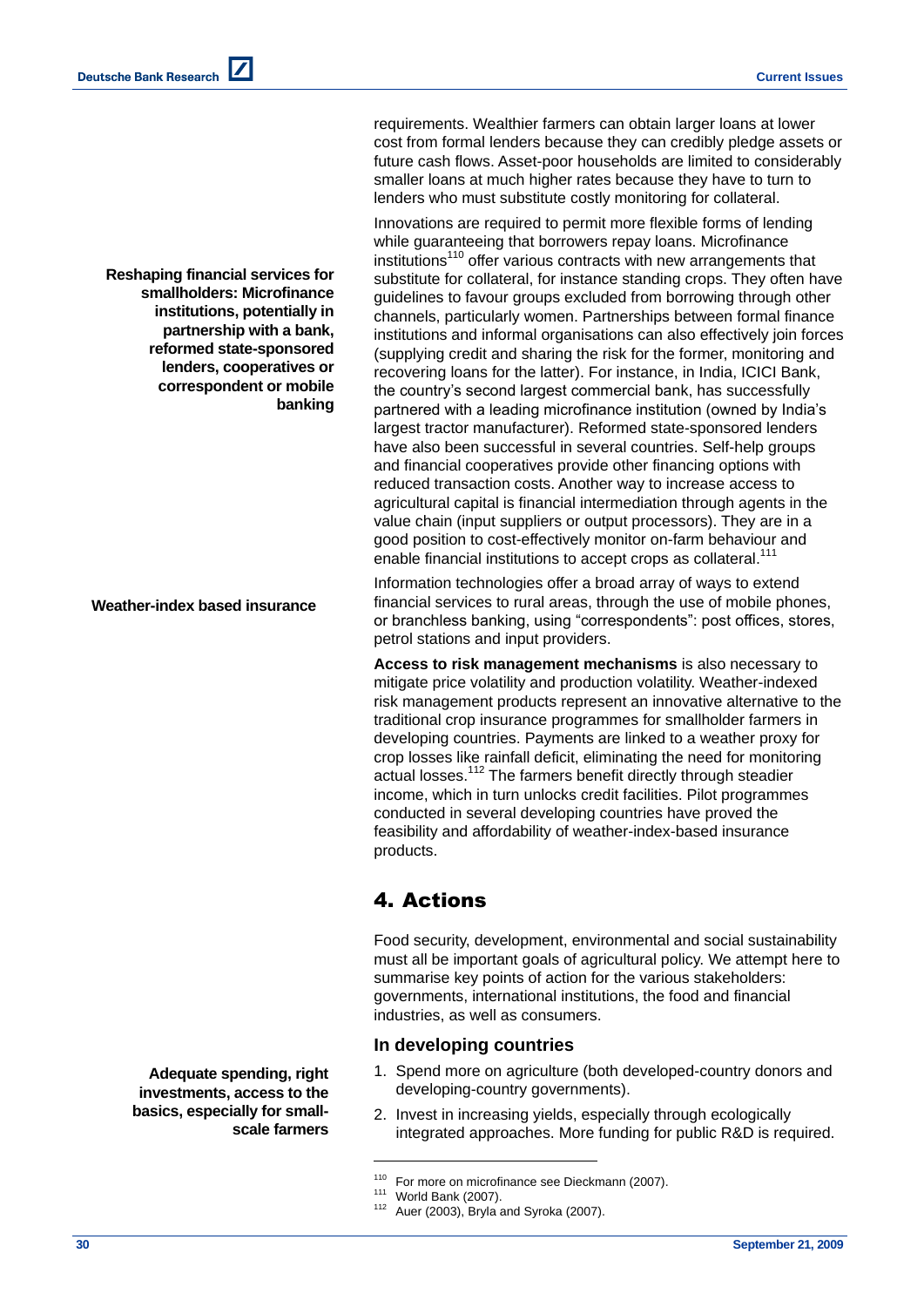- 3. Ensure farmers in developing countries, especially small-scale farmers, have access to key resources: education, knowledge, assets, credit, markets, as well as social protection.
- 4. Educate and empower women and give access to voluntary family planning to slow down population growth.
- 5. Promote healthy diversified diets.

Farm technology has to be transferred to small-scale farmers in a responsible, sustainable way. Governments, public research institutions, non-governmental organisations and corporations need to devise new ways of doing business and of forming partnerships: to accommodate both the interests of the majority of the world's people located in developing countries and the concerns of the technology providers and consumers in wealthy countries.<sup>113</sup>

## **Internationally**

- 1. Push ahead with agricultural liberalisation in developed countries
- By exporting food whose production has been subsidised, developed countries reduce the capacity of developing countries' agricultural sectors to compete. Reforming agricultural support is essential (in the EU and the US).
- It is also beneficial to consider food aid in cash rather than in food: the latter often indirectly subsidises producers in the donor country while being detrimental to the recipient country's capacity-building. This is not just a question of obligation, developing countries' progress is a long-term asset for the world at large.
- Given their impact on food security, support regimes for biofuels need to be further reviewed to promote the move towards second-generation biofuels.
- 2. In principle, liberalise trade in agricultural goods, but ensure that domestic supply is not critically reduced, by introducing clear rules (export suspensions, for instance) in order to avoid a lapse into protectionism. Ideally, harmonise trade rules to some degree with environmental and social rules in order to guarantee a true level playing field for all producers. Also ensure fair competition through international anti-trust policy (particularly important in the developing world).
- 3. Examine the possibility of more global governance mechanisms for food safety. One alternative, if realistic, could be a global system of food reserves in order to cope with emergencies and shocks. $1$
- 4. Technical assistance needs to be available to developing countries for negotiating fair deals on long-term agreements (food purchase agreements, land leases or purchases in other countries) and may be financed by aid.
- 5. Promote sustainable water use. Implementing water pricing (at least with token prices, and by rebalancing subsidies rather than the increasing costs to farmers) is potentially effective for reducing volume of water used for irrigation (through increased

l

## **Reforming agricultural support, food aid, trade and support regimes for biofuels**

## **The Common Agricultural Policy (CAP)**

EUR 55 bn (42% of 2008 EU budget)

#### **Major milestones**

**1950s**: subsidizing farmers to counter warinduced **shortages**

**1980s:** EU self-sufficiency reached, with almost permanent **surpluses** of basic commodities

 $\rightarrow$  CAP increasingly used for export and storage subsidies, with a series of reforms to tackle surplus and sustainability

**1992:** to **limit rising production**, move towards freer agricultural markets: "set-aside" payments to withdraw land from production, limit stock levels, measures to encourage retirement and afforestation

**1999** 2 pillars: production support and **rural development** (trade, tourism, biodiversity)

**2003:** to **prevent over-production and waste**: subsidy payments decoupled from production (allocated e.g. according to land size rather than production volume), conditional to meeting certain environmental, food safety and animal welfare standards

Since 2008: "Health Check" to streamline and better respond to the market and new challenges (like climate change): phasing out milk quotas, further shifting money from direct aid to rural development, investment aid for young farmers

Source: EurActiv

<sup>113</sup> Toennissen (2003), Toennissen (2008).<br>114 October Breuse (1908), France (2009), France

See von Braun and Torero (2008), Evans (2009) IFPRI suggests a system where participating countries would commit funds to intervene in the grain futures markets to help smooth out fluctuations in food prices. This could be managed by a disinterested expert international agency (such as the World Food Programme).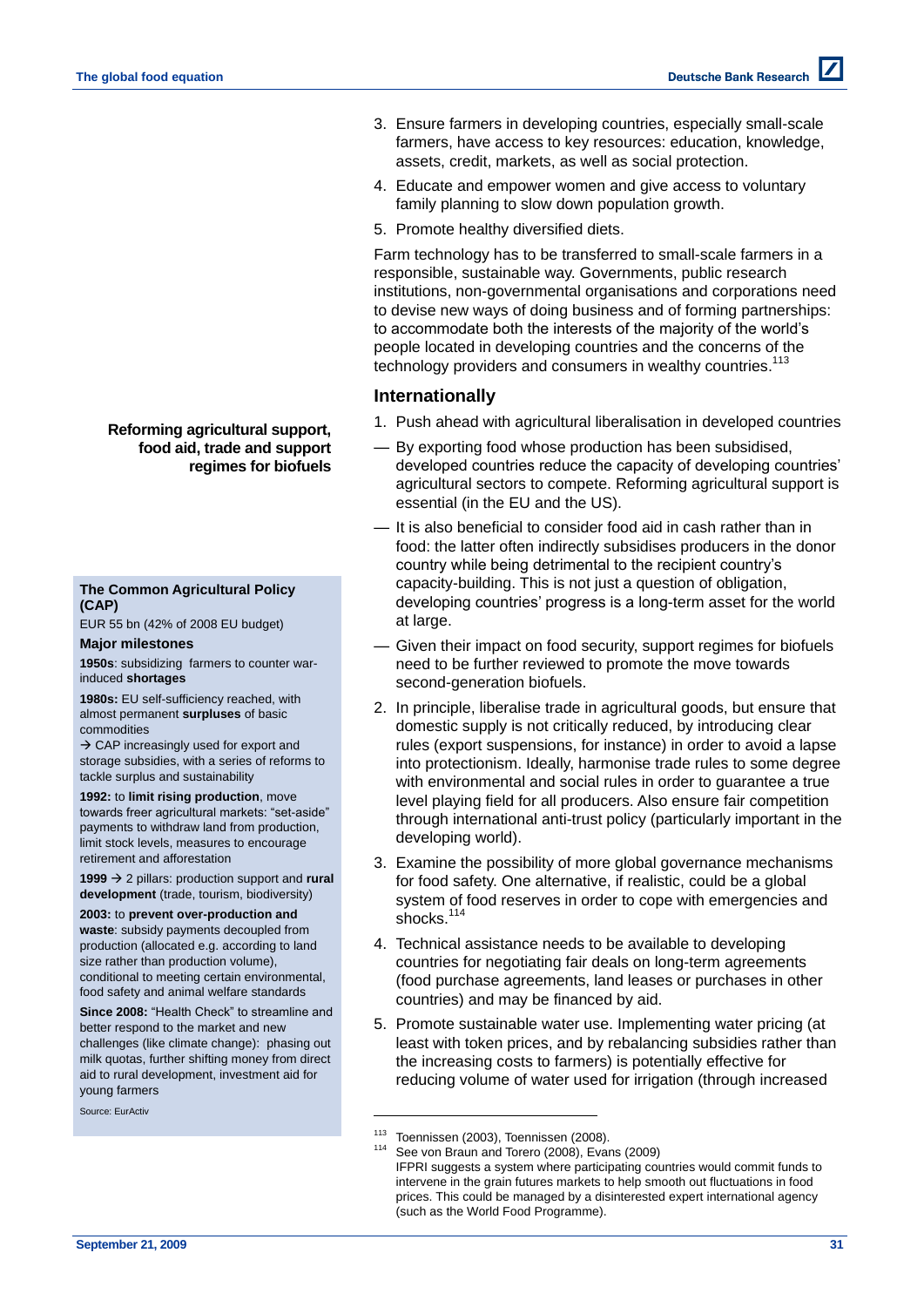irrigation efficiency or selection of less irrigation-demanding crops).

## **In Europe**

Sustainable use of natural resources (soil, water and biodiversity) and maintenance of healthy agro-systems are key to preserving EU agricultural productivity and long-term food security.

- 1. Review the CAP in line with the above.
- 2. Re-examine the beneficiaries. Most of current spending is still untargeted and severely biased in favour of the most competitive and intensive sectors and farmers.
- 3. Address the environmental problems caused by current unsustainable production: soil degradation, biodiversity loss, water over-extraction and pollution and GHG emissions. Direct more support towards traditional farming, which uses little chemical input and is typically associated with high levels of biodiversity: reward farmers for good land stewardship.
- 4. Tackle GM food production: accelerate research on capabilities and potential impacts on health and the environment.
- 5. Review intellectual property rights in order to regulate corporate control.
- 6. Address EU enlargement, ironing out the huge payment disparities between countries. Reducing market distortions is essential.

Sustained cooperation between various areas of public policy is vital: agriculture, environment, innovation, health, education, consumption etc.

## **For the financial industry**

## *Financing agriculture*

Farmers need increased access to financial services, such as credit, savings, insurance, mobile cash transfer systems and new riskmitigation instruments. There is a shortage of credit services currently available, partly due to poor loan repayment rates. The following items have proved to be key for success in financing agriculture.<sup>115</sup>

- 1. Repayments are not linked to loan use. Lenders assess borrower repayment capacity by looking at all of a household's income sources, not just crop sales. The variety of income-generating activities provides relatively steady cash flow for many farming households. It makes weekly loan payments possible over the course of the year. Borrowers understand that they are obliged to repay whether or not their particular use of the loan is successful. Microfinance has an income-smoothening role which is particularly important for farming households subject to extreme income volatility during the course of the year. For the lender, treating the household as one financial unit increases repayment rates.
- 2. Character-based lending techniques are combined with technical criteria in selecting borrowers, setting loan terms and enforcing repayment. Lending models combine reliance on characterbased mechanisms (group guarantees or close follow-up on late payments) with specialised knowledge of crop production

<sup>115</sup> CGAP/IFAD (2006).

l

**Alliances between formal finance institutions and informal organisations can be very successful as the partnership between India's ICICI and a microfinance institution has shown**

**Non-farm share of rural income (1998) in**  $-$  Africa  $42%$ — Asia 32%

Latin America 40%

Sources: CGAP/IFAD, 2006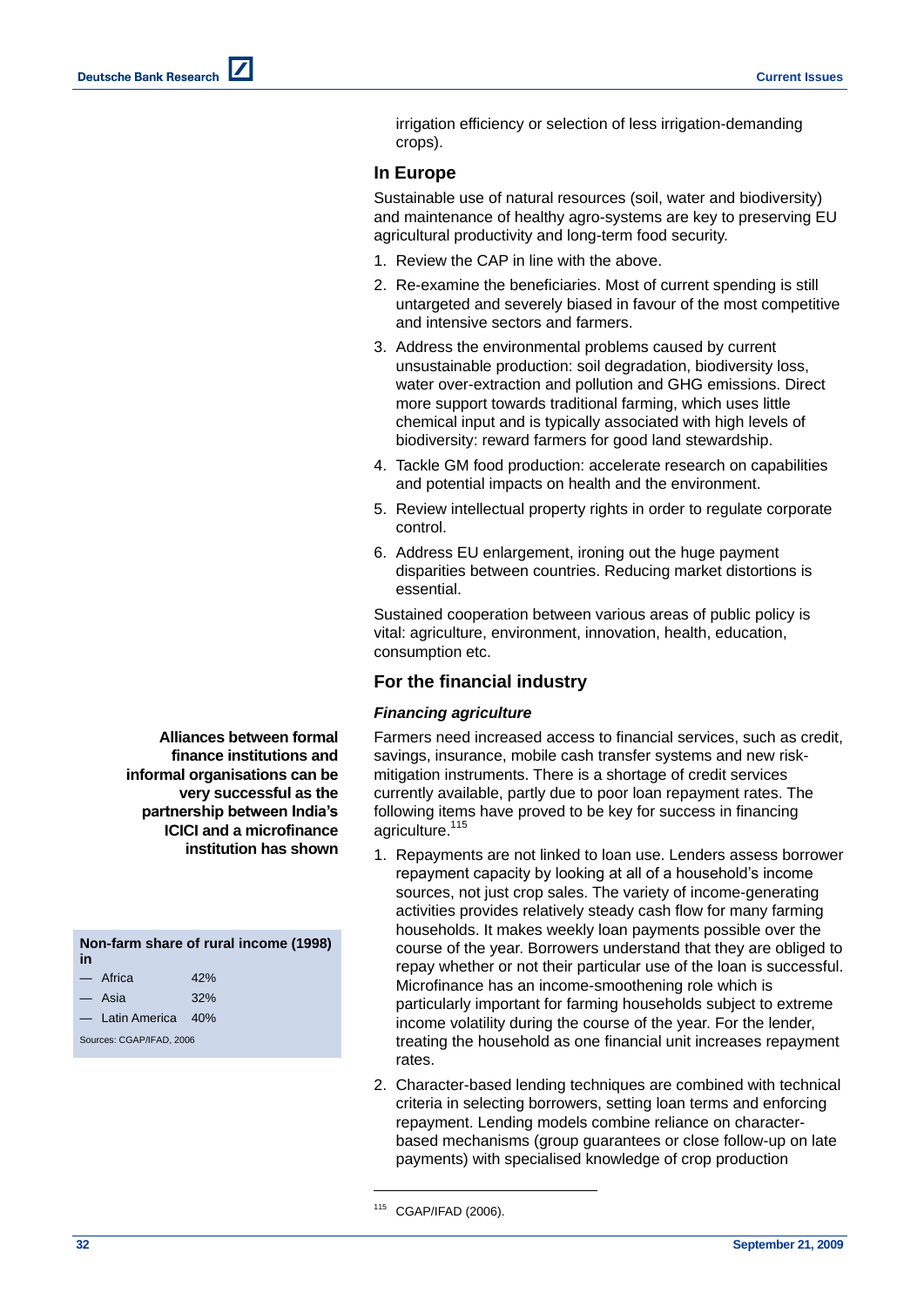techniques and markets for farm goods. This decreases credit risk.

3. Adapt to the highly cyclical cash flows in farming communities by adjusting loan terms and conditions (promoting flexible repayment options) to track the cash-flow cycles more closely.

## *Investments<sup>116</sup>*

Moving subsistence farmers towards commercial agriculture production will require significant investment in the following sectors:

- 1. Efficient irrigation systems
- 2. Storage and transportation
- 3. Optimised fertiliser use
- 4. Funds to stimulate research and innovation (e.g. secondgeneration biofuels)
- 5. Access to markets and distribution channels
- 6. Farmers' education

## **For the agricultural and food industry**

Increased demand requires greater deployment of scarce agricultural resources. The global food and agribusiness is set to undergo significant changes in the coming years, with a likely shift of the industry's value proposition on the upstream and midstream segments of the value chain. Even if opportunities continue to exist in the downstream (in the areas of retail and food services), tremendous growth potential is first expected in agricultural inputs and equipment, crops, animal proteins (meat and dairy) and food processing ("new age" consumer preferences).

Other industries such as transportation, energy, telecommunications (to provide market information) and education are also important enablers along the food-value chain.<sup>117</sup>

New processes of value creation have a role to play here: often temporary and global, and above all highly collaborative, based on commitment, openness and broad cooperation potentially spanning all functions, from innovation to marketing. These are the principles of the project economy, expected to deliver an increasing share of value creation.<sup>118</sup>

# Business solutions for producers and poor consumers along the food chain



Source: World Economic Forum, 2009

- $116$  For more on investing in agriculture, see Kahn and Zaks (2009).
- <sup>117</sup> For more on this, see wef (2009).

l

 $118$  For more on the project economy, see Hofmann et al. (2009).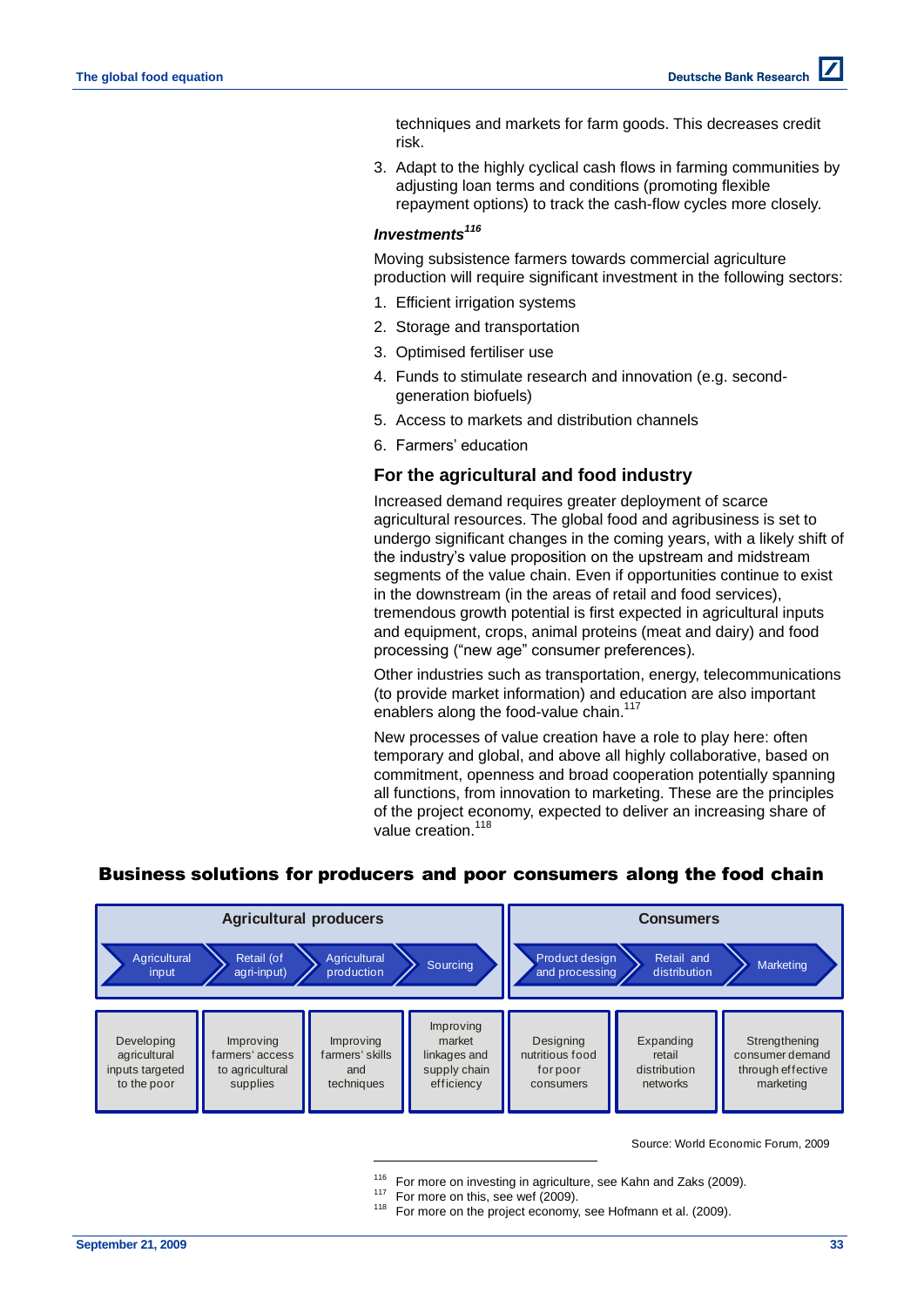**Consumers' choice: watching what we eat …**

## **Implications for all**

The impacts of the food system on human, ecological and animal health are ultimately a consequence of consumption decisions. Our choices can support forms of agriculture that are destructive to human, ecological and animal health – such as the factory farm approach to raising livestock $119$  – or they can support practices that are better for people, animals and the planet. The composition of our diet is decisive, even more important than how and where food items are produced.<sup>120</sup> Consuming locally grown, seasonal (organic) food when possible is still beneficial.

Evidence on health and the balance of environmental analysis suggest that a healthy, low-impact diet would contain less meat and fewer dairy products than we typically eat today. Western diets – full of meat and dairy products – are massively inefficient in terms of water, energy and grain use, and produce more greenhouse gases as well. More sustainable livestock management (improved nutrition, converting manure into biogas etc.) can help reduce the environmental impact.

The move towards a lower-impact and healthier diet can be facilitated by raising awareness and educating people to make smarter decisions. Pricing in the social and environmental costs (through carbon tax, for instance) may be the solution.

Making a conscious effort to reduce waste can also go a long way. Wider implementation of collection processes for recycling the food left behind (especially from restaurants, canteens, hospitals etc.) or soon to perish (from supermarkets and other stores) could benefit the poor. Burning food waste for fuel is an additional way to increase food energy efficiency. Here too, governments can help to change the perception of "waste is to be disposed of" to "waste as a commodity". Promoting technological innovation and transfer, providing agricultural extension to farmers and support policies fostering the recycling of agricultural or food waste into animal feed or fuel are all part of the solution. **… and what we waste**

> Claire Schaffnit-Chatterjee (+49 69 910-31821, claire.schaffnit-chatterjee@db.com)

 $119$  It may be argued that bigger farms, where cattle are raised intensively, are more likely to afford taking care of environmental issues (monitoring their impact, recycling waste, etc.), but on balance the damage is probably still greater.

<sup>&</sup>lt;sup>120</sup> Cabinet Office UK (2008).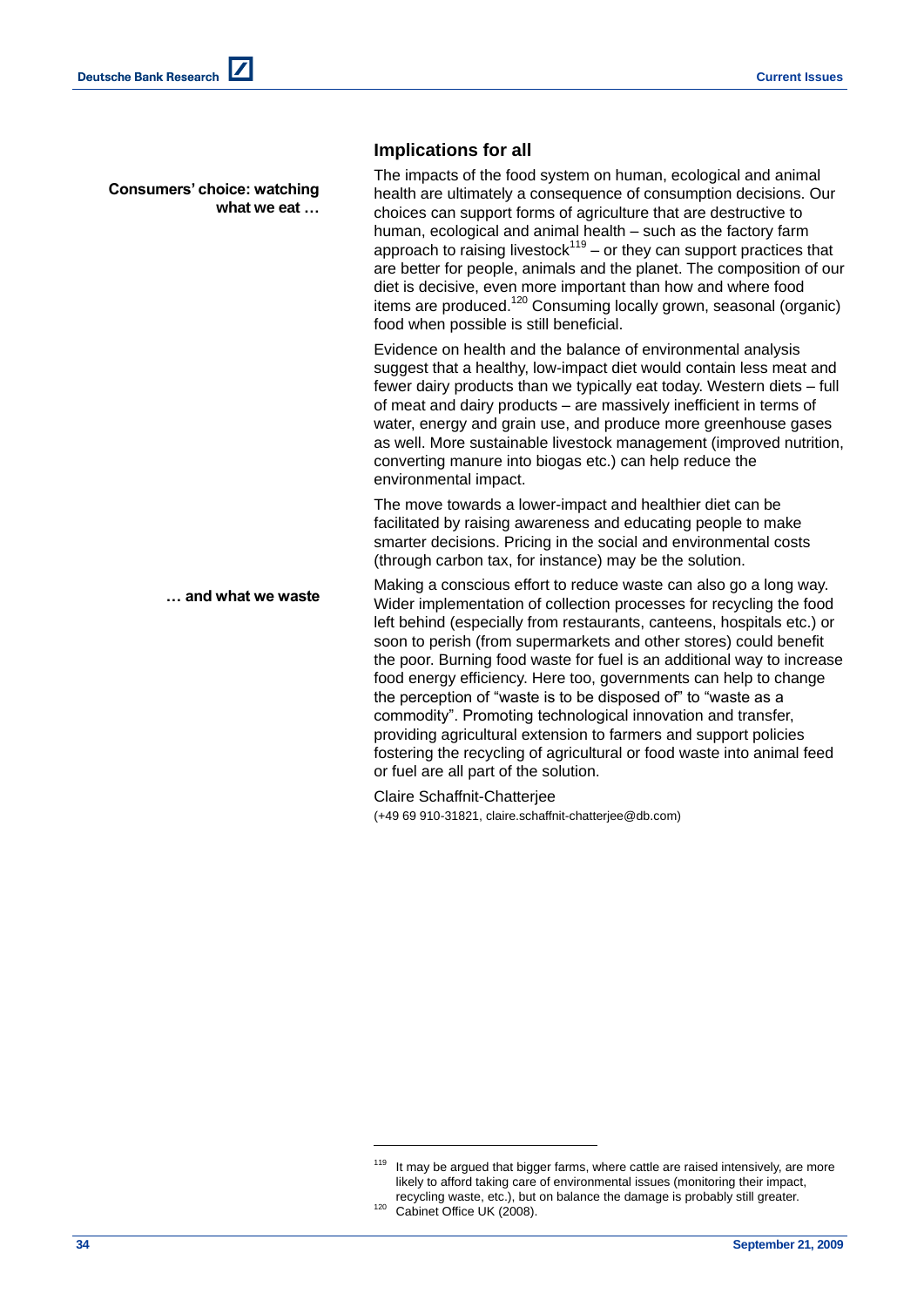# **Bibliography**

- Alderman, Harold and J. Hoddinott (2007). Growth-promoting social safety nets. Washington, D.C. International Food Policy Research Institute.
- Alderman, Harold (2005). Linkages between poverty reduction strategies and child nutrition: An Asian perspective. Economic and Political Weekly 40: 4837-42.
- Asenso-Okyere Kwadwo, K. Davis and D. Aredo (2008). Advancing agriculture in developing countries through knowledge and innovation. Synopsis of an international conference. International Food Policy Research Institute (with the German Agency for Technical Cooperation (GTZ) among others) in Addis Abeba. April 2008.
- Auer, Josef (2003). Weather derivatives heading for sunny times Deutsche Bank Research. Current Issues. Frankfurt.
- Auer, Josef (2005). Bioenergies after the petroleum age. Deutsche Bank Research. Current Issues. Frankfurt.
- BirdLife International (2009). Food security, climate change & biodiversity. A Birdlife International discussion paper. Brussels.
- Bongen, Andrea (2003). Using agricultural land for carbon sequestration. Consortium for Agricultural Soils Mitigation of Greenhouse Gases.
- Bouet, A, S. Mevel and D. Orden (2007). More or less ambition in the Doha Round. The World Economy 30(8): 1253-1280.
- Bryla, Erin and J. Syroka (2007). Developing index-based insurance for agriculture in developing countries. Innovation Briefs No.2, March 2007.
	- www.un.org/esa/sustdev/publications/innovationbriefs/no2.pdf.
- Cabinet Office Strategy Unit (2008). Food matters Towards a strategy for the  $21<sup>st</sup>$  century. UK, July 2008.
- Clarke, R.and King. J. (2004). The Atlas of Water London. Earthscan Books. Quoted in Evans (2009).
- Cline, William R. (2007). Global warming and agriculture: impact estimates by country. Washington DC. Center for Global Development.
- CGAP (Consultative Group to Assist the Poor) / IFAD (International Fund for Agricultural Development) (2006). Managing risks and designing products for agricultural microfinance. Rome.
- Commission of the European Communities (2009). Composite report on the conservation status of habitat types and species as required under Article 17 of the habitats directive. Brussels.
- Deutsche Welthunger Hilfe, International Food Policy Research Institute and Concern Worldwide (2008). Global Hunger Index – The Challenge of Hunger 2008. Bonn.
- Dieckmann, Raimar (2007). Microfinance: An emerging investment opportunity. Deutsche Bank Research. Current Issues. Frankfurt.
- Dorin, Bruno (2008). From Ivorian Cocoa Bean to French Dark Chocolate Tablet. Price Transmission, Value Sharing and North/South Competition Policy. In Qaqaya H., Lipimile G. (Dir.). The effects of anti-competitive business practices on developing countries and their development prospects. United Nations Conference on Trade and Development. Geneva. pp. 237-329.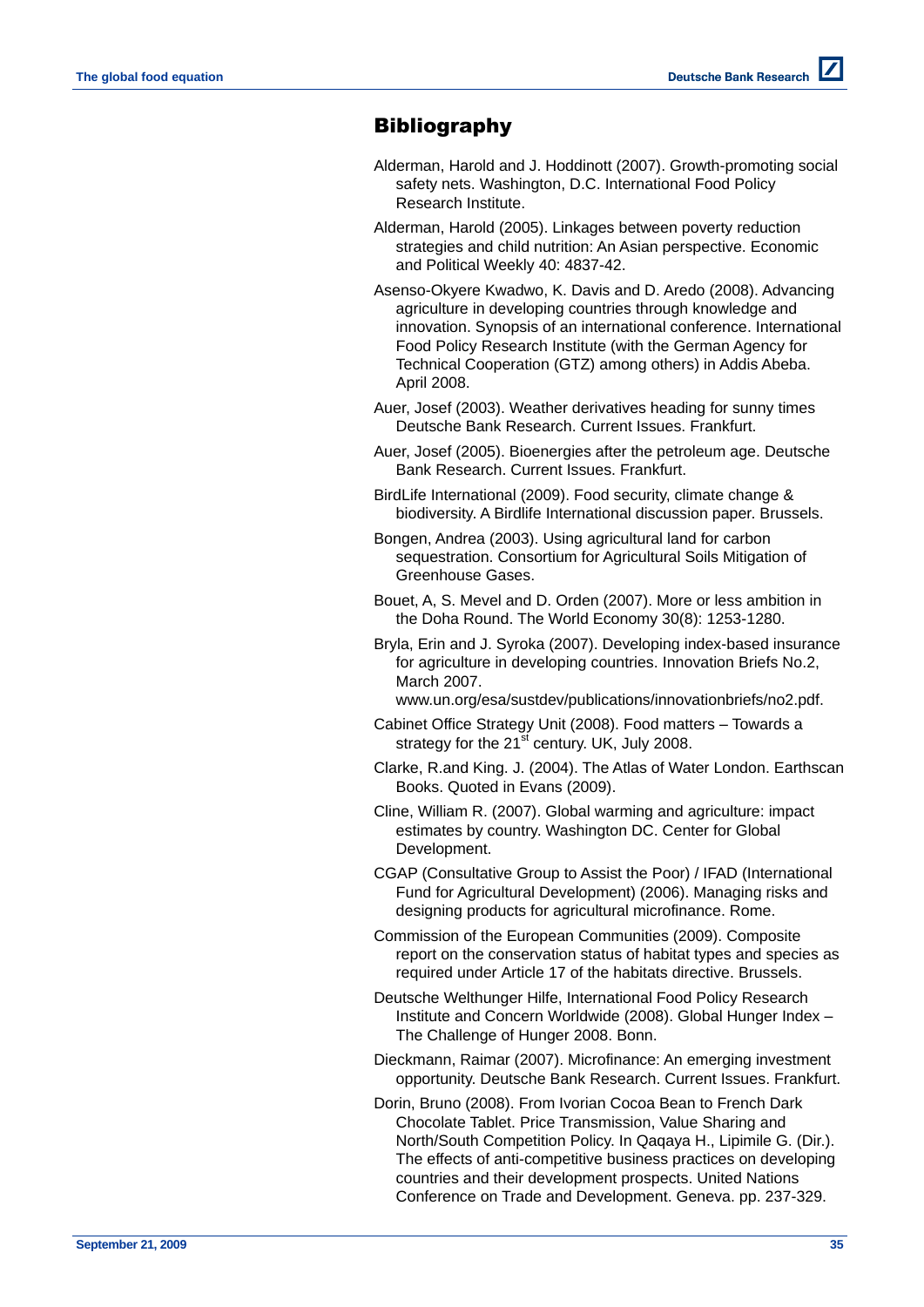- Dorin, Bruno and V. Gitz (2008) . Ecobilans de biocarburants: une revue des controversies . Natures Sciences Societes 16. pp 337 -347 .
- Dorin Bruno and F. Landy(2009). Agriculture and Food in India. A Half -Century Review . From Independance to Globalization . Manohar -Quae -CSH . New Delhi .
- European Environment Agency Report (2009) . Water resources across Europe – confronting water scarcity and drought , No 2.
- Evans, Alex (2009) . The feeding of the nine billion Global food security for the 21<sup>st</sup> century. A Chatham House report. London.
- FAO (Food and Agriculture Organization of the United Nations). (2006a). World Agriculture towards 2030/2050. Prospects for Food, Nutrition, Agriculture, and Major Commodity Groups. Interim Report. Rome . Food and Agriculture Organization of the United Nations.
- FAO (2006b ) . The State of Food Insecurity in the World 2006. Eradicating World Hunger – Taking Stock Ten Years after the World Food Summit. Rome. Food and Agriculture Organization of the United Nations.
- FAO (2006c) . Livestock's long shadow Environmental issues and options . Rome . Food and Agriculture Organization of the United Nations.
- FAO (2008a) . The State of Food Insecurity in the World 2008 . Rome . Food and Agriculture Organization.
- FAO (2008b) . Food Outlook Global Market analysis .
- FAO (2008c). OECD-FAO Agricultural Outlook 2008-2017. Rome.
- FAO (2009) . Global food supply gradually steadying. [www.fao.org/news](http://www.fao.org/news)
- Hawken, Paul, A. Lovins and L. Hunter Lovins (1999) . Natural Capitalism Rocky Mountain Institute .
- Hazell, Peter, C. Poulton, S. Wiggings and A. Dorward (2007). The future of small farms for poverty reduction and growth. IFPRI .
- Heymann, Eric (2007) . Climate change and sectors: Some like it hot! Deutsche Bank Research . Current Issues. Frankfurt .
- Hofmann, Jan, I. Rollwagen and S. Schneider (200 7 ) . Germany 2020 – New challenges for a land on expedition . Deutsche Bank Research . Current Issues. Frankfurt .
- Horton, Sue, F. Begin, A. Greig and A. Lakshman (2008) . Micronutrient supplements for child survival. Best practice paper . Copenhagen . Consensus Center .
- Inderwildi, Oliver R. and [D. King](http://en.wikipedia.org/wiki/David_King_(scientist)) (2009). Quo Vadis Biofuels. Energy & Environmental Science 2. Pp. 343 -346.
- International Assessment of Agricultural Knowledge, Science and Technology for Development (2009) . Summary for Decision Makers of the Global Report – Approved by Governments attending the IAASTD Intergovernmental Plenary In Johannesburg . April 2008 .
- INRA -CIRAD (2009). Agrimonde. Agricultures et alimentations du monde en 2050: scénarios et défis pour un développement durable, Rapport, Institut National de la Recherche Agronomique, Centre de Coopération Internationale en Recherche Agronomique . Paris . Février . <http://www.cirad.fr/en/actualite/communique.php?id=1102>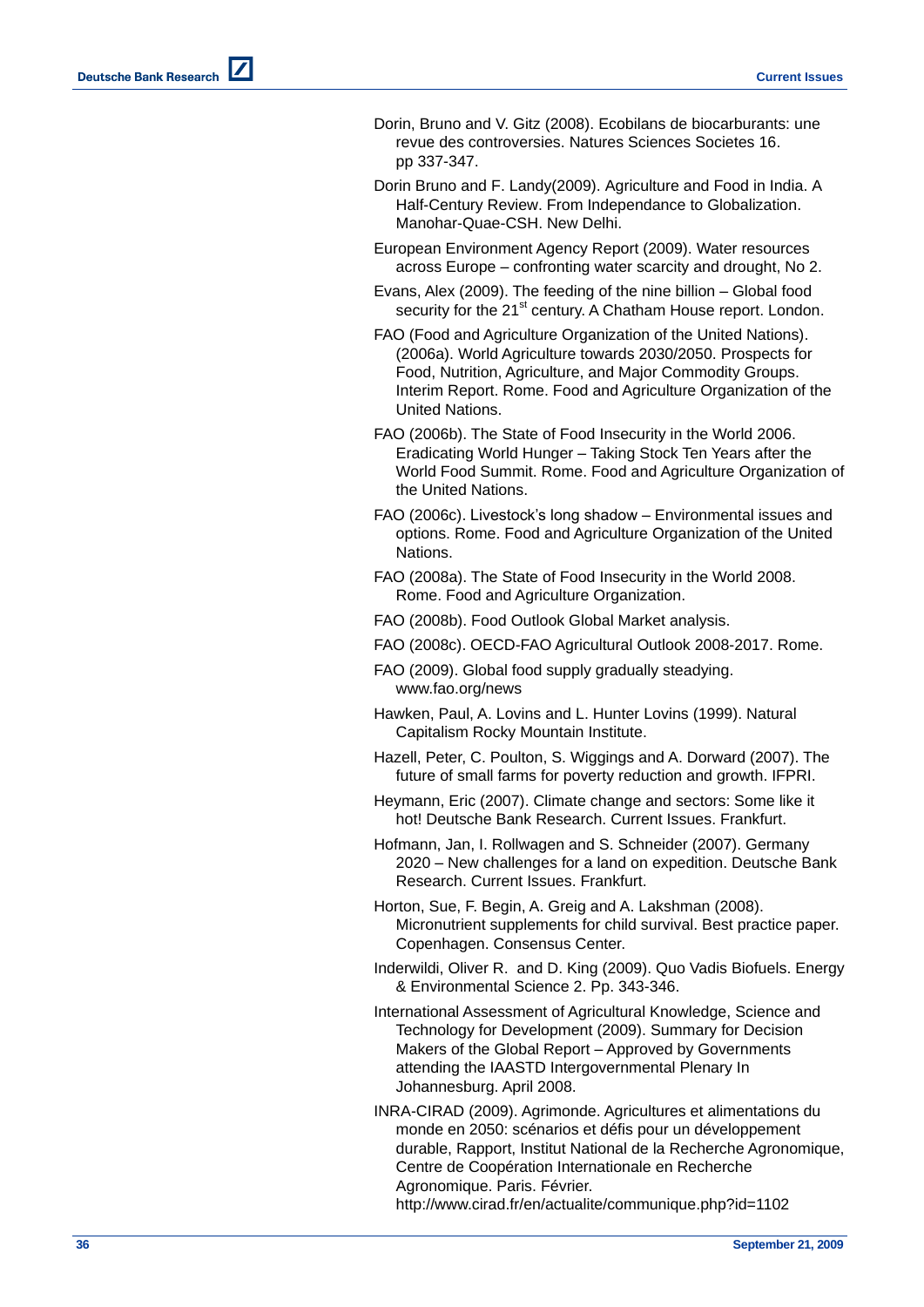- IPCC (2007). Climate Change 2007 (Fourth Assessment Report): Synthesis Report Summary for Policy-Makers. Geneva: Intergovernmental Panel on Climate Change.
- Just, Tobias (2008). Megacities: boundless growth? Deutsche Bank Research. Current Issues. Frankfurt.
- Kahn, Bruce and D. Zaks (2009). Investing in Agriculture: Farreaching challenge, significant opportunity. Deutsche Bank Climate Change Advisors. [http://www.dbcaa.com/research.](http://www.dbcaa.com/research)

McMichael Anthony J. et al. (2007). Food, Livestock Production, Energy, Climate Change, and Health. The Lancet (Energy and Health Series). pp. 1253–63.

Mitra, Siddharta and T. Josling (2009). Agricultural export restrictions: welfare implications and trade discipline. International Food & Agricultural Trade Policy Council (IPC).

Montanarella, L. and G. Toth (2008). Desertification in Europe Proceedings of the 15<sup>th</sup> Conference of the International Soil Conservation Organisation.

Motavalli (2008). The meat of the matter E. The environmental magazine. Vol XIX, Nr 4.

- Nakamoto, Michiyo and J. Blas (2009). Japan to aid agriculture in developing countries. Financial Times.
- OECD-FAO (2008). OECD-FAO Agricultural Outlook 2008-2017. Paris: Organization for Economic Cooperation and Development.
- Perlitz,Uwe (2009). Diabetes The price to pay for increased wellbeing. Deutsche Bank Research. Current Issues. Frankfurt.
- Popkin, Barry (2003). The nutrition transition in the developing world. Development Policy Review 21 (5-6), pp. 581-597.

Riba, Guy (2008). How research can help solve the global food crisis. [http://www.euractiv.com/en/science/research-help-solve](http://www.euractiv.com/en/science/research-help-solve-global-food-)[global-food-c](http://www.euractiv.com/en/science/research-help-solve-global-food-)risis/article-173588.

Robles Miguel, M. Torero and J. von Braun (2009). When speculation matters. Washington, D.C. International Food Policy Research Institute.

Sprissler, Tim (2009). Back to the bad old days? The return of protectionism. Deutsche Bank Research. Current Issues. Frankfurt.

Sukhdev, Pavan (2008). The economics of ecosystems and biodiversity European Communities 2008. http://www.bmu.de/naturschutz\_biologische\_vielfalt/unkonferenz\_2008/dokumente/doc/41607.php.

Thacker, J.R.M. (1993). Transgenic crop plants and pest control. In Science Progress, No.77 (3/4), 1993/4. Quoted in Evans (2009).

Toenniessen, Gary, A. Adesina and J. DeVries (2008). Building an Alliance for a Green Revolution in Africa. Annals of the New York Academy of Sciences 1136, pp 233-242. New York.

Toenniessen, Gary (2003). Opportunities for and Challenges to Plant Biotechnology Adoption in Developing Countries Biotechnology: Science and Society at a Crossroad.

United Nations Millennium Project (2005). Task Force on Hunger. Halving Hunger: it can be done. New York.

United Nations (2008). Trends in sustainable development 2008- 2009.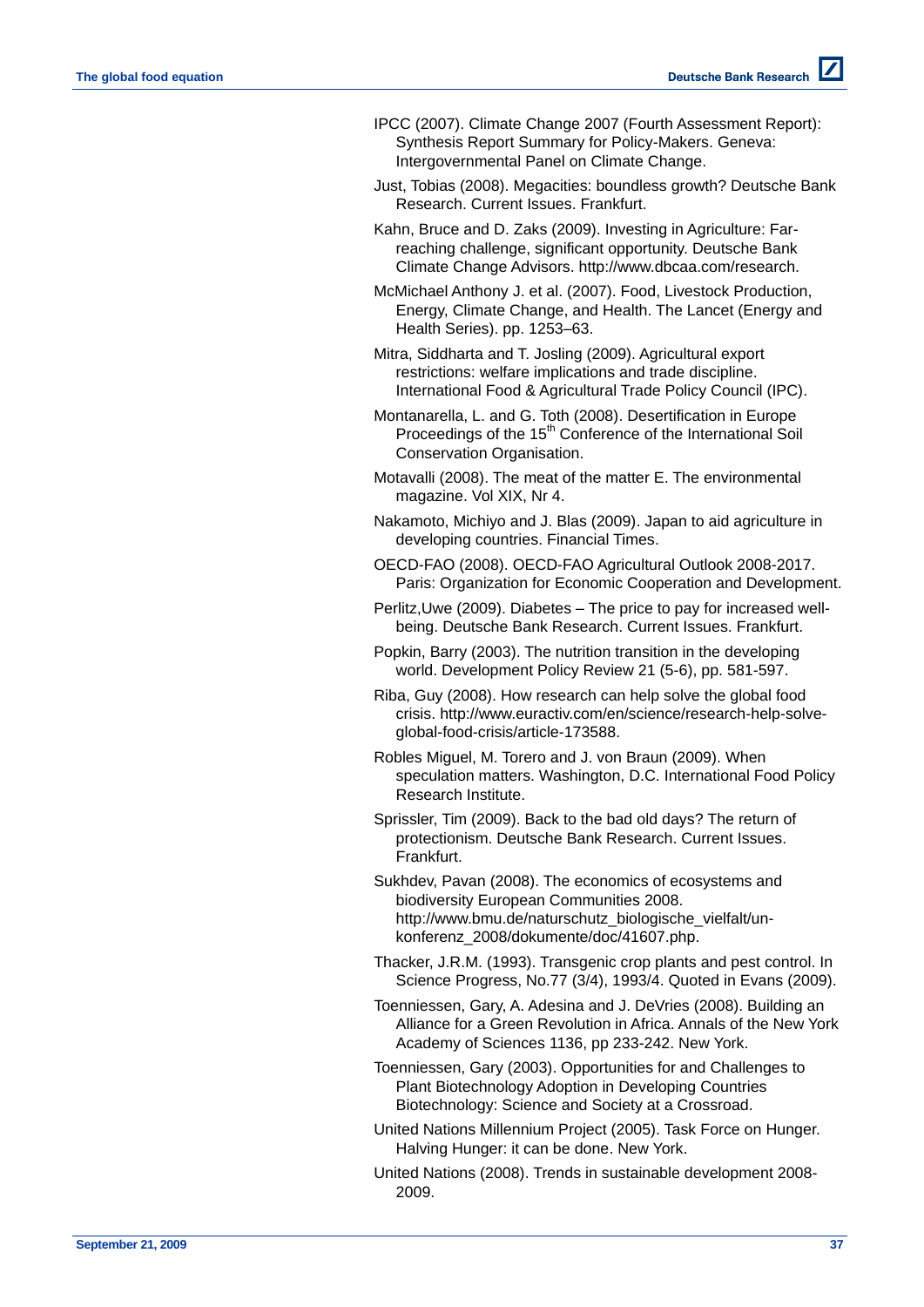- United Nations Environment Programme (2009). The environmental food crisis.
- United Nations World Development Report (2009). Water in a changing World. UNESCO. Paris and Earthscan. London.
- von Braun, Joachim (2007). The world food situation New driving forces and required actions. International Food Policy Research Institute. Washington, D.C.
- von Braun, Joachim and M.Torero (2008). Physical and virtual global food reserves to protect the poor and prevent market failure International Food Policy Research Institute. Washington, D.C.
- World Bank (2007). World development report 2008 Agriculture for development.
- World Bank (2008). Double Jeopardy: Responding to high food and fuel prices. G8 Hokkaido-Toyako Summit.
- World Economic Forum (2009). The next billions: business strategies to enhance food value chains and empower the poor Geneva.
- World Health Organisation (2006). Fact sheet No 311. Obesity and overweight.

http://www.who.int/mediacentre/factsheets/fs311/en/index.html.